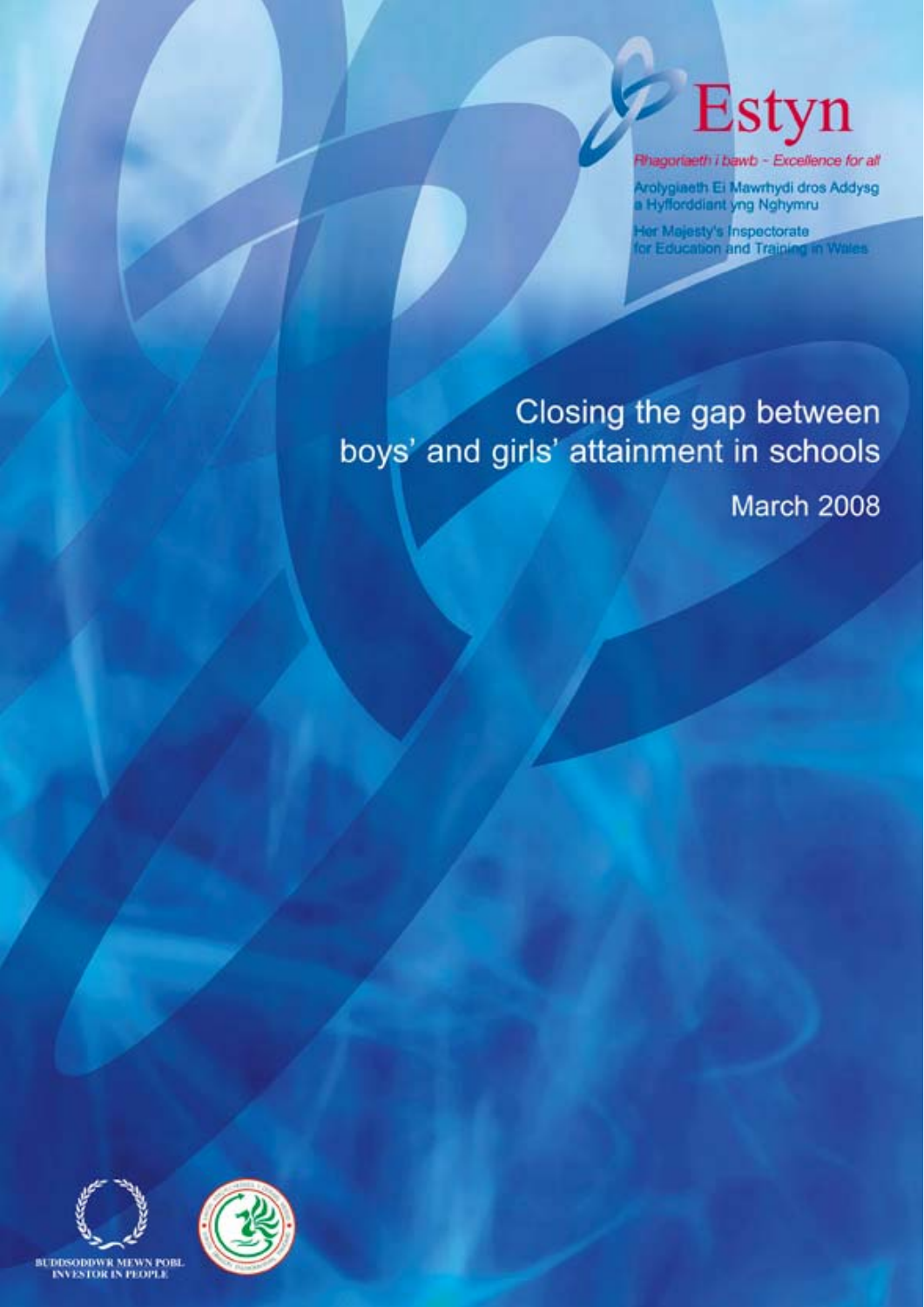#### **The purpose of Estyn is to inspect quality and standards in education and training in Wales. Estyn is responsible for inspecting:**

- $\lambda$  nursery schools and settings that are maintained by, or receive funding from, local education authorities (LEAs);
- $\lambda$  primary schools;
- A secondary schools;
- A special schools;
- $\blacktriangle$  pupil referral units;
- A independent schools;
- $\blacktriangle$  further education;
- $\lambda$  adult community-based learning;
- youth support services;
- $\lambda$  youth and community work training;
- $\overline{\phantom{a}}$  LEAs:
- $\lambda$  teacher education and training;
- work-based learning;
- $\lambda$  careers companies;
- A offender learning; and
- $\lambda$  the education, guidance and training elements of the Department for Work and Pensions funded training.

Estyn also:

- $\lambda$  provides advice on quality and standards in education and training in Wales to the National Assembly for Wales and others; and
- A makes public good practice based on inspection evidence.

Every possible care has been taken to ensure that the information in this document is accurate at the time of going to press. Any enquiries or comments regarding this document/publication should be addressed to:

Publication Section Estyn Anchor Court Keen Road **Cardiff** CF24 5JW or by email to [publications@estyn.gsi.gov.uk](mailto:publications@estyn.gsi.gov.uk)

This and other Estyn publications are available on our website: [www.estyn.gov.uk](http://www.estyn.gov.uk/)

**© Crown Copyright 2008: This report may be re-used free of charge in any format or medium provided that it is re-used accurately and not used in a misleading context. The material must be acknowledged as Crown copyright and the title of the document/publication specified.**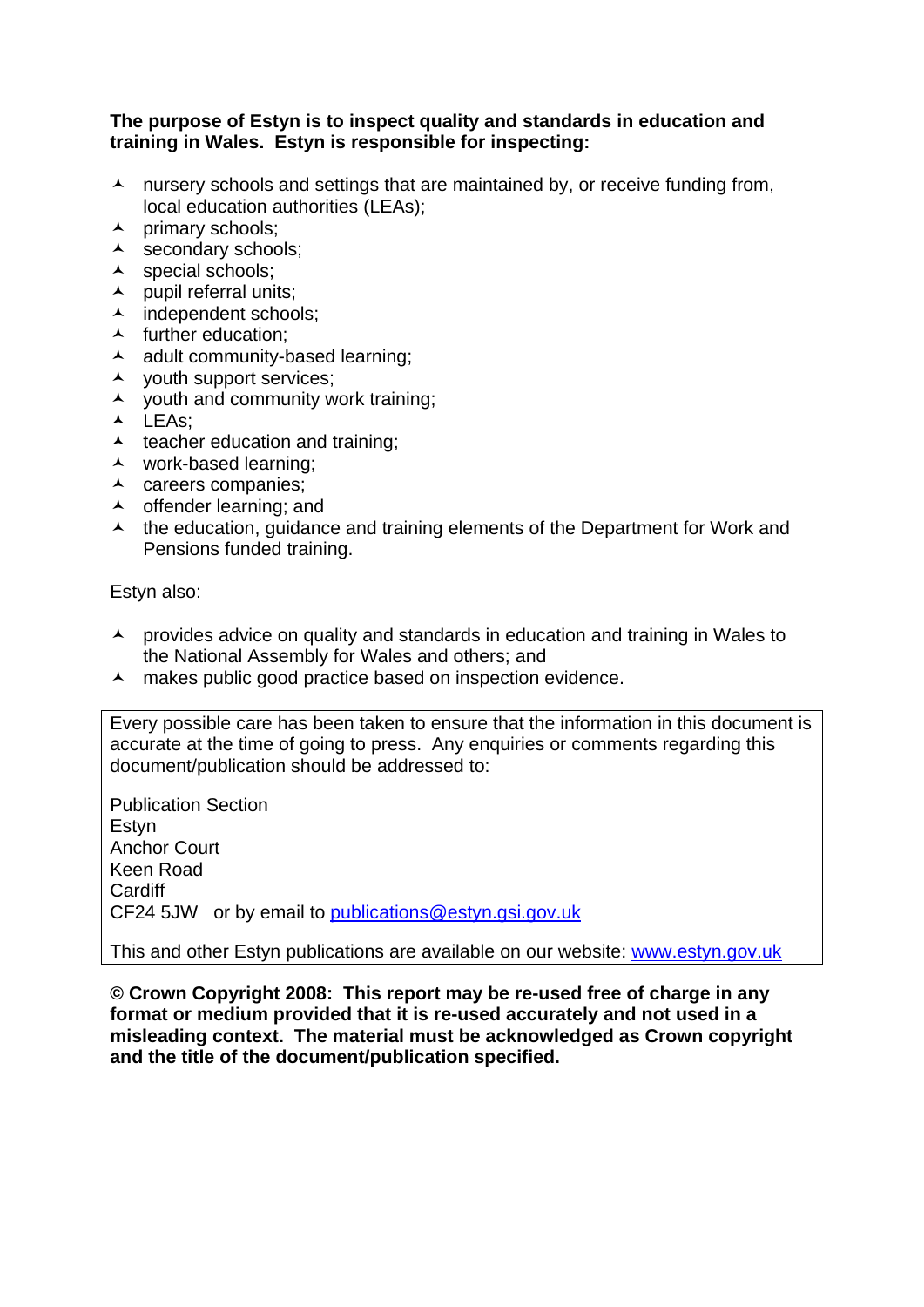| <b>Contents</b>                                                                                     | Page         |
|-----------------------------------------------------------------------------------------------------|--------------|
|                                                                                                     |              |
| <b>Introduction</b>                                                                                 | 1            |
| <b>Background</b>                                                                                   | $\mathbf{2}$ |
| <b>Main findings</b>                                                                                | 4            |
| <b>Recommendations</b>                                                                              | 6            |
| The attainment gap                                                                                  | 8            |
| Why do girls do better at school than boys?                                                         | 16           |
| Why does the attainment gap increase as pupils get older?                                           | 21           |
| What are the barriers to raising the attainment of boys?                                            | 22           |
| What are the strategies in schools that are proving effective in raising<br>the attainment of boys? | 23           |
| How are local education authorities trying to improve boys'<br>attainment?                          | 27           |
| Challenging stereotypes and providing positive role models                                          | 28           |
| Current developments that may contribute to closing the gap<br>between boys' and girls' attainment  | 29           |
| <b>Appendix:</b> Case studies of successful practice                                                |              |

**Glossary** 

**Bibliography**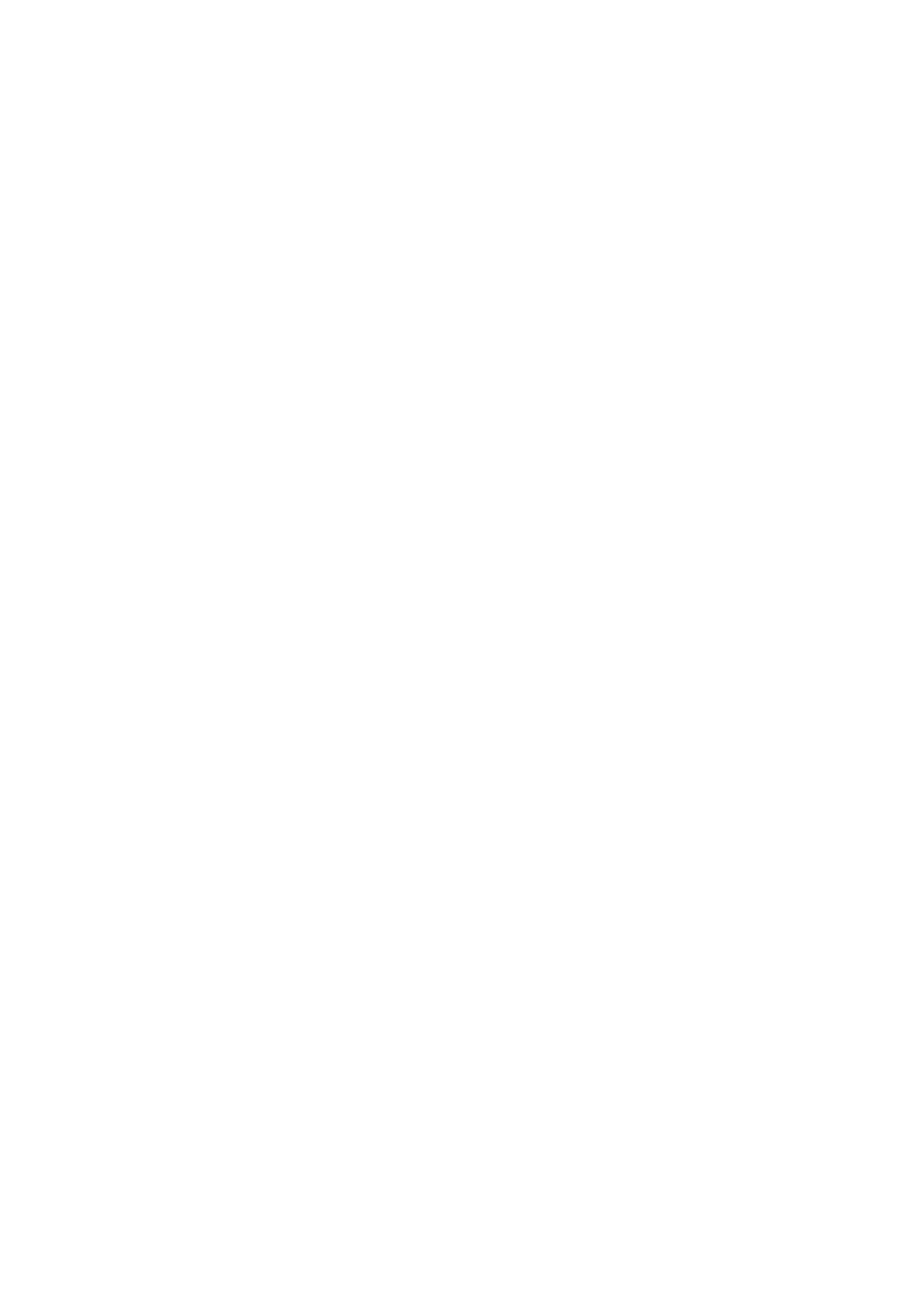## **Introduction**

- 1 The Welsh Assembly Government commissioned this report as part of Estyn's annual remit for 2006-2007 and 2007-2008. The report presents findings in relation to closing the gap between boys' and girls' attainment in schools. The findings in this report are based on:
	- an analysis of the inspection outcomes of over 600 primary and secondary schools;
	- inspection visits to 23 schools (11 secondary and 12 primary schools). These schools were selected either on the basis of having received positive comments in their most recent inspection report about how they had raised boys' attainment, consideration of recent examination data, or on the basis of discussions with local authority (LA) officers about good practice;
	- further evidence from other visits being made to schools and telephone conversations with heads and deputy heads of five additional secondary schools whose 2006 GSCE results showed both high performance and very little difference between the attainment of boys and girls. Four of these schools supplied additional documentation;
	- information gained from discussions with LA advisers;
	- scrutiny of documentation and performance data provided by schools and LAs; and
	- a review of recent research.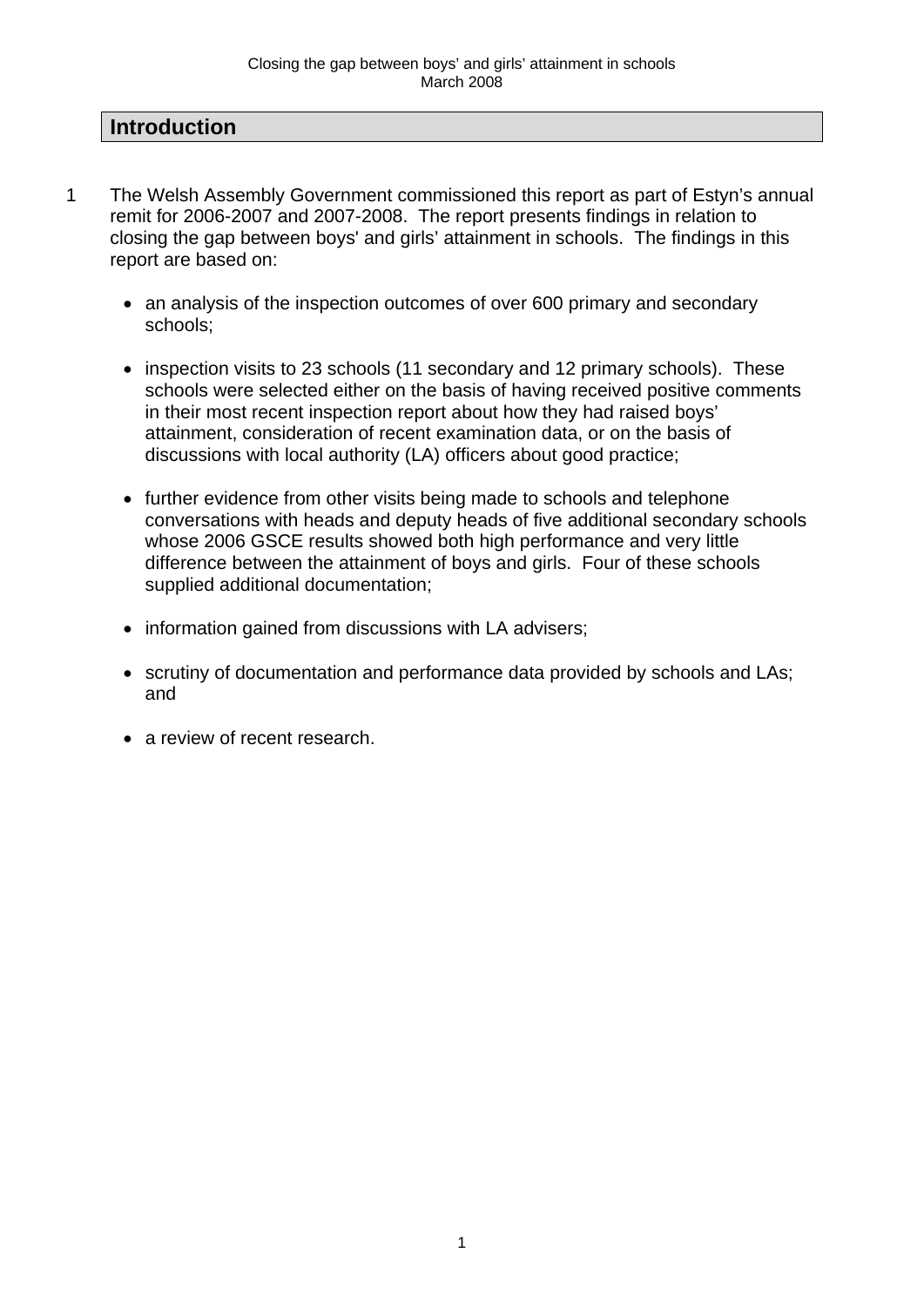## **Background**

- 2 Schools in Wales have achieved a great deal over the last two decades. Pupils' attainment levels in end of key stage National Curriculum (NC) assessments, General Certificate of Education (GCSE) and Advanced (A) Level examinations have all improved considerably. At the same time, improvements in the attainment of girls have outpaced improvements in the attainment of boys in almost all subjects in the National Curriculum.
- 3 The Annual Reports of Her Majesty's Chief Inspector of Education and Training in Wales have regularly commented on the gap between boys' and girls' attainment. In 2006, the report stated:

"Over the past 10 years, the gap between how well boys and girls do in assessments and examinations in schools has been fairly consistent…Some schools are trying different strategies to improve boys' performance…girls outperform boys in every LA in Wales…there are large differences between LAs in the amount by which girls outperform boys..."

- 4 In October 2006, the Welsh Assembly Government launched *The Learning Country 2: Vision into Action,* which states that, "In order to maintain the improvement in standards achieved in our schools it will be necessary to focus increasingly on the relative under-achievement of boys compared to girls". In this context, the main focus of the report is on those factors that are within schools' control and on what schools need to do to help close the gap. The challenge is to spread effective and successful practices more widely and consistently, so that all schools are more successful in improving the attainment of boys to help boys and girls achieve their potential.
- 5 The issue of differences between boys' attainment and girls' attainment is not a recent phenomenon, nor is it confined to Wales. The gap in attainment between boys and girls is broadly consistent across the developed world, especially in the English speaking world. The type of school pupils attend, including mixed or single-sex schools does not seem to affect this attainment gap and single-sex classes have been shown to have inconsistent outcomes.
- 6 There have been considerable efforts, debate and research to find solutions and develop strategies to tackle the relative under-achievement of boys. Although there have been successes in some schools, generally, the gap between boys' performance and girls' performance, in Wales and beyond, has stubbornly resisted efforts to close it.
- 7 Overall, in recent years in Wales, the gap between what girls and boys attain has been widening. In Wales, boys gain fewer GCSEs or their equivalent than elsewhere in the United Kingdom (UK). There is a similar gap in attainment at GCSE between boys and girls regardless of social class groupings. The effect of gender does not systematically vary to any great extent across social class.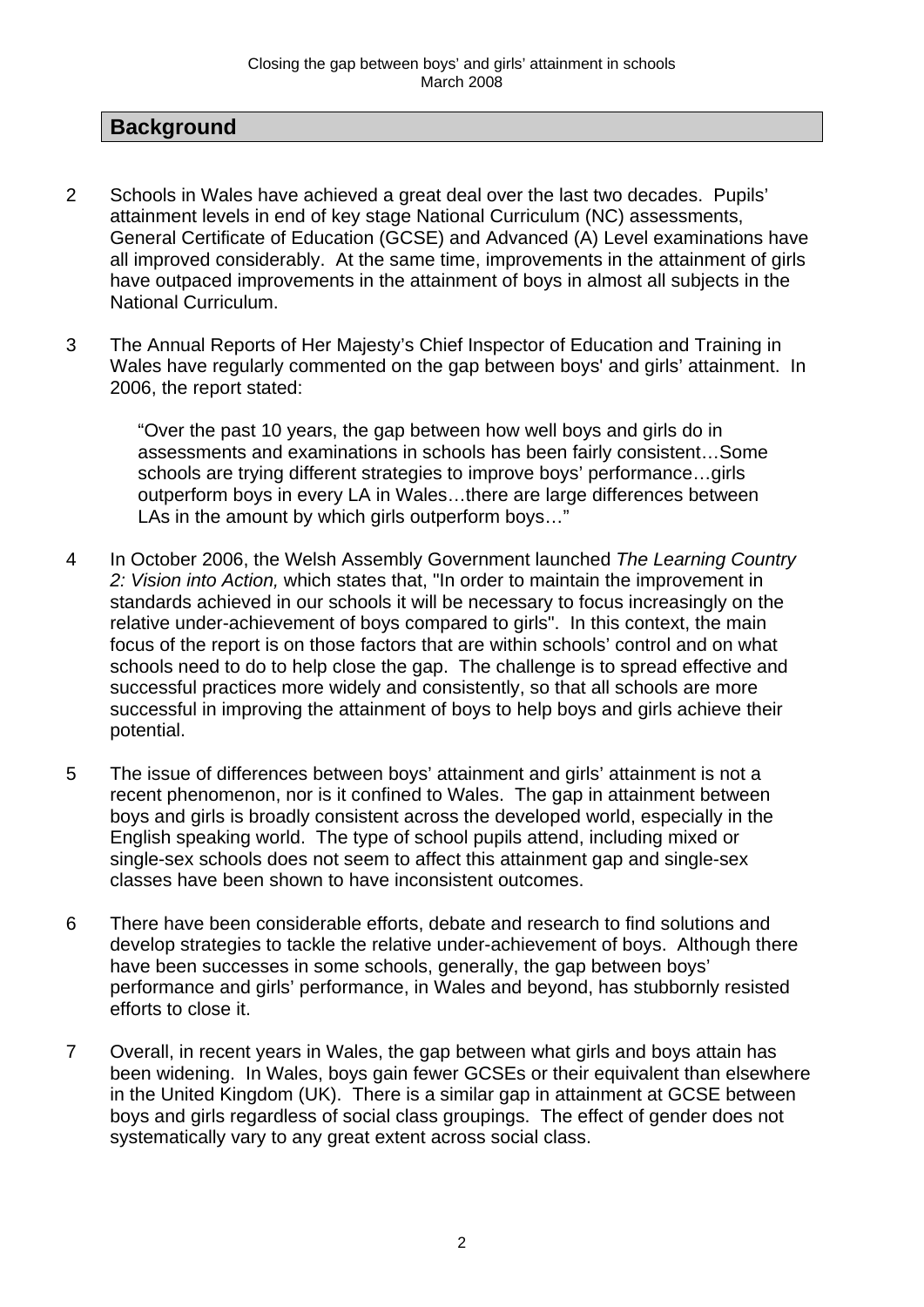- 8 Thirty years ago, the main gender issue in education was thought to be the low performance of girls in mathematics and science. In response, there was a shift in expectations, attitudes and classroom practice to raise girls' attainment. The gap between what girls and boys attain at the end of their compulsory schooling has widened significantly since 1988. Important changes to curriculum and assessment have taken place in this period, most notably the introduction of the GCSE and the National Curriculum.
- 9 Positive changes in attitudes towards girls' widened lifestyle choices and better career prospects have also made a difference to girls' overall attainment.
- 10 Overall, at the pre-school stage, girls have better social and cognitive skills.
- 11 In general, boys do not behave as well as girls in school. They are more easily distracted, more prone to show off and less likely to follow instructions relating to what they do and how they might do it to best effect. Boys make up almost 80% of the pupils excluded from schools for the more extreme types of behaviour. A very large majority of pupils in pupil referral units (PRUs) are boys.
- 12 Boys are more likely than girls to be identified with special educational needs:
	- seventy percent of children with identified SEN are boys;
	- boys are more likely than girls to attend special schools;
	- boys are nine times as likely as girls to be identified with autistic spectrum disorder; and
	- boys are four times as likely as girls to be identified as having a behavioural, emotional and social difficulty (BESD).
- 13 Gender is only one of a number of significant factors that influence the extent to which pupils realise their potential. Socio-economic circumstances and ethnicity are also important.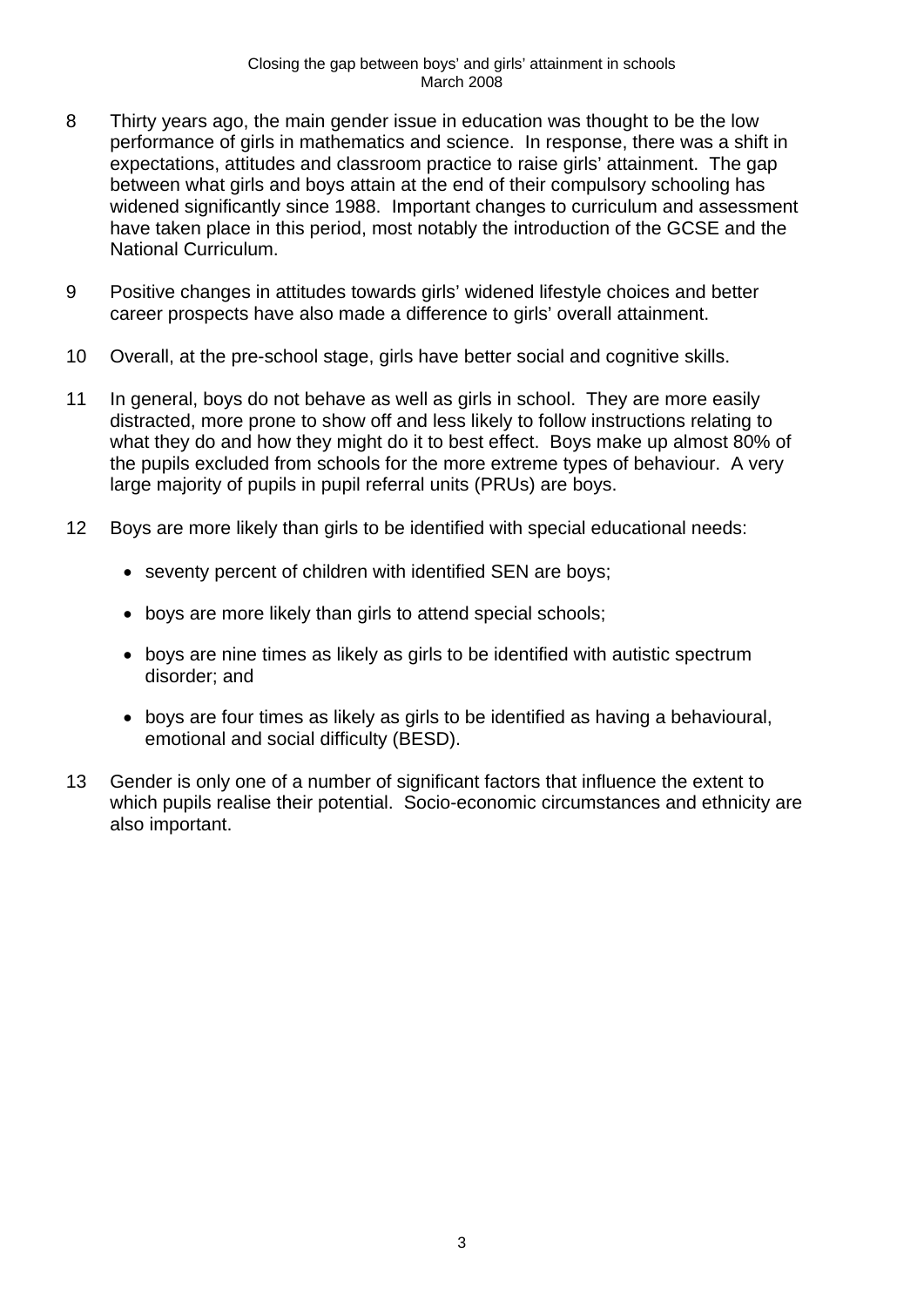# **Main findings**

- 14 The most crucial factor in explaining the greater difficulty that some boys have in coping with the demands of learning and teaching in school is that fewer boys than girls acquire the level of literacy necessary to succeed. This is especially the case in relation to writing and, to a lesser extent, to reading. Literacy is critical for educational success at school. Because more boys have trouble with literacy than girls they also have problems in accessing the wider curriculum. This difficulty affects progress not only in subjects that are highly language-based, such as Welsh or English and history, but across the whole curriculum, because reading and recording skills are important in all subjects. By the age of 14, a significant minority of boys cannot keep pace with much of the work at school and experience an increasing sense of frustration and failure as a result.
- 15 Negative peer pressure is greater for boys than for girls. For some boys there is tension between being good at school and gaining status with their peer group. This can encourage some boys to react against authority and be indifferent to work and school reward systems. However, this does not mean that many boys cannot balance different demands well. This means that not all boys experience a conflict between engagement in learning and relationships with their peers. A majority of boys work hard in school and achieve well, although the number that do well decreases as pupils get older. Considerably fewer boys than girls leave secondary school having achieved what could reasonably have been expected of them on the basis of what they achieved at the end of their primary education.
- 16 There are no indications of a narrowing in the gap between what boys and girls attain at the end of key stages 1-3 or of a change in the respective proportions of boys and girls who gain 5 or more GCSE grades at A\*-C over recent years.
- 17 The improvements in girls' performance, particularly in mathematics and science, over the past thirty years demonstrate what can be achieved when there are real efforts to bring about change. Critically, in schools that have been successful in improving boys' performance, staff have been convinced that they can raise the attainment of all pupils. Coherent and well-devised whole-school policies and practices have been important factors in supporting their work.
- 18 However, many schools continue to use too limited a range of strategies to cater for the differences between girls and boys of the same age in terms of their overall maturity and capability as individual learners.
- 19 There is a considerable degree of consensus about the types of learning and teaching that appeal to boys. A minority of schools have been successful in developing specific strategies that have raised boys' attainment. These strategies often involve refining approaches to learning and teaching by challenging stereotypical perceptions and making changes to the curriculum. These changes include providing more of the practical and vocational courses that many boys find interesting.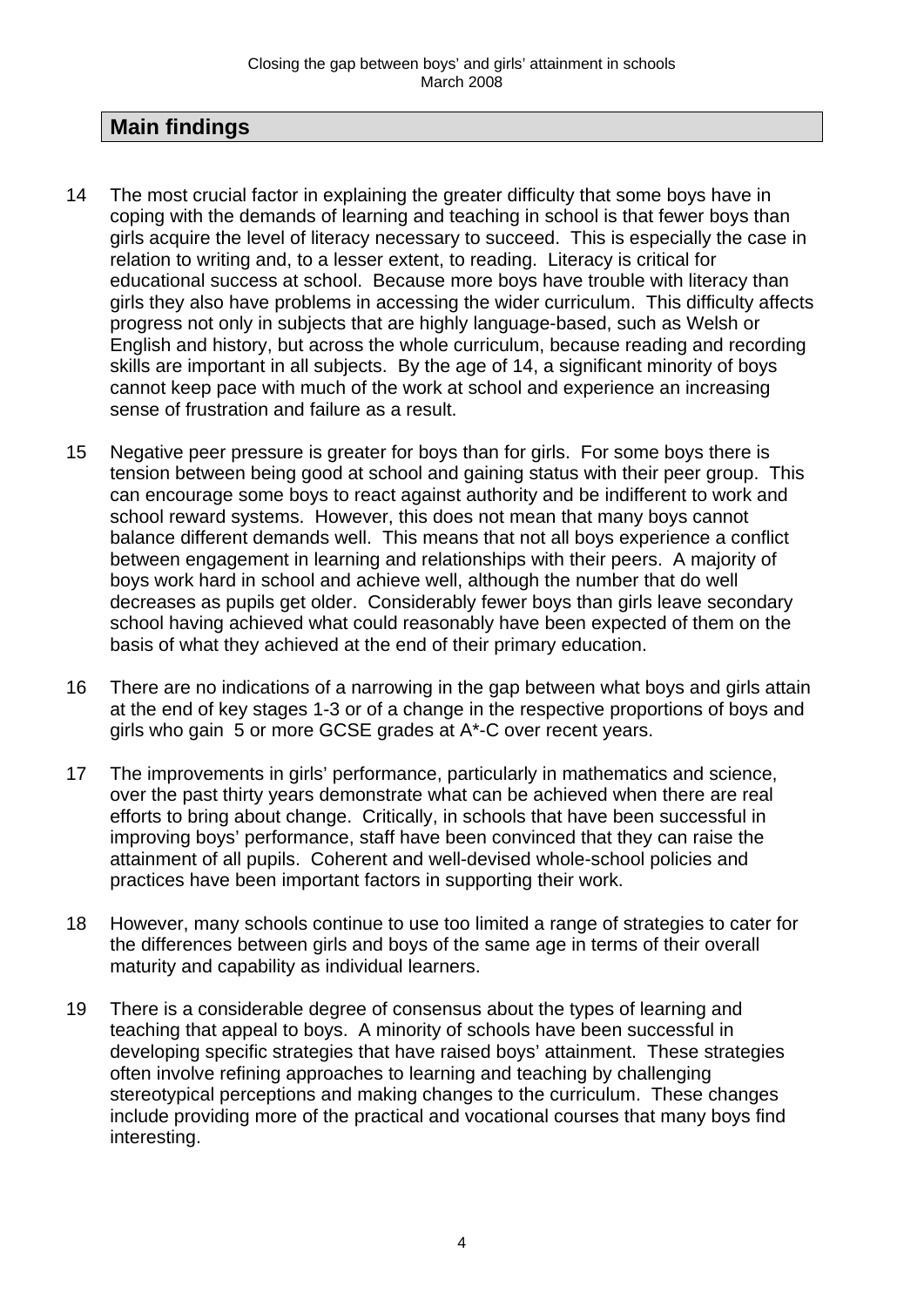- 20 Schools where pupils perform well and where there is only a narrow gap between boys' attainment and girls' attainment also have teaching that makes skilful use of recent research to match learning and teaching styles to boys' needs and sets high expectations for behaviour and effort.
- 21 Schools that have been successful in raising boys' literacy skills begin by recognising and building on boys' strengths. They give boys greater choices in their reading and writing tasks and use the whole curriculum to help them develop their literacy skills. They use oral work in drama, for example, to help boys develop confidence in their speaking and listening. They work on building pupils' self-belief and motivation through setting and reviewing targets for pupils and provide good guidance on how these can be achieved.
- 22 Successful schools use information and communications technology (ICT) skilfully as part of their strategies to motivate boys and raise their attainment. They recognise that the interactive nature of many new technologies helps create learning situations where boys can learn by doing, receiving immediate feedback and continually building new knowledge. This approach is in line with the general shift in practice to more learner-centred approaches that emphasise pupils' active participation in the learning process rather than their role as passive recipients of knowledge. Successful schools capitalise on the exciting aspects of ICT to motivate boys and use it to design tailored learning programmes for individuals.
- 23 A small number of schools have been successful in significantly raising boys' attainment over a relatively short period of time. They have made certain that they model positive values and behaviours that counteract negative views, challenge stereotypical attitudes of masculinity, provide mentoring schemes (using older pupils, staff or representatives of industry and commerce), and give boys more opportunities to exercise control, responsibility and choice. Schools that are the most successful do not treat all boys the same. They find ways to support each pupil in their learning.
- 24 All local authorities in Wales are concerned about the gap between boys' and girls' attainment. Individual authorities have developed some useful initiatives to raise the levels of boys' attainment. However, in spite of the efforts of senior managers and their teams of specialist advisers in the authorities, they have generally failed to reduce the gender gap. Overall, they have not made best use of insights from the relatively small number of schools who have made notable progress in raising boys' attainment.
- 25 Some current initiatives in Wales, such as the Foundation Phase, the raising achievement in standards in education (RAISE) programme, Learning Pathways 14-19, and the Welsh Baccalaureate Qualification, offer the potential to raise boys' attainment while not adversely affecting the standards girls achieve. These issues are considered in more detail on pages 29-31.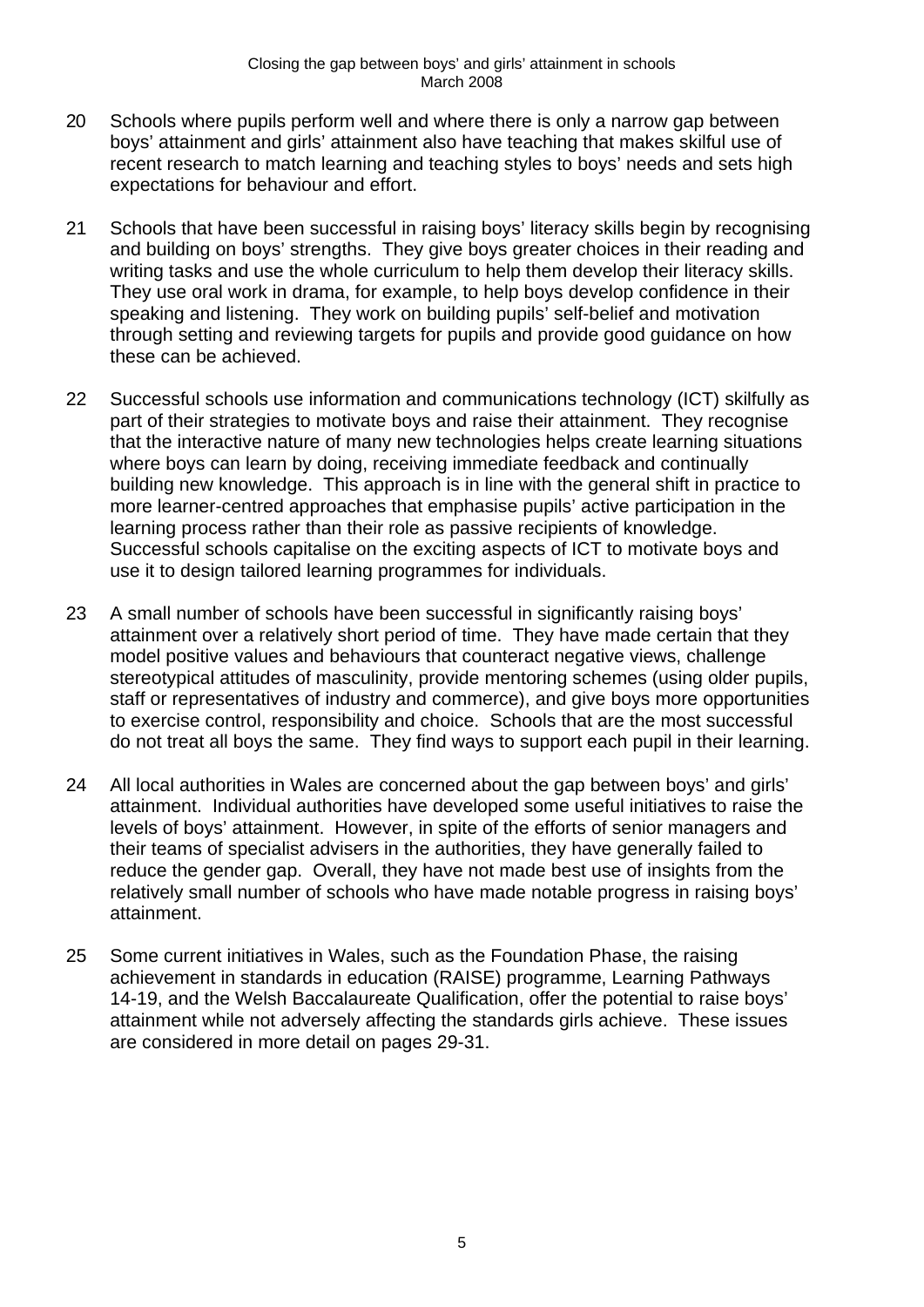# **Recommendations**

In order to close the gap between boys' and girls' attainment:

## **Schools should:**

- R1 devise a coherent whole-school policy for raising boys' attainment;
- R2 focus on improving boys' literacy skills, from the earliest stages of schooling and particularly at the primary-secondary transition stage;
- R3 find ways to meet pupils' individual learning needs through tracking their progress and targeting support where it is most needed;
- R4 challenge gender stereotyping and do more to provide positive role-models that counteract negative views of learning and academic achievement among boys;
- R5 make better use of learning, teaching and assessment approaches that appeal particularly to many boys. These include providing:
	- more opportunities for discussion:
	- more variety in lessons including competitive activities;
	- short-term targets and goals; and
	- a wide variety of learning opportunities including using ICT, and homework and study skills clubs;

#### **Local authorities should:**

- R6 give high priority to literacy programmes that improve boys' literacy skills;
- R7 ensure schools set targets for raising boys' attainment;
- R8 provide schools with performance data on the relative attainment of boys and girls compared with national and benchmarked norms;
- R9 support schools in developing partnerships with other providers of education to widen curriculum choice and meet individual needs;
- R10 disseminate the best practice in raising boys' attainment from:
	- the most successful schools; and
	- the findings of current research;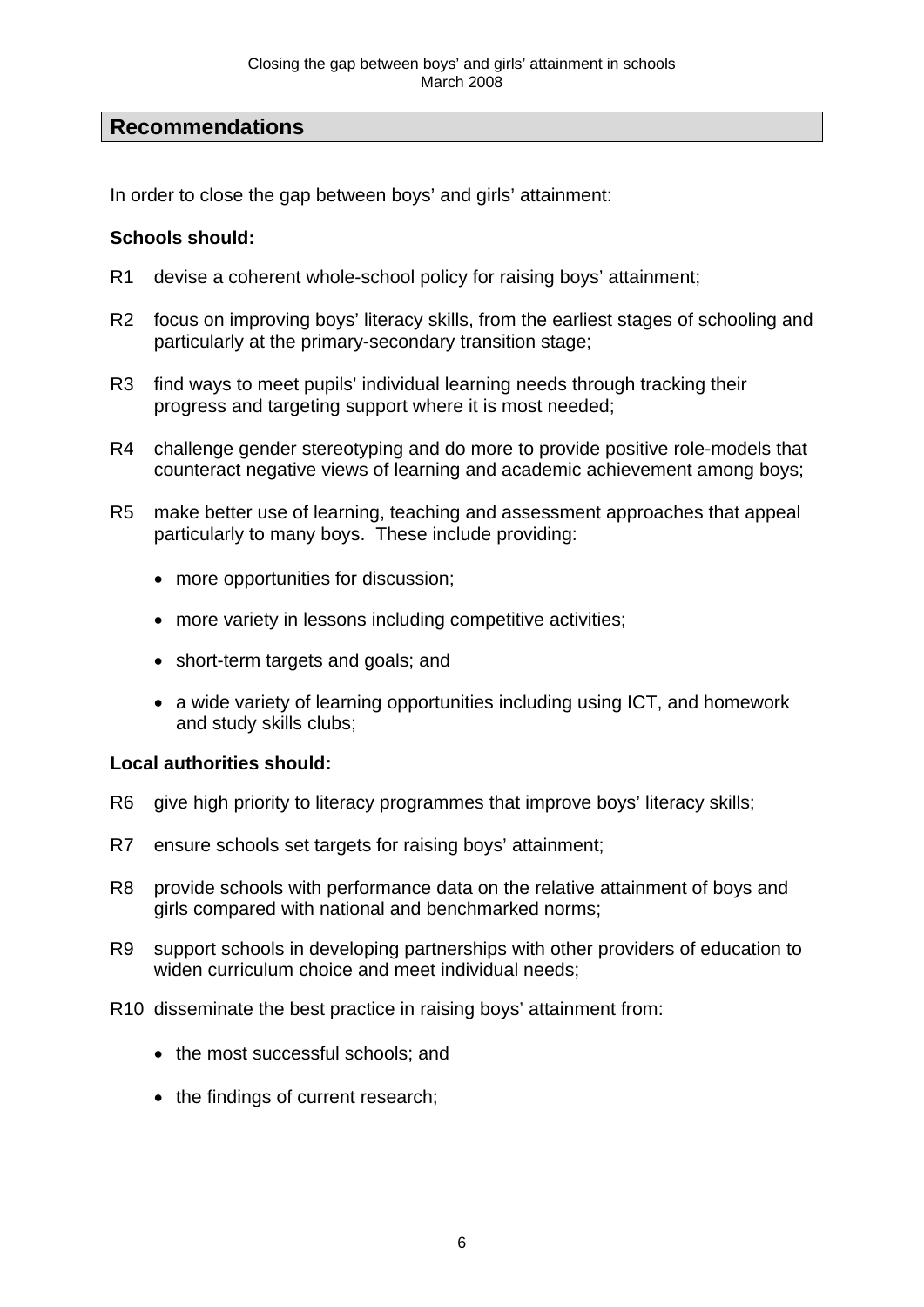## **The Welsh Assembly Government should:**

- R11 develop a national strategy for raising boys' attainment based on improving literacy skills, personalised learning and assessment for learning;
- R12 ensure that initial teacher training and early and continuing professional development focus on improving literacy skills, broadening teaching and learning styles, and managing behaviour effectively; and
- R13 commission research into why teacher assessment tends to favour girls more than external tests and examinations.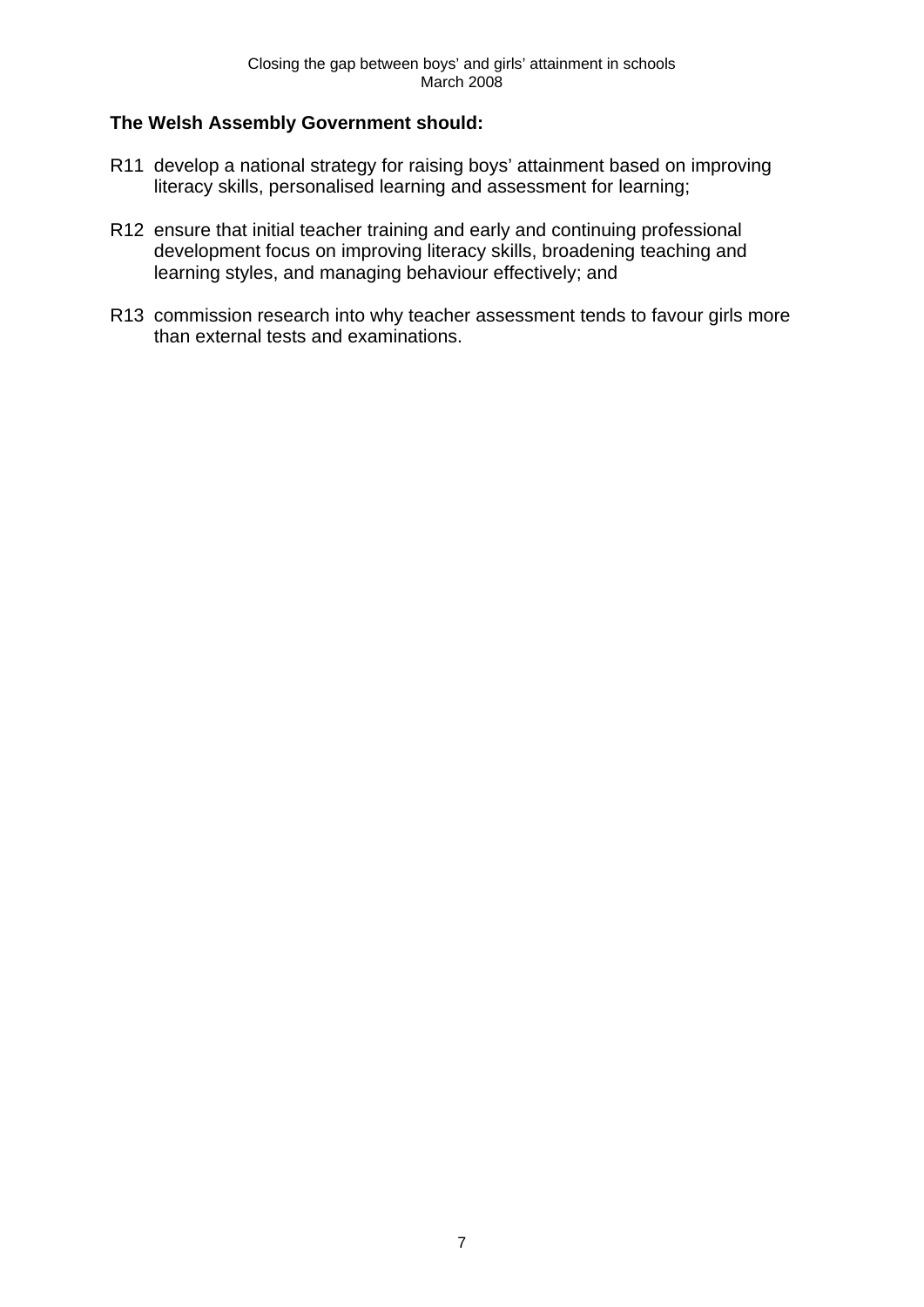# **The attainment gap**

## **What are the performance indicators?**

## **Results at the end of key stage National Curriculum teacher assessments**

26 For the past two decades in Wales, girls have outperformed boys in English and Welsh. More recently, girls have also outperformed boys in almost all areas of the curriculum and in almost all key stages of education. As a result, the concern about the gap between boys' attainment and girls' attainment has intensified. Girls have consistently outperformed boys in all core subjects in all key stages. Graphs 1 to 5 show the percentage point differences between the scores of girls and boys in end-of-key-stage assessments.

## **The extent to which girls perform better than boys in key stage 1**



## **Graph 1**

27 Graph 1 shows that, between 2004 and 2006, there is a gap of around 10 percentage points between the numbers of girls and boys attaining the nationally anticipated level (level 2 or above) in English. The gap is less in Welsh, at around six percentage points. In mathematics and science the gap is smaller still, at around four percentage points. In the core subject indicator (CSI) around eight percentage points more girls attained the nationally expected levels in all three core subjects (English or Welsh first language, mathematics and science).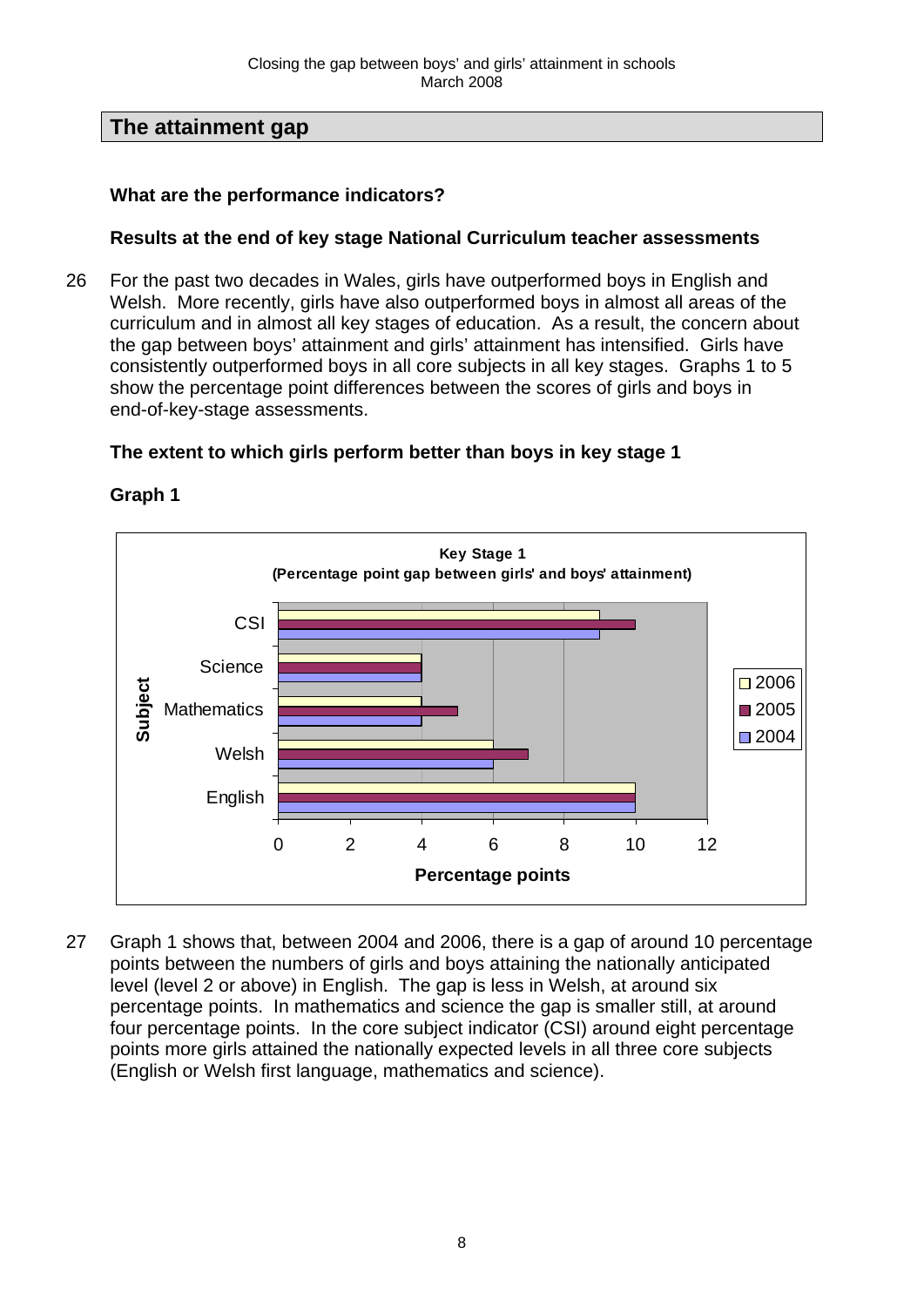# **The extent to which girls perform better than boys in key stage 2**

**Graph 2** 



28 Graph 2 shows that between 2004 and 2006 there were differences of between eight and 10 percentage points between the proportion of girls than boys who attained the nationally anticipated level (level 4 or above) in English. In contrast to key stage 1, the gap is bigger in Welsh, where there were differences of between 11 and 15 percentage points between the proportions of girls than boys who attained the nationally anticipated level. This may be due to the increasing amount of written work pupils do in key stage 2 Welsh. In mathematics and science, the gap remains at around four percentage points and in the CSI it remains at around eight percentage points.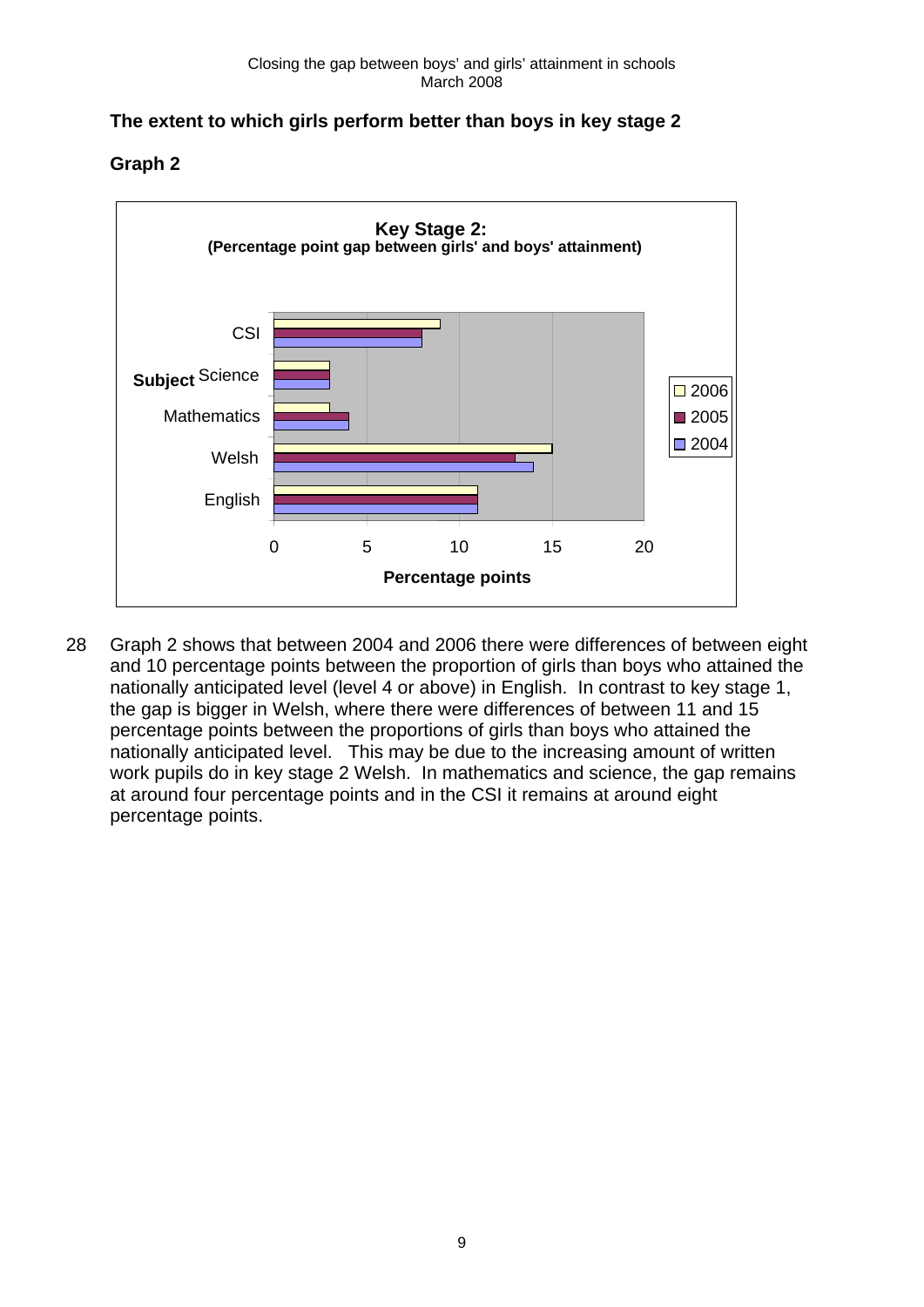# **The extent to which girls perform better than boys in key stage 3**

**Graph 3** 



29 Graphs 2 and 3 show how, between 2004 and 2006, the gap between boys' and girls' attainment in the core subjects increased between key stages 2 and 3. This gap is greatest in English and Welsh. As pupils move from key stage 2 to key stage 3, the demands on their literacy skills increase. The failure of boys to keep pace with girls in language skills affects performance across the board.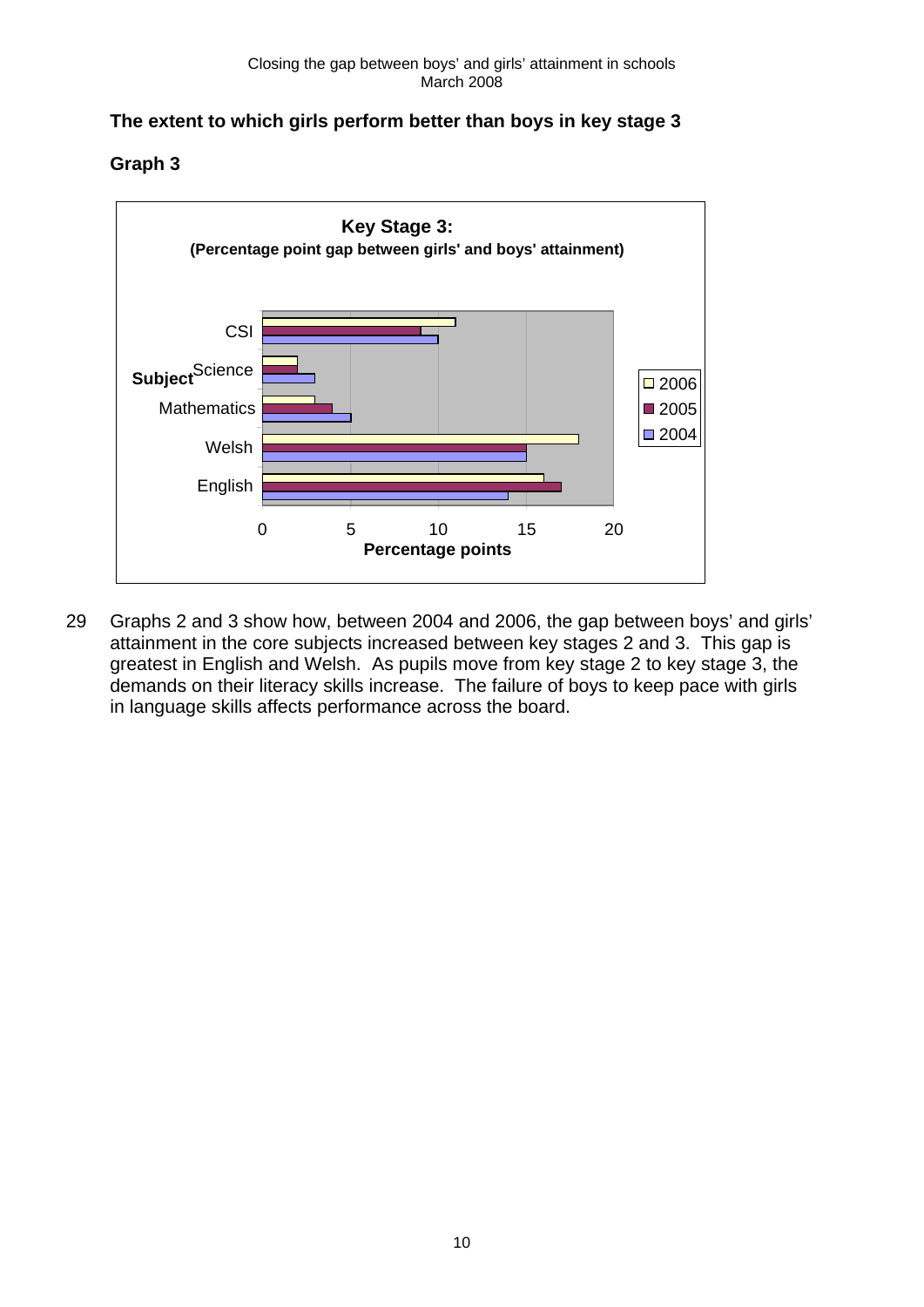## **The extent to which girls perform better than boys in core subjects in GCSE results at key stage 4**





- 30 Graph 4 shows that between 2004 and 2006 (the latest year for which final figures are available) differences between boys' and girls' performance in language increases further. At the end of key stage 4, a gap of between 16 and 18 percentage points opens up between girls and boys who attained grade C or above in English. In Welsh, this rises to between 18 and 20. In mathematics and science the gap is much smaller.
- 31 Provisional evidence for 2007 indicates no difference in the attainment trends at each key stage from those for 2004-2006.
- 32 The following tables show the results of teacher assessments of the attainment of 14 year olds in the nine foundation subjects of the NC and the percentage of girls attaining at least level 5 (the expected level for 14 year olds). The first shows the subjects where the gap between what girls and boys attain is narrowest and the second the subjects in which it is at its widest. Apart from some results in physical education, girls attained better results than boys in every subject in every year between 2001 and 2006, the latest year for which figures are currently available.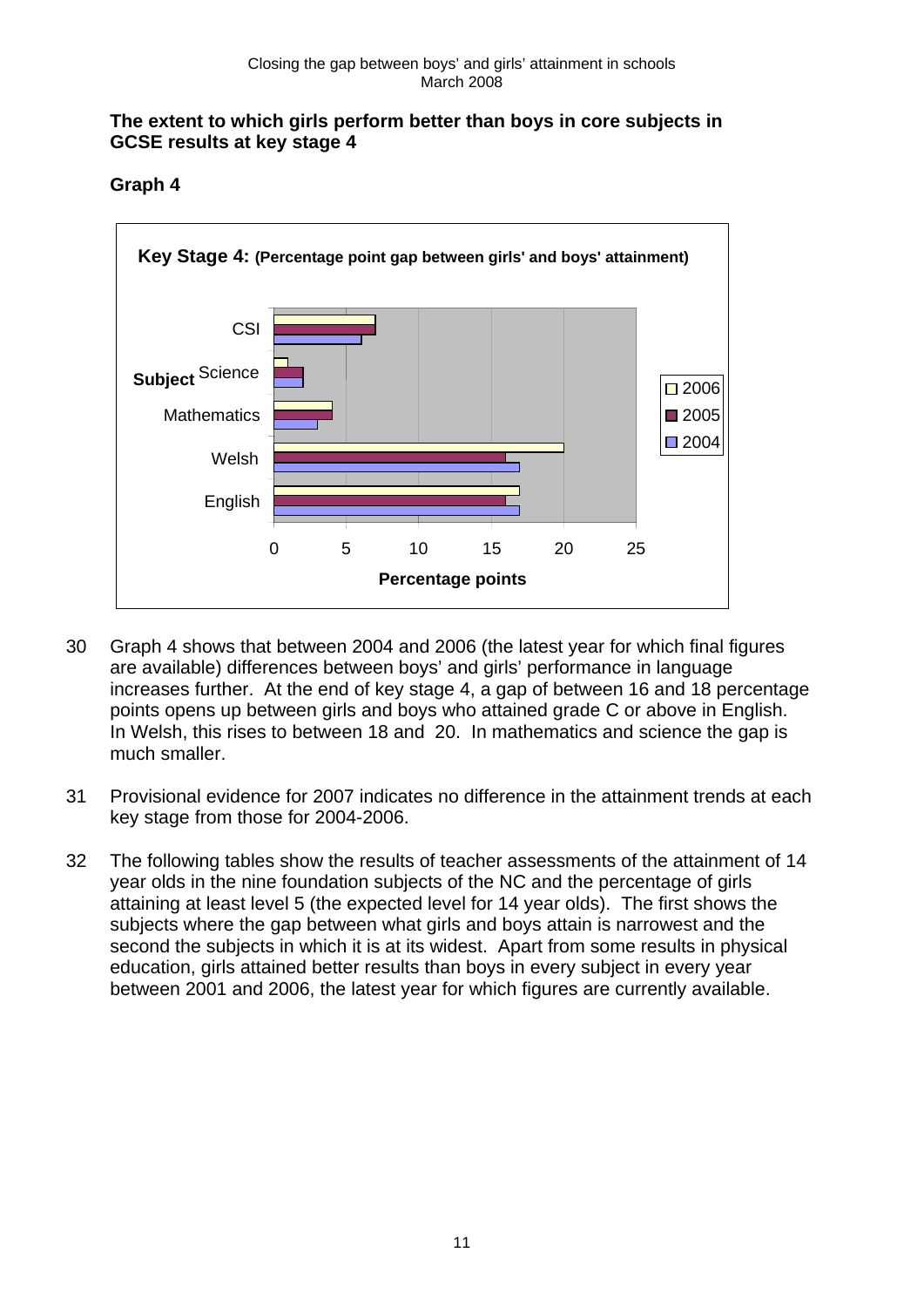**The difference in the percentages of girls and boys who gain at least level 5 at the end of key stage 3** 

**Foundation subjects in which the percentage point gap in attainment is narrowest** 

| Year | Geography | <b>History</b> | <b>Information</b><br>technology | <b>Physical</b><br>education | Year |
|------|-----------|----------------|----------------------------------|------------------------------|------|
| 2001 |           | 12             |                                  | -4                           | 2001 |
| 2002 | У         |                |                                  |                              | 2002 |
| 2003 | 10        |                |                                  |                              | 2003 |
| 2004 | 10        | 12             |                                  |                              | 2004 |
| 2005 |           |                | 10                               | -                            | 2005 |
| 2006 |           |                | 10                               |                              | 2006 |

**Foundation subjects in which the percentage point gap in attainment is greatest** 

| Year | Art | <b>Design</b><br>and<br>technology | <b>Modern</b><br>foreign<br>languages | <b>Music</b> | Welsh<br>second<br>language |
|------|-----|------------------------------------|---------------------------------------|--------------|-----------------------------|
| 2001 | 18  | 16                                 | 19                                    | 19           | 19                          |
| 2002 | 17  | 17                                 | 19                                    | 16           | 19                          |
| 2003 | 17  | 17                                 | 19                                    | 16           | 19                          |
| 2004 | 17  | 15                                 | 19                                    | 15           | 21                          |
| 2005 | 17  | 14                                 | 19                                    | 15           | 20                          |
| 2006 | 17  | 15                                 | 18                                    | 16           | 20                          |

- 33 At GCSE, girls' performance is better than boys' performance in the two main indicators: the percentage of pupils who gain at least 5 A\*-C grades; and the percentage who gain at least a C grade or above in English or Welsh first language, mathematics and science, (the CSI). Between 2001 and 2006, a gap of between 10 and 12 percentage points opens up. In the core subject indicator (CSI), the gap is around 7 percentage points.
- 34 Girls attain better results than boys in almost every subject at GCSE. In 2005 and 2006, the biggest gaps were in English and English Literature, Welsh first language and Welsh literature, Welsh second language, modern foreign languages and art and design. The smallest gaps were in mathematics, science and physical education. Slightly higher percentages of boys than girls gained an A\*-C grade in biological sciences, chemistry and physics (subjects taken by relatively small numbers of usually very able pupils in sciences) and economics, which has a small number of entries.
- 35 In 2006, boys achieved better GCSE results than girls in just over 10% of schools where direct comparisons are possible. However, in almost all cases, the reason was the weak attainment of girls rather than a stronger than might be expected performance of boys. In all but a couple of these schools, girls attained below the national average for girls (58%), and in around three-quarters of the schools they attained below the national average for boys (46%). The possible reasons for this are discussed later on in this report.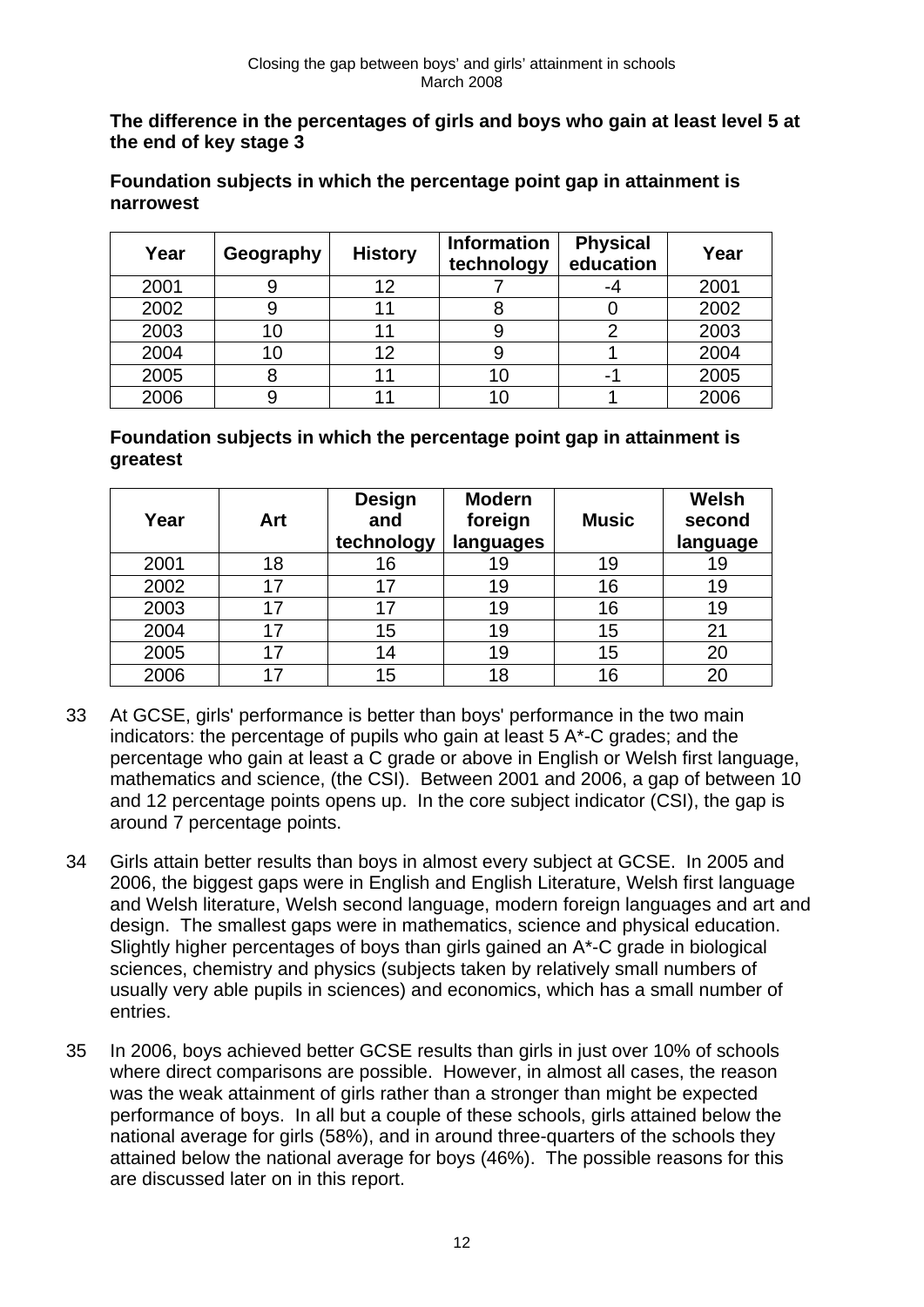## **Variations in the attainment of boys and girls by local authority**

36 In 2006, the latest year for which figures are available, girls attained better results than boys in the CSI for each key stage in every local authority in Wales. There is considerable variation in the extent girls attain better than boys both between key stages and within authorities. The tables below provide more detail for each key stage and the gap between what boys and girls attained in the respective local authorities.

| Key stage 1: The percentage point gap in the attainment of boys and girls in |
|------------------------------------------------------------------------------|
| the CSI                                                                      |

| Less than 5<br>percentage<br>points | Less than 10<br>and more than<br>5 | Less than 15<br>and more<br>than 10 | Less than 20<br>and more<br>than 15 | Less than 25<br>and more<br>than 20 |
|-------------------------------------|------------------------------------|-------------------------------------|-------------------------------------|-------------------------------------|
| Ynys Môn                            | Gwynedd                            | <b>Flintshire</b>                   | <b>Blaenau Gwent</b>                | Merthyr Tydfil                      |
| <b>Neath Port</b>                   | Conwy                              | Rhondda Cynon                       |                                     |                                     |
| Talbot (NPT)                        | Denbighshire                       | Taff (RCT)                          |                                     |                                     |
|                                     | Wrexham                            | Torfaen                             |                                     |                                     |
|                                     | Powys                              |                                     |                                     |                                     |
|                                     | Ceredigion                         |                                     |                                     |                                     |
|                                     | Pembrokeshire                      |                                     |                                     |                                     |
|                                     | Carmarthenshire                    |                                     |                                     |                                     |
|                                     | Swansea                            |                                     |                                     |                                     |
|                                     | <b>Bridgend</b>                    |                                     |                                     |                                     |
|                                     | Vale                               |                                     |                                     |                                     |
|                                     | Caerphilly                         |                                     |                                     |                                     |
|                                     | Monmouth                           |                                     |                                     |                                     |
|                                     | <b>Newport</b>                     |                                     |                                     |                                     |
|                                     | Cardiff                            |                                     |                                     |                                     |

**Key stage 2: The percentage point gap in the attainment of boys and girls in the CSI** 

| Less than 5<br>percentage<br>points | Less than 10<br>and more than<br>5 | Less than 15<br>and more<br>than 10 | Less than 20<br>and more<br>than 15 | Less than 25<br>and more<br>than 20 |
|-------------------------------------|------------------------------------|-------------------------------------|-------------------------------------|-------------------------------------|
| <b>Flintshire</b>                   | Ynys Môn                           | <b>RCT</b>                          | Ceredigion                          |                                     |
|                                     | Gwynedd                            | <b>NPT</b>                          | Torfaen                             |                                     |
|                                     | Conwy                              | <b>Blaenau Gwent</b>                |                                     |                                     |
|                                     | Denbighshire                       | <b>Newport</b>                      |                                     |                                     |
|                                     | Wrexham                            |                                     |                                     |                                     |
|                                     | Powys                              |                                     |                                     |                                     |
|                                     | Pembrokeshire                      |                                     |                                     |                                     |
|                                     | Carmarthenshire                    |                                     |                                     |                                     |
|                                     | Swansea                            |                                     |                                     |                                     |
|                                     | <b>Bridgend</b>                    |                                     |                                     |                                     |
|                                     | Vale                               |                                     |                                     |                                     |
|                                     | Merthyr Tydfil                     |                                     |                                     |                                     |
|                                     | Caerphilly                         |                                     |                                     |                                     |
|                                     | Monmouth                           |                                     |                                     |                                     |
|                                     | Cardiff                            |                                     |                                     |                                     |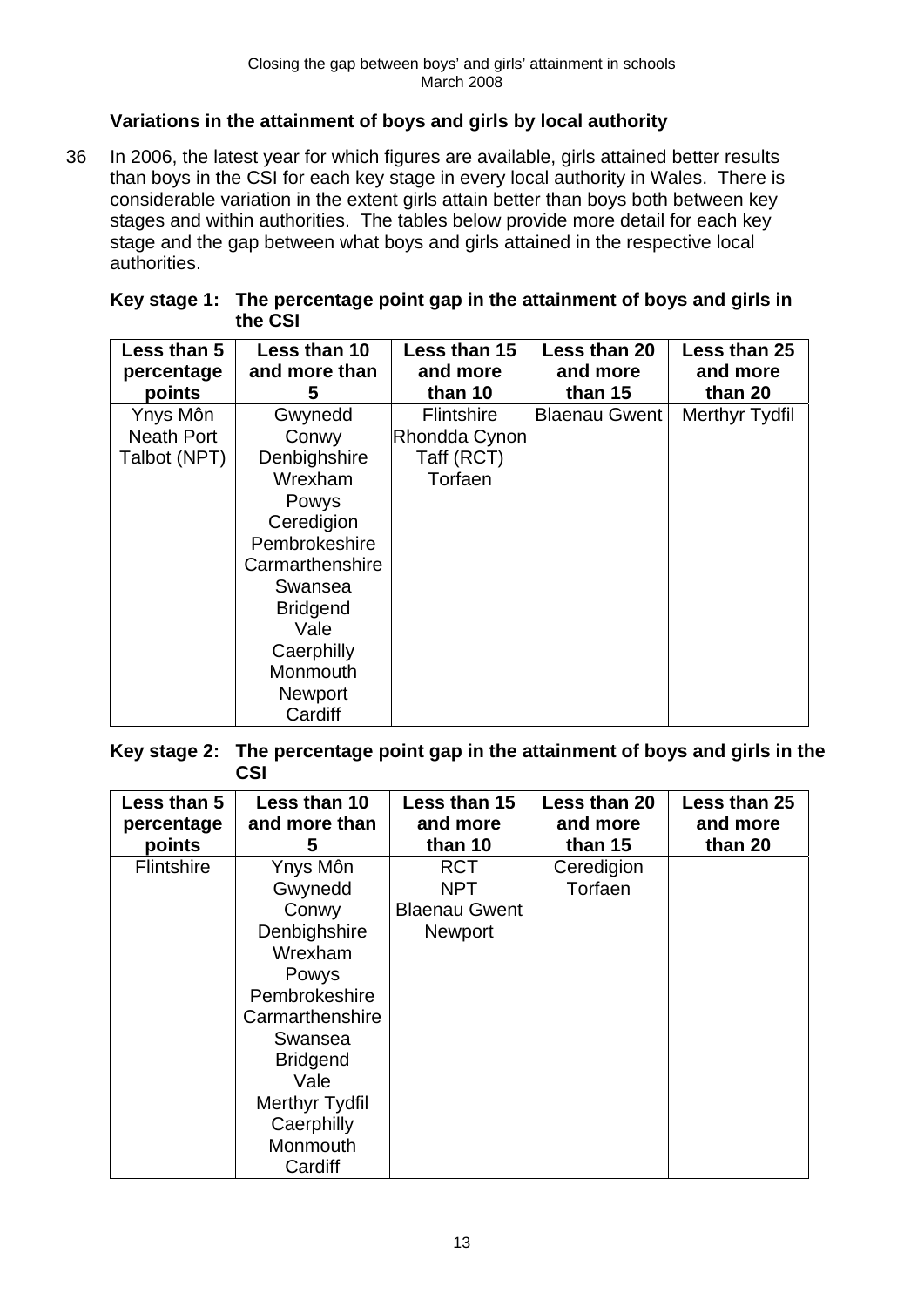| Key stage 3: The percentage point gap in the attainment of boys and girls in |
|------------------------------------------------------------------------------|
| the CSI                                                                      |

| Less than 5<br>percentage<br>points             | Less than 10<br>and more than<br>5                        | more than 10                                                                                                           | Less than 15 and Less than 20 and<br>more than 15 | Less than 25<br>and more<br>than 20 |
|-------------------------------------------------|-----------------------------------------------------------|------------------------------------------------------------------------------------------------------------------------|---------------------------------------------------|-------------------------------------|
| Wrexham<br><b>Flintshire</b><br><b>Bridgend</b> | Ynys Môn<br>Gwynedd<br>Conwy<br>Cardiff<br><b>Newport</b> | Denbighshire<br>Powys<br>Ceredigion<br>Pembrokeshire<br>Carmarthenshire<br>Swansea<br>Vale<br><b>RCT</b><br><b>NPT</b> | Torfaen<br><b>Blaenau Gwent</b><br>Monmouth       |                                     |
|                                                 |                                                           | <b>Merthyr Tydfil</b><br>Caerphilly                                                                                    |                                                   |                                     |

- 37 The tables show that girls attained better results than boys in the CSI for key stage 1 to 3 in every local authority in Wales, although there is considerable variation in the extent girls attain better than boys both between key stages and within authorities. Critically, in some local authorities (LAs) where the gap between boys' and girls' performance is relatively small, this is due to the relatively weaker attainment by girls, by comparison with the national average, rather than because of stronger performance by boys.
- 38 While it is difficult to generalise about regional variations, in general, the gap tends to be significant where there are relatively high levels of socio-economic deprivation.
- 39 The following table provides more detail for both the proportion of pupils gaining the CSI and at least 5 A\*-C grades and the gap between what boys and girls attained in the respective local authorities. In one LA, the gap for both indicators is consistently small. This is partly due to there being a number of schools where both boys and girls attain well, but it is also because of the substantial increase in the attainment of pupils in one boys' school in recent years. This school is featured in case study 6 in Appendix 1.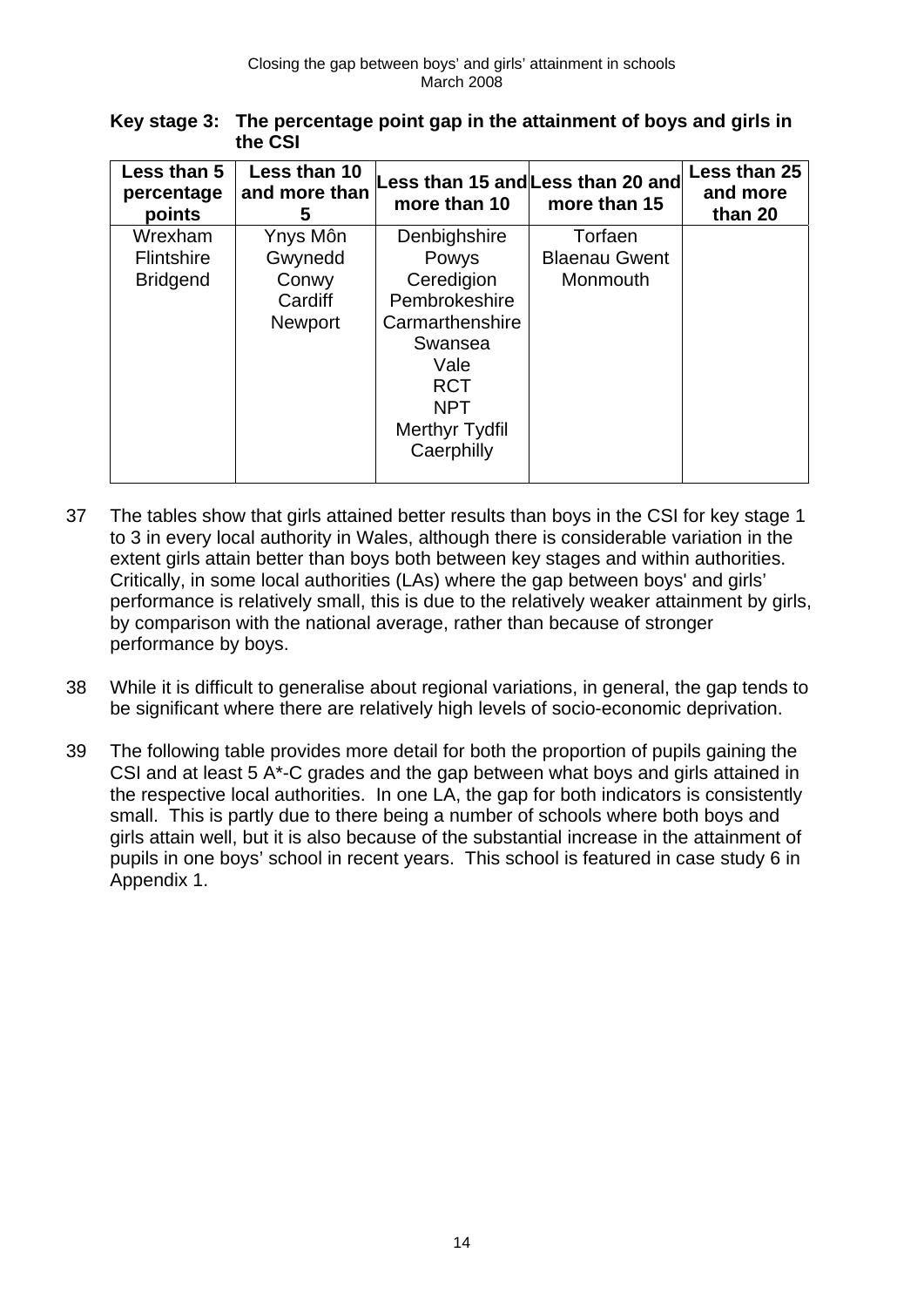#### Closing the gap between boys' and girls' attainment in schools March 2008

# **The percentage point difference in attainment of boys and girls at GCSE at Local Authority level**

| <b>Indicator</b>                                                                                | Less than 5<br>percentage<br>points                | Less than 10 and more<br>than 5                                                                                                                                                                        | Less than 15 and more than 10                                                                                                                                                                                        | Less than 20<br>and more than<br>15                               | Less than<br>25 and<br>more than<br>20 |
|-------------------------------------------------------------------------------------------------|----------------------------------------------------|--------------------------------------------------------------------------------------------------------------------------------------------------------------------------------------------------------|----------------------------------------------------------------------------------------------------------------------------------------------------------------------------------------------------------------------|-------------------------------------------------------------------|----------------------------------------|
| 5 or more<br><b>GCSE</b><br>passes at<br>A*-C: 2005                                             | Vale of<br>Glamorgan                               | Neath Port Talbot;<br>Newport                                                                                                                                                                          | Ynys Môn; Gwynedd; Conwy;<br>Denbighshire; Flintshire; Wrexham;<br>Pembrokeshire; Carmarthenshire;<br>Swansea; Bridgend; Rhondda Cynon<br>Taff; Merthyr Tydfil; Caerphilly; Blaenau<br>Gwent; Cardiff; Monmouthshire | Torfaen; Powys                                                    | Ceredigion                             |
| 5 or more<br><b>GCSE</b><br>passes at<br>A*-C: 2006                                             | $\overline{\text{Vale}}$ of<br>Glamorgan           | Conwy; Wrexham; Swansea;<br>Merthyr Tydfil; Blaenau<br>Gwent:<br>Newport                                                                                                                               | Ynys Môn; Gwynedd; Denbighshire;<br>Flintshire; Powys; Carmarthenshire;<br>Neath Port Talbot; Rhondda Cynon Taff;<br>Cardiff; Monmouthshire                                                                          | Ceredigion;<br>Pembrokeshire;<br>Torfaen; Bridgend;<br>Caerphilly |                                        |
| Percentage<br>of pupils<br>gaining the<br>CSI with at<br>least grade<br>C level:<br>2005        | Conwy;<br>Flintshire;<br>Vale of<br>Glamorgan      | Ynys Môn; Gwynedd;<br>Denbighshire; Wrexham;<br>Pembrokeshire; Swansea;<br>Neath Port Talbot; Bridgend<br>Rhondda Cynon Taff;<br>Merthyr Tydfil; Caerphilly;<br>Torfaen; Cardiff; Newport              | Powys; Ceredigion; Carmarthenshire;<br><b>Blaenau Gwent</b> ; Monmouthshire                                                                                                                                          |                                                                   |                                        |
| Percentage<br>of pupils<br>gaining the<br><b>CSI with at</b><br>least grade<br>C level:<br>2006 | Gwynedd;<br>Conwy;<br>Wrexham;<br>Blaenau<br>Gwent | Ynys Môn; Denbighshire;<br>Flintshire; Powys;<br>Carmarthenshire;<br>Swansea; Bridgend;<br>Vale of Glamorgan;<br>Rhondda Cynon Taff;<br>Merthyr Tydfil; Torfaen;<br>Cardiff; Newport;<br>Monmouthshire | Ceredigion; Pembrokeshire;<br>Neath Port Talbot; Caerphilly                                                                                                                                                          |                                                                   |                                        |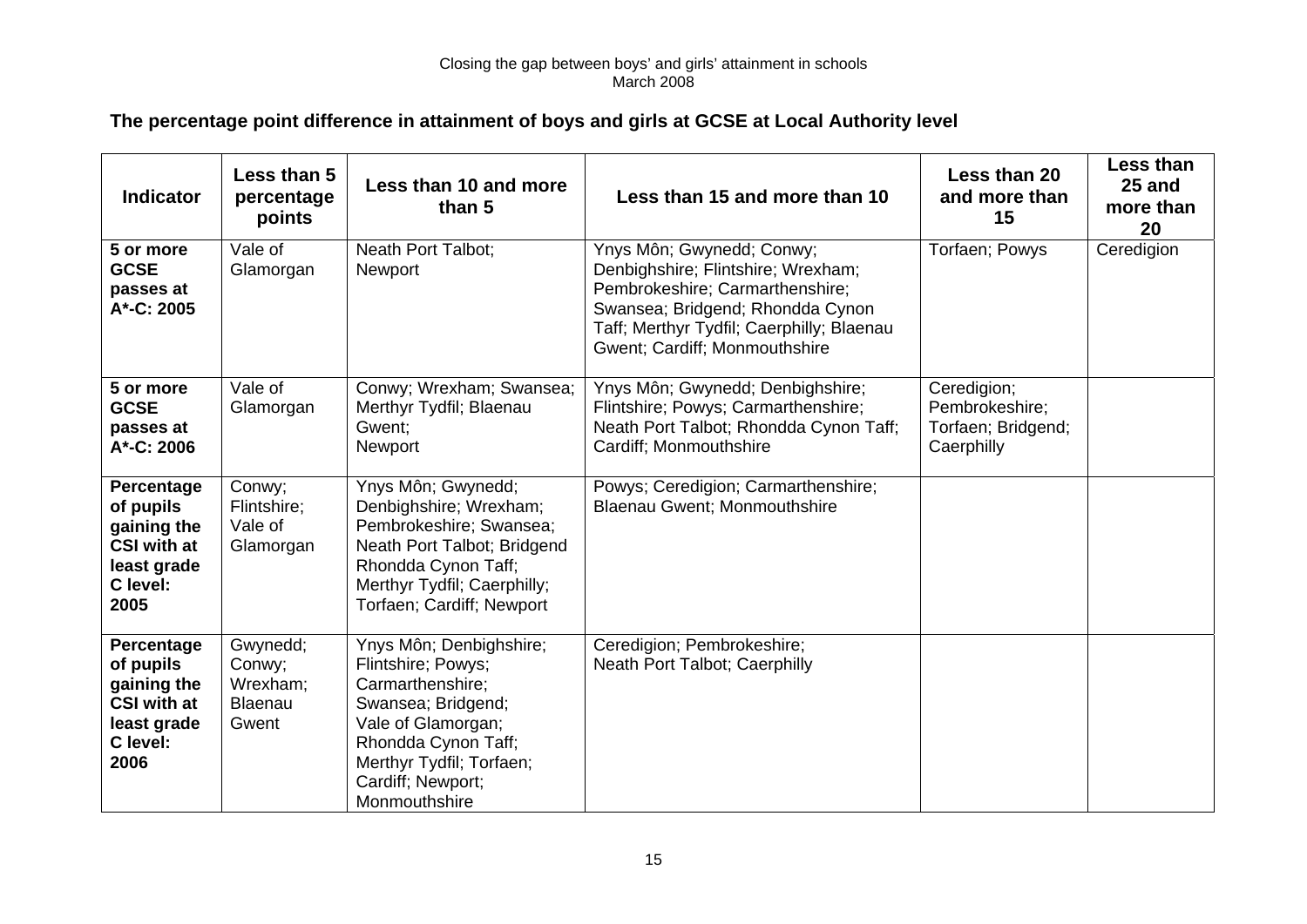# **Why do girls do better at school than boys?**

## **Differences in development**

- 40 The most important reason that girls do better than boys is that greater numbers of boys have literacy problems and consequently cannot easily access the wider curriculum. The gap in language skills between boys and girls exists even before they begin school. The baseline assessments for children on entry to school show that, in up to as many as 90% of primary schools, girls' average language scores are higher than boys'. Studies show that there are significant gender differences in young children's intellectual and social behavioural development at entry to pre-school. Girls have:
	- better levels of social development than boys, especially in relation to cooperation, conformity and independence and concentration;
	- higher attainment than boys on all cognitive outcomes; and
	- greater gains in pre-reading skills, early number concepts and non-verbal reasoning than boys over the pre-school period.
- 41 These different rates of development mean that many more girls than boys find it easier to become confident and successful learners in school settings. A directly related outcome is that girls are much more likely to be interested in reading and, to a lesser extent, writing. It takes the whole of childhood and adolescence to even out these differences in social and communication skills, which are generally more advanced in girls than in boys.

## **Attitudes to learning**

- 42 There is widespread evidence from many countries that girls and boys often have different attitudes to learning. Girls are far more likely than boys to adapt to learning which is based on a large amount of listening, reading and writing. Girls are less likely than boys to become restless if they have to sit and listen for long periods or if they have to undertake tasks that require little more than repeating skills and confirming knowledge already acquired. Girls often respond better than boys to activities that involve extended writing. More girls than boys are prepared to undertake lengthy pieces of work and persevere with them, even in the absence of regular feedback from teachers.
- 43 The evidence indicates that more girls than boys generally pay much more attention and behave better in lessons. This becomes increasingly the case when lessons are not engaging and as pupils get older. Among the reasons that a significant minority of boys lose interest and motivation in the early stages of secondary education are:
	- the strong focus on sitting for long periods in relative silence;
	- the expectation that they should give only short, confirmatory answers to teachers' questions;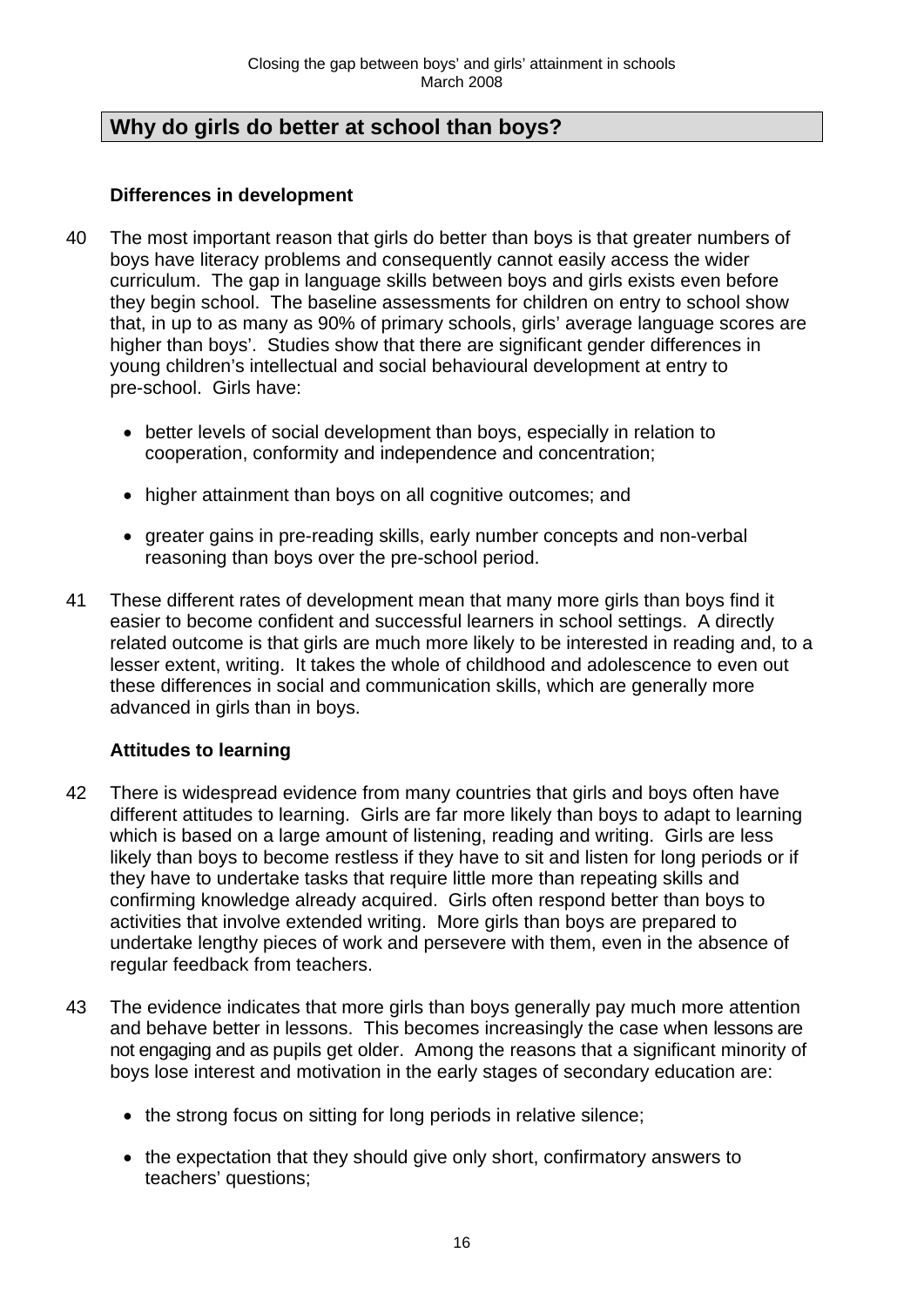- a largely academic curriculum and assessment based on revision and recall of work;
- the emphasis on writing in many lessons; and
- a tradition of setting homework that is geared to revision tasks or writing.

## **Curriculum and assessment changes**

- 44 There are also issues linked to curriculum and subject content. It has been argued that, over the last 20 years, the school curriculum has been re-designed to make it less male-orientated, for example by placing more focus on female writers and artists and giving greater emphasis on studying the lives of women and children in history, to make it of relevance to both genders. One consequence of course is that some of this curriculum becomes less relevant to boys' experience. Other issues include perceived increase in the amount of theoretical work in some subjects – in design and technology, art and design and physical education for instance – and the development of more thematic and issue-led approaches in geography, at the expense of more factually orientated topics. There is no question that such changes were necessary to give a better balance to what was taught in schools. This realignment of curriculum content may have a negative impact on levels of boys' interest and motivation although it might also have a positive effect for girls.
- 45 Boys tend to prefer non-fiction reading material that has diagrammatic and pictorial representations. A number of studies show that boys perform significantly better on a reading comprehension task involving factual content compared to one based on narrative fiction. Girls' reading comprehension scores are less influenced by content. In both English and Welsh, the selection of reading materials is important. Many boys tend to take more interest and achieve higher standards if their reading programme includes non-fiction material, short stories and subject matter that include adventure, challenge and achievement. Increasing numbers of schools include such material in their schedules. However, it remains the case that many programmes of reading are centered on lengthy works. Much of this is fiction drawing on imagination and requiring empathy and emotional intelligence. The appeal of such material is greater for girls than for boys.
- 46 Most pieces chosen for assessing standards in reading are narrative passages and many more girls than boys are comfortable and confident with this genre. In addition, girls are much more likely to read fiction, and this experience of narrative structure better equips them for the extended and reflective writing that is highly valued in assessments.
- 47 The improvements in attainment by girls in mathematics and science since the mid 1980s have coincided with new assessment arrangements linked to the National Curriculum (NC). These have included a much greater focus on investigation and enquiry, often demanding increased amounts of reading and writing. Accordingly, the resources produced for these activities also often demand good literacy skills.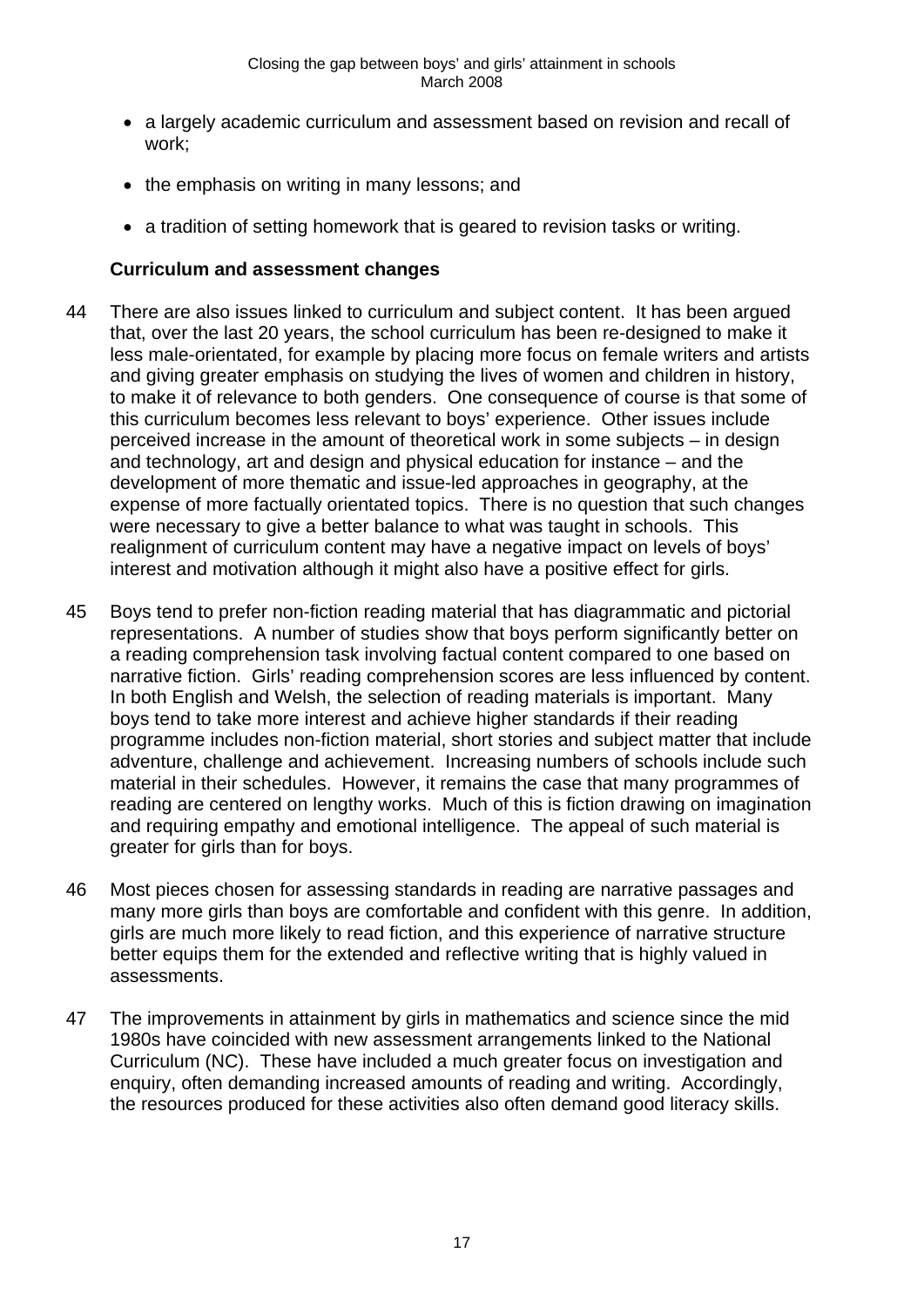- <span id="page-21-0"></span>48 The improvement in girls' attainment in key stage 4 has largely coincided with the introduction of GCSE syllabuses and examinations in the mid 1980s. These have included a much more prominent role for teacher assessment and, at GCSE, a large increase in the amount of coursework in many subjects.
- 49 Where course work is assessed many girls tend to complete their work punctually and are keener to organise and present it more neatly than boys, who often place less value on these skills. In discussions with pupils in schools visited for this survey, boys gave much less weight to completing homework to the best of their ability or preparing thoroughly for internal tests than did girls. Most local authorities report that, when both end-of-key-stage tests and teacher assessments were in operation, boys did less well than girls in teacher assessment than in the tests. This could further disadvantage boys in terms of what they attain in schools.
- 50 A further significant factor is that, although many boys clearly prefer certain types of teaching and learning and attain better as a result, the adaptability of girls means that they also respond well to different teaching and learning styles, and their performance also improves. Therefore, while boys move towards attaining the levels that girls attained a decade ago, the girls also improve in the interim and the gap remains.

## **Behavioural factors**

<u>.</u>

- 5[1](#page-21-0) Recent research<sup>1</sup> indicates that prevalent patterns of behaviour in girls tend to predispose them to learning at school, whilst the opposite is sometimes the case for boys. For instance:
	- greater numbers of boys are likely to be affected by negative peer pressure, making them more willing to react against authority and engage in disruptive behaviour. This trend intensifies with adolescence and about 80% of excluded pupils are boys;

<sup>1</sup> *Underachievement in Secondary Schools: Attitudes and Gender Differences among Year 9 Pupils* (Emma Smith, David Ellis and Sue Freye). The article has a focus on Wales and appeared in The Welsh Journal of Education, Vol.9, Number 1 (2000). Sukhnandan, L., Lee, B. & Kelleher, S. (2000). *An Investigation into Gender Differences in Achievement: Phase 2: School and Classroom Strategies*, Slough: NFER. Quoted in **Gender and Education: the evidence on pupils in England A DfES Publication: July 2007** MacDonald, A., Saunders, L. & Benefield, P. (1999). *Boys' Achievement, Progress, Motivation and Participation: Issues Raised by Recent Literature*. Slough: NFER. Quoted in **Gender and Education: the evidence on pupils in England A DfES Publication: July 2007**  Arnot, M., Gray, J., James, M., Rudduck, J. & Duveen, G. (1998). *Recent Research on Gender and Educational Performance*, Ofsted. Quoted in **Gender and Education: the evidence on pupils in England A DfES Publication: July 2007**  Forde, C., Kane, J., Condie, R., McPhee, A. & Head, G. (2006). *Strategies to Address Gender Inequalities in Scottish Schools: A Review of the Literature*, Scottish Executive Social Research. Quoted in **Gender and Education: the evidence on pupils in England**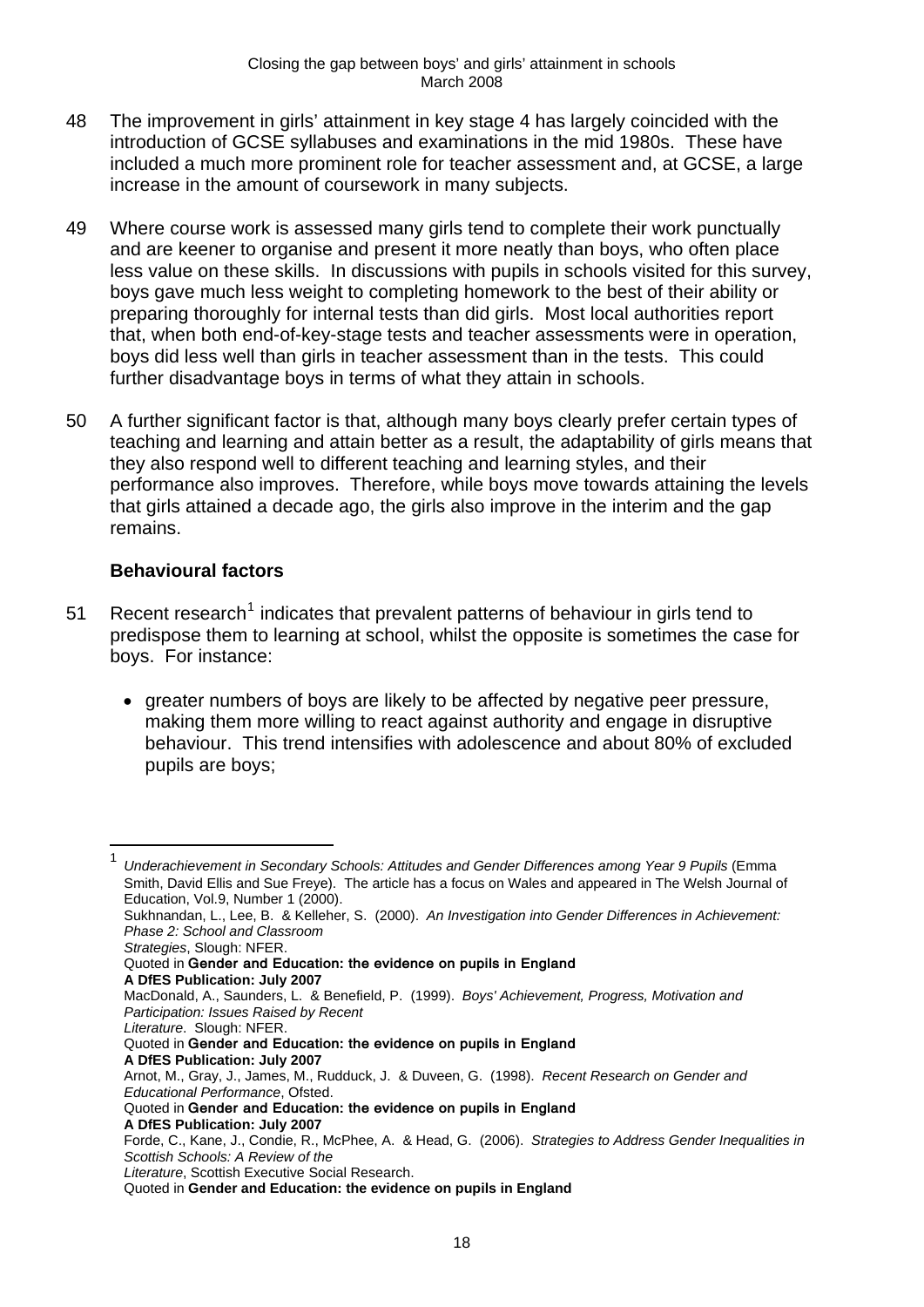- there have been positive changes in girls' attitudes towards learning, whilst a greater number of boys have poor attitudes;
- many more boys than girls experience criticism and a sense of failure in school. This, in turn, generates low self-esteem, limited expectations and a lack of aspiration in a significant minority:
- girls are far more inclined to give high status to hard-working, high achieving pupils;
- many more boys than girls have serious, but usually unrealistic, ambitions to be famous sportsmen, rock-stars or simply 'rich and famous';
- boys are much more confident and relaxed about their ability to cope with tests and examinations. This confidence is often misplaced however; and
- boys are much more prominent among under-achieving pupils. They frequently show poor study skills, a lack of organisation, negative attitudes to work and feel indifference towards school reward systems.

## **Social factors**

- 52 Until fairly recently, societal expectations were a powerful barrier to many girls achieving their potential. The fairly widespread view that girls would not pursue long-term career goals because of likely family commitments often had an impact on girls' motivation and aspiration. This had a particularly depressing influence on the achievement and attainment of girls from working class backgrounds. These attitudes are much less prevalent than they were.
- 53 A significant minority of boys have little or no contact with their fathers, and many have little contact with males at home. These boys have no positive adult male role-model in their personal lives and this may be a factor that influences their aspirations.
- 54 Many observers also feel that the significant economic decline since the early 1980s of heavy and manufacturing industries, with its loss of relatively well-paid male employment, has had a negative impact on the aspirations and motivation of a significant minority of boys in those areas most affected. This could well be the case in some instances. Nevertheless, it must also be borne in mind that there is powerful anecdotal evidence that, when work in heavy and manufacturing industries was plentiful, schools still struggled both to motivate and retain significant numbers of boys, who were determined to enter employment and the wage economy as early as possible.

## **Role models in schools**

55 Reference is often made to the decline in the number of male teachers, especially in primary schools, as a factor in the gap in boys' and girls' attainment. Only some 15% of primary school teachers are male, and current recruitment figures suggest that this percentage will decline further. Many primary schools have no male teachers. The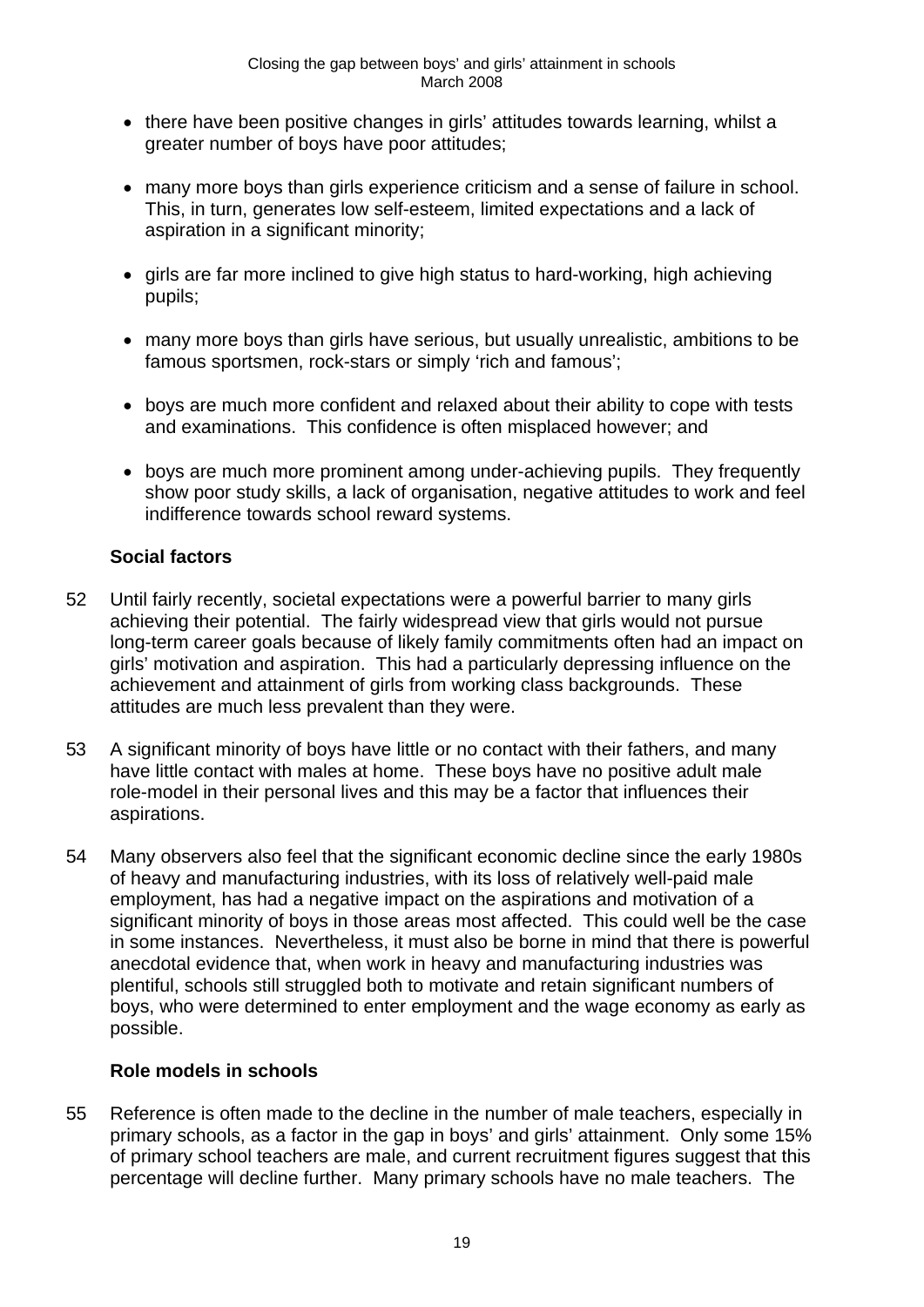<span id="page-23-0"></span>situation certainly means there are fewer positive male role models in schools than even a decade ago. However, recent research<sup>[2](#page-23-0)</sup> has found little evidence that pupils of either sex give high priority to the gender of their teachers. There are also gaps between what boys and girls achieve in schools in countries where there are higher proportions of male teachers. There is strong evidence to support research findings that it is the quality of the teaching that is the most important influence on pupils, rather than having more male teachers as role models.

 $\frac{1}{2}$  Myhill, D.A. & Jones, S. She Doesn't Shout at No Girls. Pupils' Perceptions of Gender Equality in the Classroom. *Cambridge Journal of Education*, 36, 1, 63-77. Quoted in **Gender and Education: the evidence on pupils in England**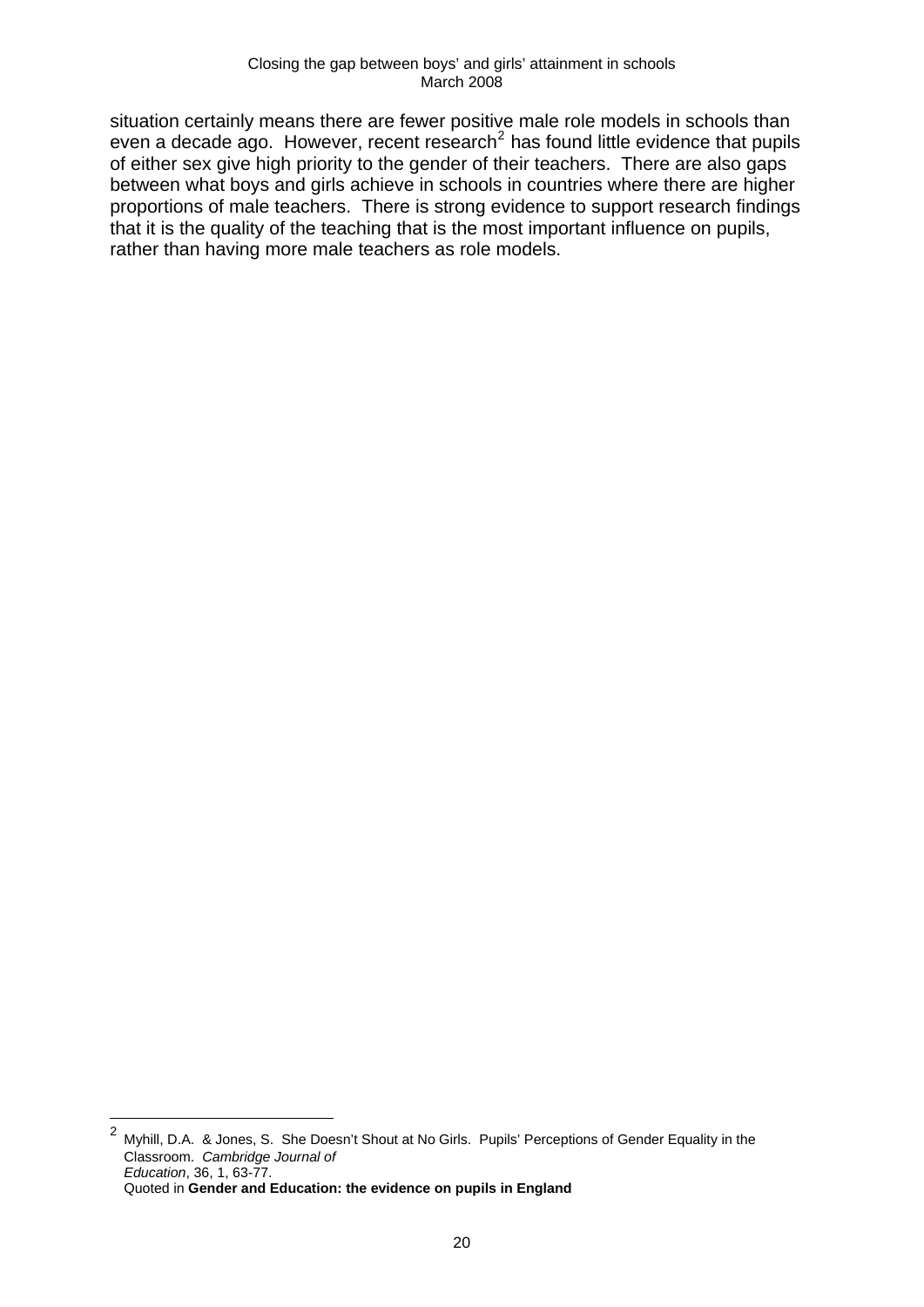# **Why does the attainment gap increase as pupils get older?**

- 56 By the end of primary school, many more boys than girls continue to lack the literacy skills that will equip them to access much of the curriculum and attain high grades in tests and examinations. This process intensifies as pupils move on to secondary school. While it should be remembered that the attainment of boys has improved significantly over the last decade, it has not improved relative to that of the girls.
- 57 An analysis of inspection reports for 2005-2007 show that girls attain significantly better than boys in just over 30% of primary schools. In the same period, inspection reports for secondary schools show girls getting better results than boys in around 85% of schools.
- 58 Graphs 1-4 on pages 8-11 of this report show that the variation in boys' and girls' performance over time. They also show that the gap between levels of attainment increases as pupils move through the key stages. The results of end-of-key-stage teacher assessments show that the gap in attainment is more marked in Welsh and English than in other core subjects. The main causes for the gender gap are rooted in literacy skills, especially writing and reading.
- 59 Pupils with weak language skills, especially in reading and writing, often fail to make a smooth transition from primary to secondary school. They experience difficulties in accessing a curriculum that is predominantly content-driven and literacy-based. Most tasks that pupils do are literacy based, and writing is the main means by which pupils record their work.
- 60 The organisation of the secondary school day, with its frequent changes of teachers and subjects and numerous demands for homework and coursework, can also be a particular challenge for boys who are already struggling with reading and writing.
- 61 By the age of 14, a very significant minority of boys experience an increasing sense of frustration and failure because they do not keep pace with much of the work at school. This can result in apathy and, at worst, disengagement. Around 80% of all exclusions from school are of boys. Problems with attendance and behaviour become much more pronounced as pupils move through the stages of compulsory education.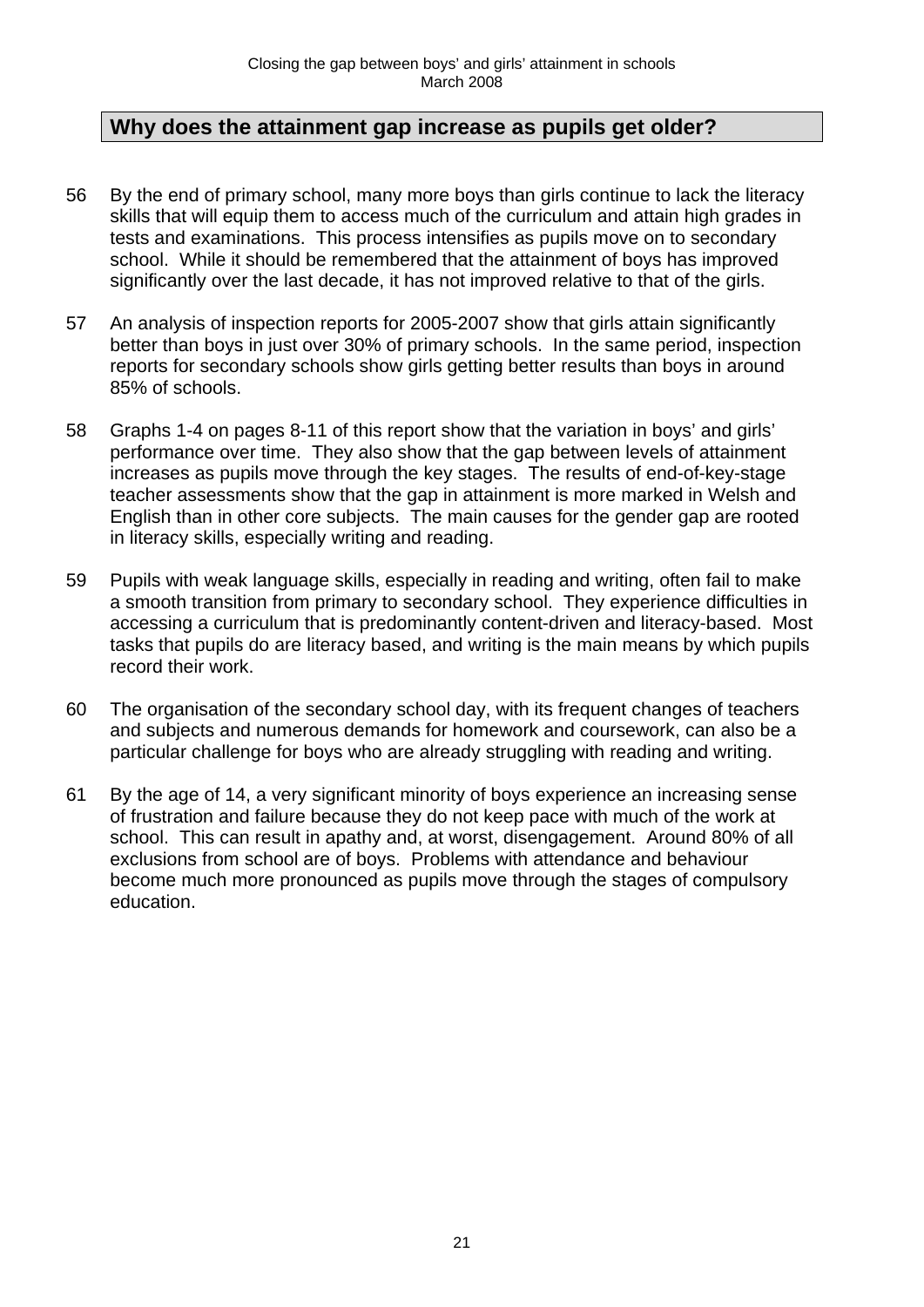# <span id="page-25-0"></span>**What are the barriers to raising the attainment of boys?**

- 62 Many schools continue to use too limited a range of strategies to cater for the differences between girls and boys of the same age in terms of their overall maturity and capability as learners. Estyn's report, *Changes in the teaching and learning promoted by the aiming for excellence programme,* points to how the programme has led to significant improvements, but also comments that the progress of boys of both high and low ability is still not as good as it should be.
- 63 Far fewer girls than boys react negatively to poorer teaching or when the learning lacks momentum and interest. Furthermore, there is much evidence that certain teaching approaches are more likely to succeed with boys. These include work with an element of competition, making regular use of ICT, consistent use of short-term goals and a variety of clearly explained timed activities. However, few schools plan a range of strategies to cater for the differences between girls and boys of the same age.
- 64 In the sample of boys and girls interviewed, many boys see examinations as 'important' school priorities. Both boys and girls think that boys are more likely to keep calm and have confidence in their ability to do well in tests than girls. Despite this, more boys than girls under-perform in examinations, largely because they have not developed good revision skills or kept pace with the work.
- 65 Some recent research<sup>3</sup> suggests that pupils often perceive female teachers as being less influenced by gender expectations than male teachers and both boys and girls feel that teachers treat boys more harshly than girls. Pupils also feel that male teachers are more openly critical of boys, especially in secondary schools. Some research suggests that, where teachers have low expectations of boys' academic potential, this can have the effect of becoming a self-fulfilling prophecy and contribute to their low achievement.

<sup>3</sup> Myhill, D.A. & Jones, S. She Doesn't Shout at No Girls. Pupils' Perceptions of Gender Equality in the Classroom. *Cambridge Journal of Education*, 36, 1, 63-77.

Quoted in **Gender and Education: the evidence on pupils in England** 

**A DfES Publication: July 2007** 

1

**Department for Children, Schools and Families** 

Confident, Capable and Creative—Supporting Boys' Achievements: December 2007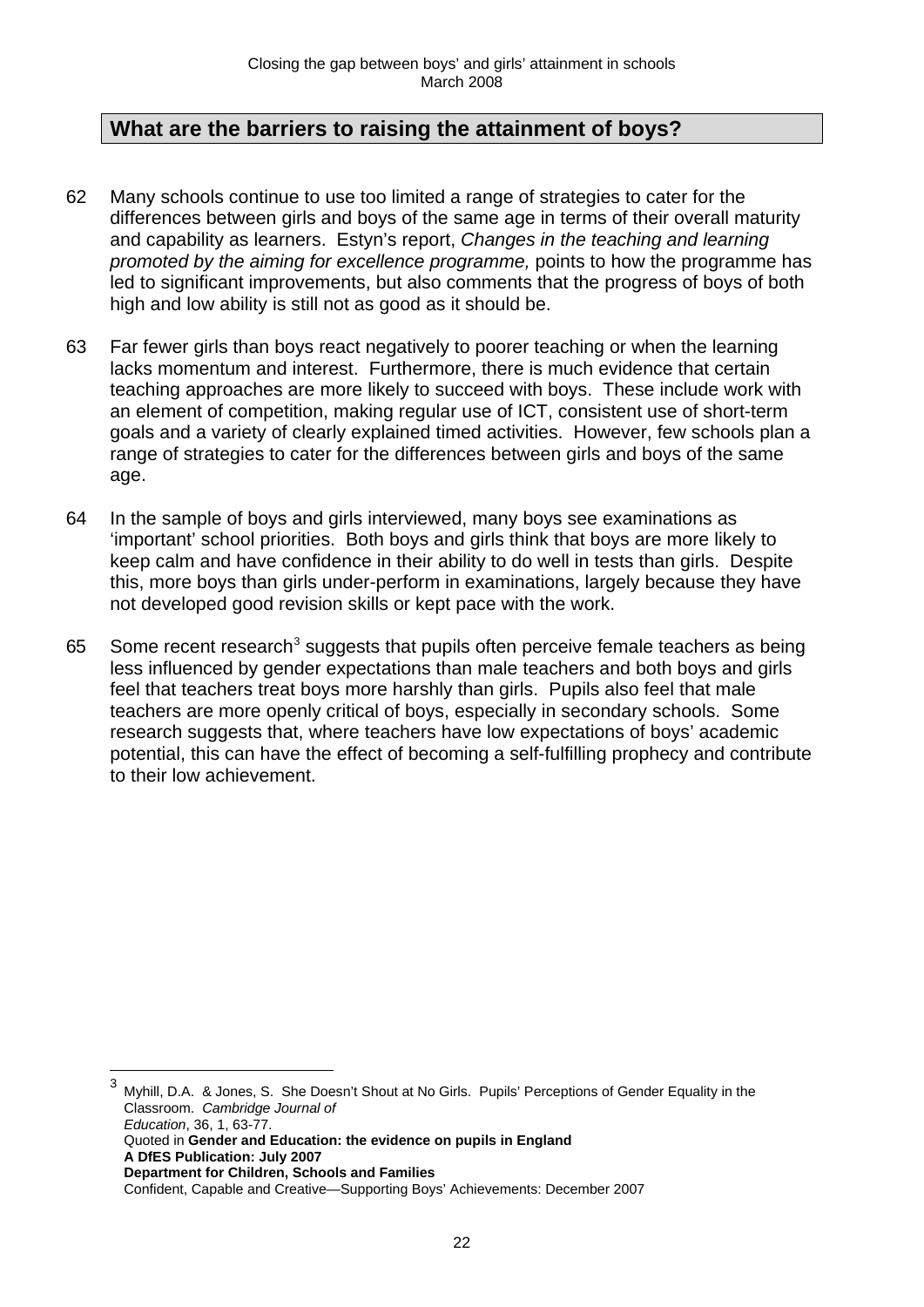# **What are the strategies in schools that are proving effective in raising the attainment of boys?**

- 66 Over the last five years, many schools have been proactive in meeting the challenges of pupil under-achievement, raising attainment and tackling disengagement. For many schools, the bulk of this work is with boys. Although there are examples of effective and successful practice, overall, their efforts have achieved only mixed success. Schools have introduced a range of initiatives to try and address the gender gap. These have included:
	- introducing single-sex classes in English and Welsh and, less often, in some other subjects;
	- a whole-school project in which each department was required to respond to a series of questions on the gender gap and develop strategies to respond to it;
	- introducing a vocational programme into Year 6 in order to offer a more varied curriculum;
	- developing mentoring schemes which offer close support to pupils and include guidance on study habits and revision skills; and
	- close monitoring and extra support for pupils in key stage 4 who are on the borderline of a good GCSE pass grade. Many of these are boys.
- 67 These approaches and others are considered in further detail in this chapter and exemplified in the case studies in the Appendix.

## **Raising standards of literacy**

- 68 Increasing the number of boys who acquire good literacy skills is at the heart of the work of many schools that are succeeding in improving the results of boys. A few have focused on creating single-sex classes in English and Welsh first language. The outcomes have been mixed, with some schools quickly reverting back to mixed classes while a few others have been encouraged by developments and persevered with single-sex classes, especially for those pupils on the GCSE C/D borderline.
- 69 Over the last five years or so, a growing number of schools have prioritised improving pupils' literacy skills. This often takes the form of literacy support programmes in schools that are usually targeted at pupils who are not achieving the anticipated levels in reading and writing. Almost always, the majority of these will be boys. The most successful literacy programmes are based on skilled initial diagnosis of individual pupils' strengths and weaknesses. This work also offers a choice of content based on the pupils' personal interests.
- 70 In one school, an intensive literacy programme in Year 7 is proving consistently successful. This programme targets pupils who enter the school with a level 3 or low-level 4 National Curriculum score in reading and spelling. Boys make up the majority of these pupils. Each pupil participates in three lessons a week as well as a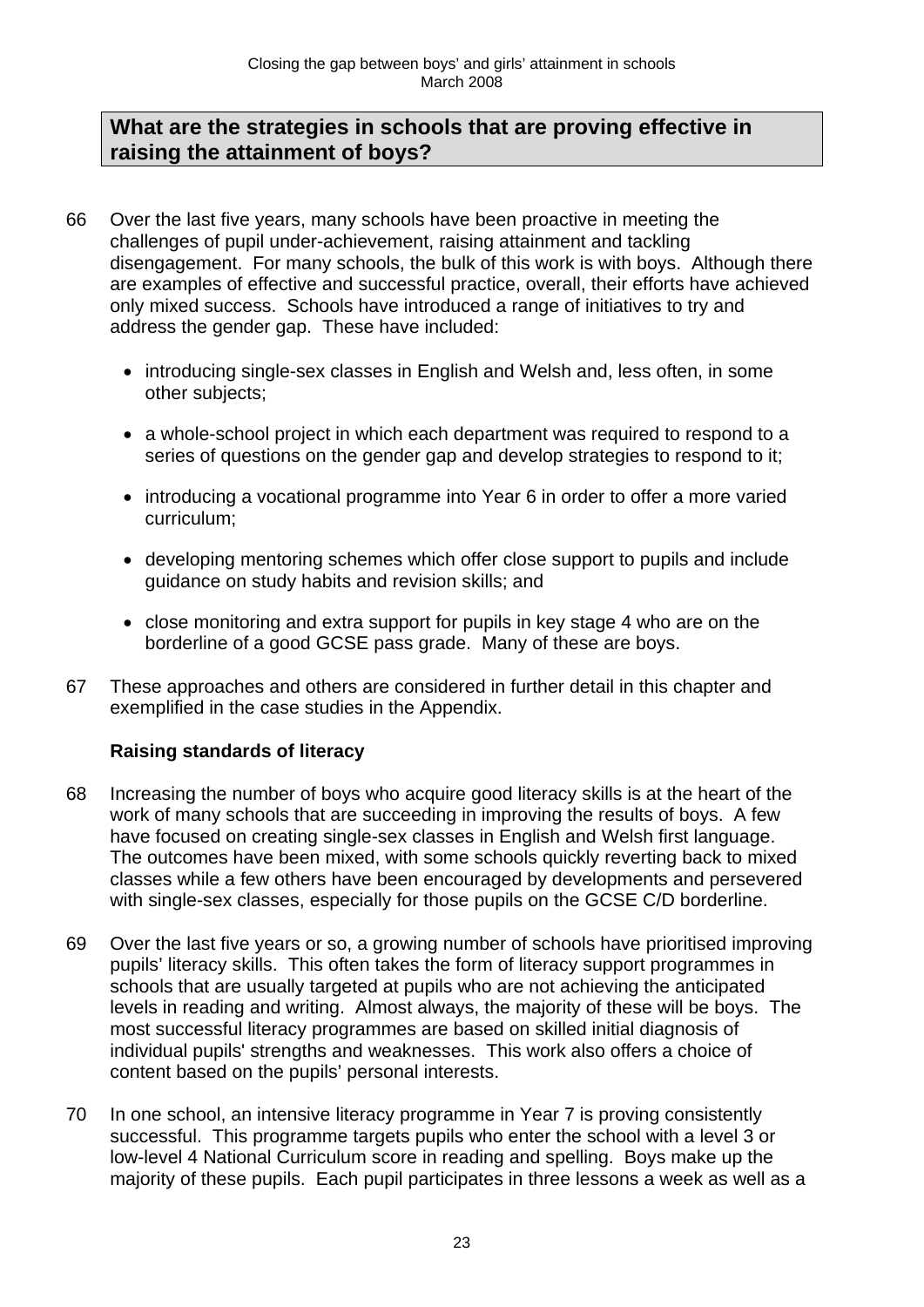paired peer-reading scheme. The reading age of pupils on the programme has improved typically by six to eight months and, in spelling, by 10 to 12 months over a year. Each subject department annually reviews the initiative and analyses the progress of pupils.

## **Teaching and learning strategies**

- 71 There are schools where both boys and girls attain well, although there might still be a narrow gap in attainment. In these, the link between good outcomes for pupils and good and outstanding teaching is firmly established. Good teachers:
	- make the purpose of the learning very clear and are explicit about what successful outcomes look like;
	- provide a brisk start, precise instructions and clear structure in lessons;
	- provide well-paced, wide ranging activities, including some which are competitive and some that ask for group and class discussion;
	- provide opportunities for collaborative learning as well as work that can be done independently;
	- involve pupils in decision-making and problem-solving;
	- think creatively about how pupils record their work. This includes recognising that writing is not always the only way to demonstrate understanding;
	- use ICT from start to finish for some assignments so that pupils read and manipulate text electronically from start to finish;
	- set high expectations about behaviour, effort and presentation of work and apply them consistently;
	- help pupils understand their learning goals and use shared and clearly understood criteria to assess how well they are doing. Prompt feedback is given to pupils on what they need to learn next; and
	- are aware of the balance between content, style and presentation, thus guarding against unwitting bias when judging boys' and girls' performance, for example, in relation to neatness and presentation.
- 72 Case studies 3 and 4 in Appendix 1 provide examples of successful teaching approaches. These approaches will benefit both boys and girls.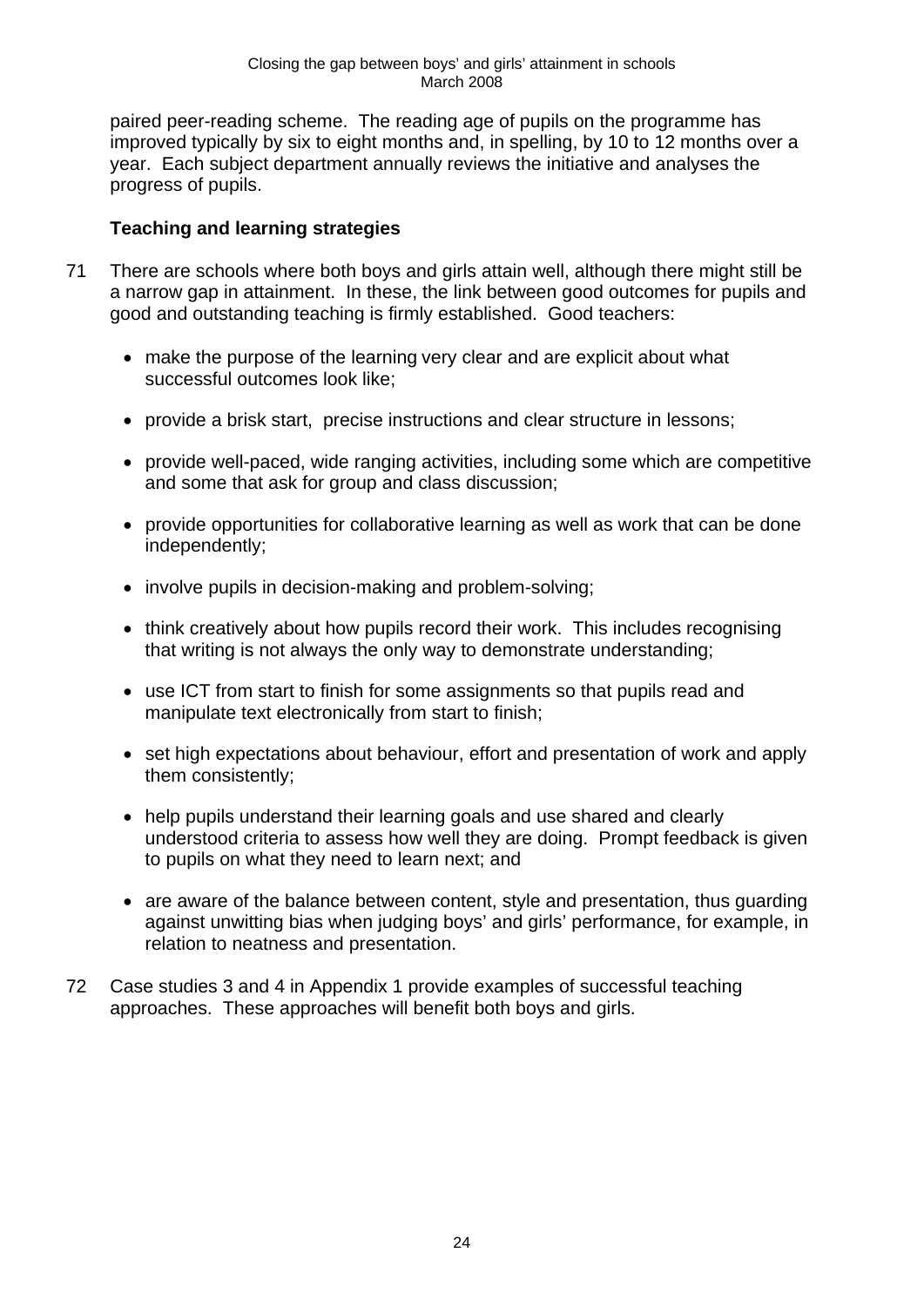## **Whole-school approaches**

- 73 Initiatives to raise levels of boys' attainment have the most success when they are part of a programme involving the whole school. Initiatives that are not restricted to a few subjects but shared widely across the school have the greatest impact on improving boys' attainment. Critically, for these initiatives to succeed, staff in schools must be convinced that they can do something to raise boys' attainment. Such schools have developed a whole-school approach based on a coherent and common vision of themselves as learning communities and how pupils can best achieve their potential. The vision is implemented across all key areas of work, including learning and teaching, curriculum and assessment, provision for additional educational needs, behaviour management and attendance. A frequent phrase used in successful schools that were visited or otherwise contacted during the survey was that they set out to make learning and achievement 'cool' for boys.
- 74 Apart from the focus on improving teaching already covered in paragraph 73, successful schools share some additional common practices, whatever the variations in language-medium, size, organisation and location. These practices include:
	- recognising that they can do something about raising boys' attainment and developing a whole-school approach;
	- making skilful use of data to detect under-achievement and/or weak attainment quickly and intervening accordingly;
	- challenging stereotypes and linking to positive male role models;
	- focusing on literacy to improve access to the curriculum. This can include strategies to increase the amount and variety of interactive oral work, making reading more appealing to boys and linking both to build interest and confidence in writing. Such work is often particularly effective in raising the levels of attainment of boys who are not quite reaching the nationally anticipated levels for their age in language;
	- continuously refreshing approaches to learning;
	- involving boys in negotiating how they will learn and in making decisions based on exchanging ideas and opinions about the work in hand; and
	- providing ways and means for pupils to refine and improve their study skills, for example through well-planned key skills units, homework clubs and residential courses and by providing mentoring schemes. Some of these involve older pupils and staff, and others involve representatives from industry, commerce and the wider community to give guidance and support for pupils.
- 75 In some schools the work is led, at least in the short term, by a designated member or members of staff who act as 'champions'. These teachers take the lead in the work, maintain its profile and are responsible for directing and co-ordinating its implementation.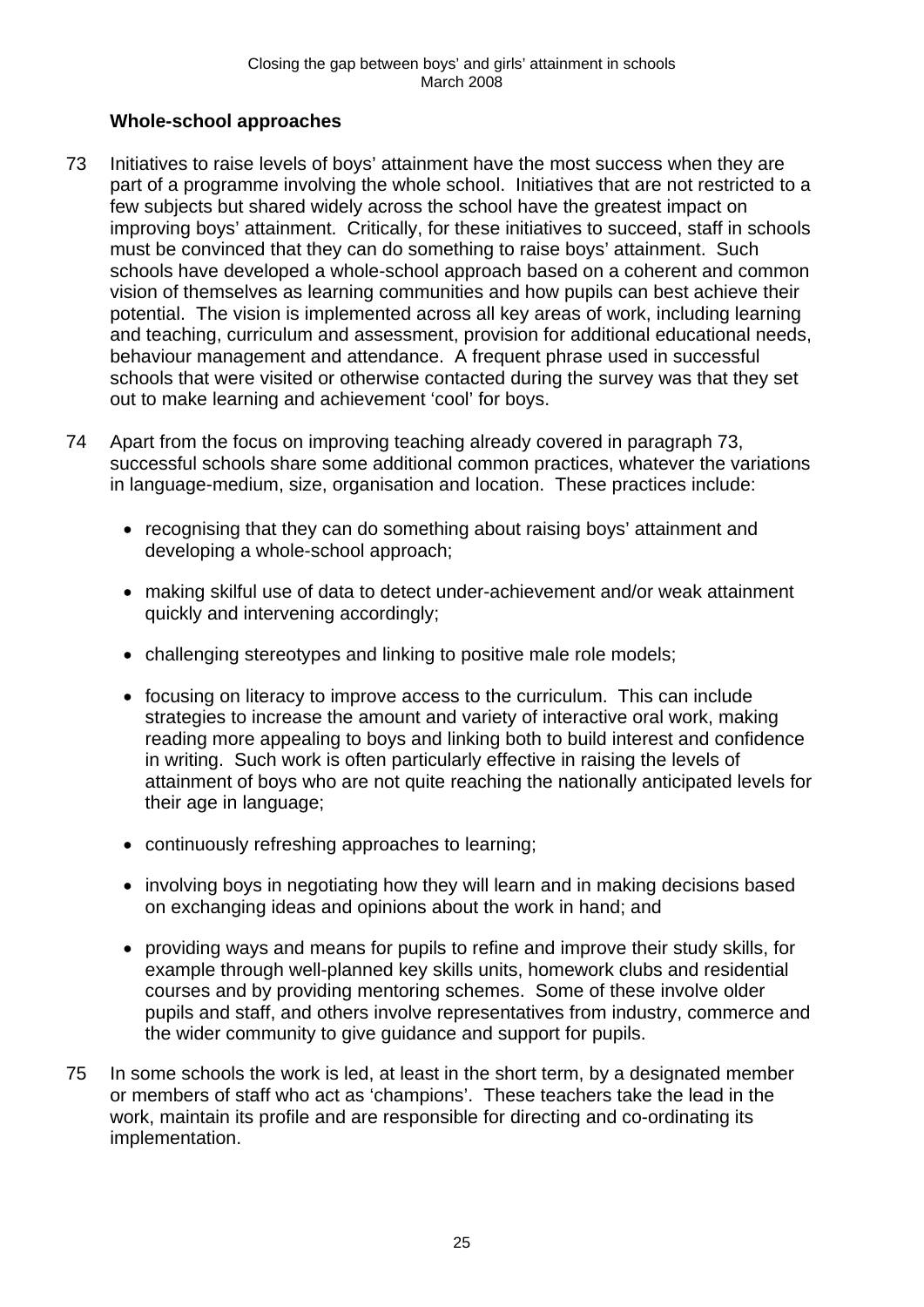- <span id="page-29-0"></span>76 Successful schools have regular dialogue with pupils and parents about the rationale for the teaching approaches used and a readiness both to modify initiatives and/or expand them in line with evidence about how effective they are proving to be.
- 77 In order to identify priorities and set targets for improvement, schools need precise information. Successful schools gather and analyse a wide range of pupil attainment and other data, including information about poor attendance and behaviour, and survey pupils to gain their opinions. Staff collect data over a number of years and evaluate this evidence at individual pupil, school, local and national levels. In the best examples, research findings also add to staff understanding of issues concerning boys' attitudes and performance. This information is a powerful tool to help staff identify the specific and unique needs of boys in their school and particularly boys that are 'at risk' of disengagement. These schools then use the information to devise strategies and set targets for improvement. Importantly, school improvement targets stress the importance of raising the attainment of boys while not depressing that of girls. Staff monitor and periodically review these strategies to measure and ensure their effectiveness.
- 78 Case studies 1 and 4 in Appendix 1 provide examples of successful approaches at whole-school level.

## **Using the motivational power of information and communications technology**

- 79 Research has clearly established the motivating effect on boys of information and communications technology  $(ICT)^4$  $(ICT)^4$ . The interactive nature of many new technologies helps create learning environments where boys can learn by doing. They receive immediate feedback and continually build new knowledge to enhance their understanding. This approach is also in line with the shift in practice to more learnercentred approaches, which encourage boys to participate more actively in the learning process, rather than be passive recipients of knowledge.
- 80 Case studies 1 and 7 provide examples of successful approaches using ICT.

RR. 636, Department for Education and Skills.

<u>.</u>

<sup>4</sup> Younger, M., Warrington, M. with Gray, J., Rudduck, J., McLellan, R., Bearne, E., Kershner, R. & Bricheno, P. (2005). *Raising Boys' Achievement*,

Quoted in **Gender and Education: the evidence on pupils in England**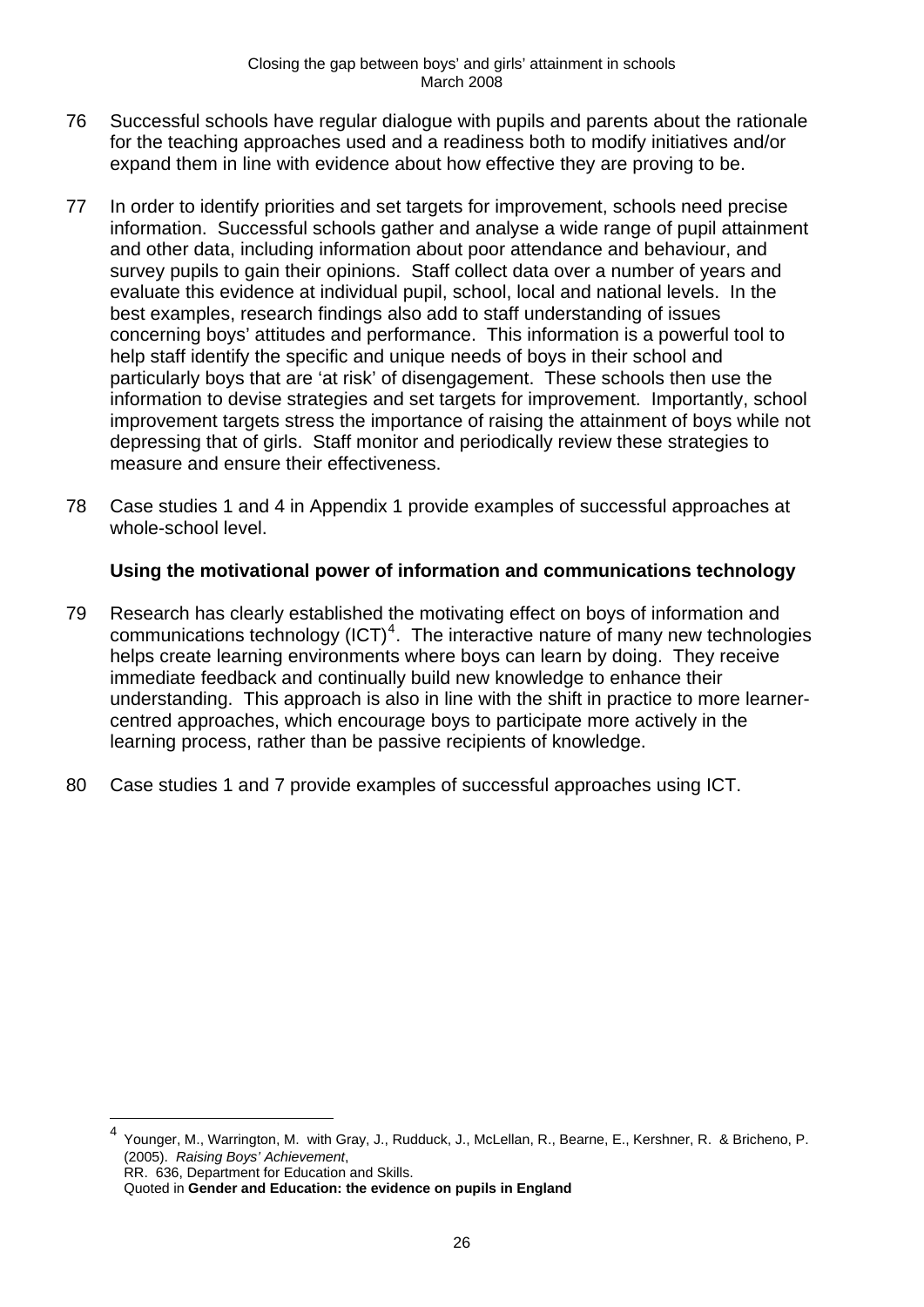# **How are local authorities trying to improve boys' attainment?**

- 81 While local authorities across Wales have recognised the gap in boy-girl attainment within their schools, few of them have a specific strategy to tackle gender attainment as a priority in its own right. Usually, raising boys' attainment is a strand of other work, such as literacy and numeracy strategies.
- 82 Local authorities provide schools with a wide range of data to help them to analyse performance. In addition, advisers regularly visit schools to review performance and this includes the respective levels of attainment of boys and girls. However, while there are isolated examples of success, senior managers and their teams of specialist advisers have been less successful in developing long-term, authority-wide strategies to help boys attain their potential. This includes making wider use of examples of effective efforts by individual schools to raise the levels of boys' attainment.
- 83 Schools in some local authorities get advisory support for schools from the authority's specialist literacy team. This support usually includes a focus on raising the literacy skills of boys. Successful work has included a strong focus on drama and role-play activities, because these activities are often successful in gaining boys' interest and engagement and enable them to use their speaking and listening skills. These activities can also contribute to improving boys' reading and writing skills. In at least one local authority evidence suggests that these programmes have contributed to improvements in the key stage 2 English assessments results for boys.
- 84 Basic skills teams within advisory services in some local authorities have adapted reading programmes successfully at key stage 3 for improving reading and motivating boys. The strategies are developed through texts that have a wide appeal to boys, such as action adventure stories and non-fiction. There is also carefully targeted support for those pupils, mainly boys, whose reading ages are behind their chronological age. There is clear evidence that this work has improved boys' confidence and motivation as well as raising their standards in reading.
- 85 Basic skills funding is being used to provide training for secondary teachers and learning support assistants in programmes designed so as to enable specific groups of pupils entering Year 7 to 'catch-up', especially in reading. When re-assessed at the end of Year 7, most of these pupils showed gains in their reading ages. Case studies 2, 6 and 8 in the appendix provide examples of successful approaches.
- 86 Some secondary schools have been well supported in using grants to broaden their key stage 4 curriculum. These grants have funded new vocational courses, which engage many pupils, again mainly boys, who were previously showing limited motivation in school.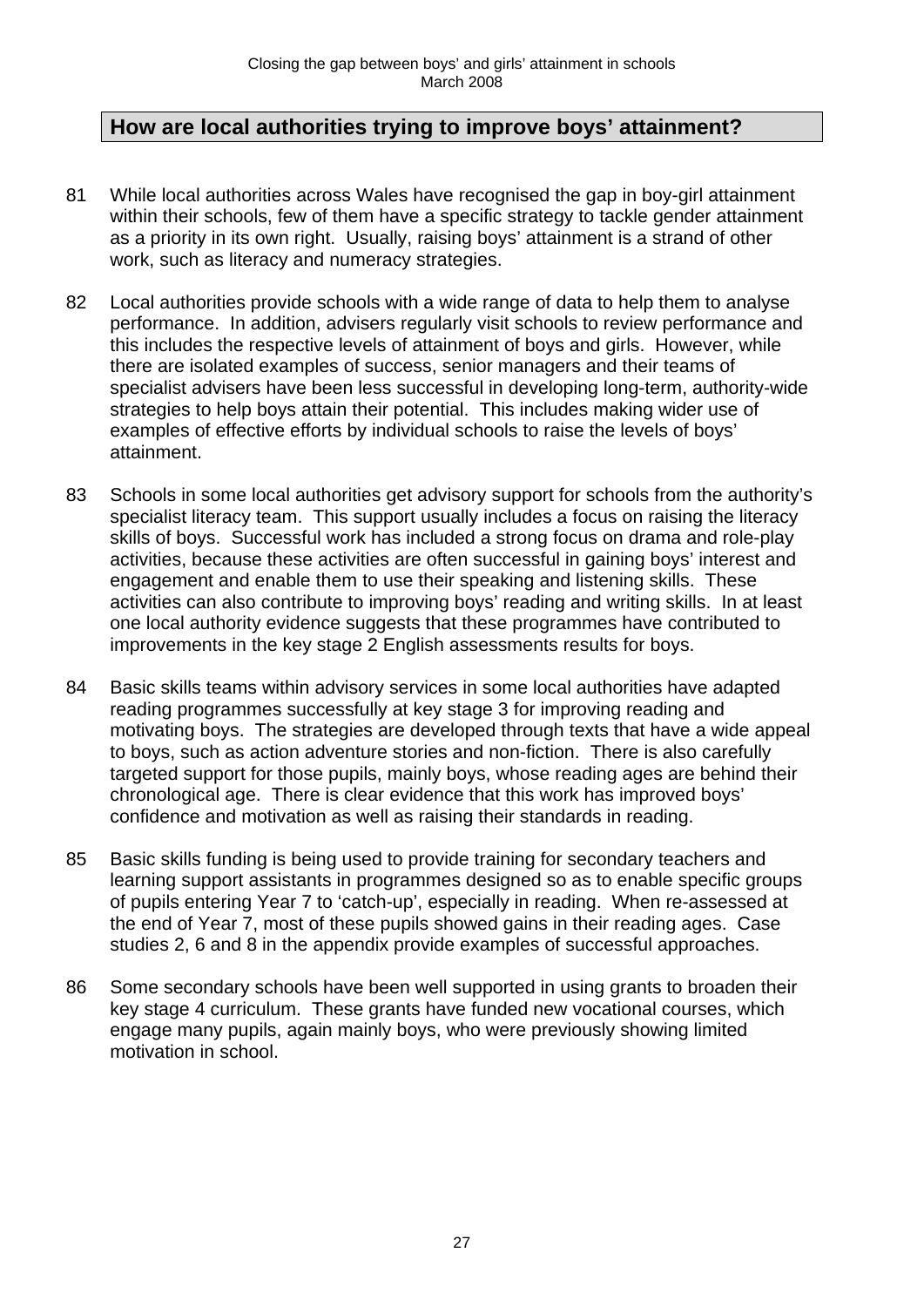# **Challenging stereotypes**

- 87 While a solid majority of boys recognise the importance of academic success, in some cases a strongly established negative culture acts a powerful deterrent to hard work and enthusiasm. Often, boys feel that they lose credibility among their peers if they work hard or are judged to be successful. Mentoring schemes can be particularly helpful in combating the lack of value placed on academic success in boys' culture. This is especially the case when it also involves people from outside the school environment, for example local business people or sportsmen and women, to whom, often, some boys can relate better.
- 88 Recent research on mentoring schemes with boys have felt them to be at their most effective when target-setting was both realistic and challenging, based upon high expectations and detailed analysis of contextualized value-added data at the individual level. As part of this, teachers need time and support on a regular and frequent basis to set targets for individuals within their classes, and to engage in professional dialogue about learning at the level of the individual pupil. The mentoring that accompanies these schemes need to be developed within an ethos which accepts that mentors will mediate and negotiate with subject teachers on behalf of 'their' student, and subsequently challenge 'their' student to achieve more. The mentor should offer strategies, advice and encouragement, but crucially, also be assertive and demanding, so that disengaged students are given both effective support and firm expectations
- 89 In a number of schools, especially but by no means exclusively primary, the use of role-play with artists, poets and musicians in residence has a strong track-record of effectively challenging both traditional stereotyping and prejudices. It can also provide a means for pupils who are disengaged to get involved in work which interests and motivates them. This is especially the case when the work culminates in a presentation, production or exhibition for a wider audience.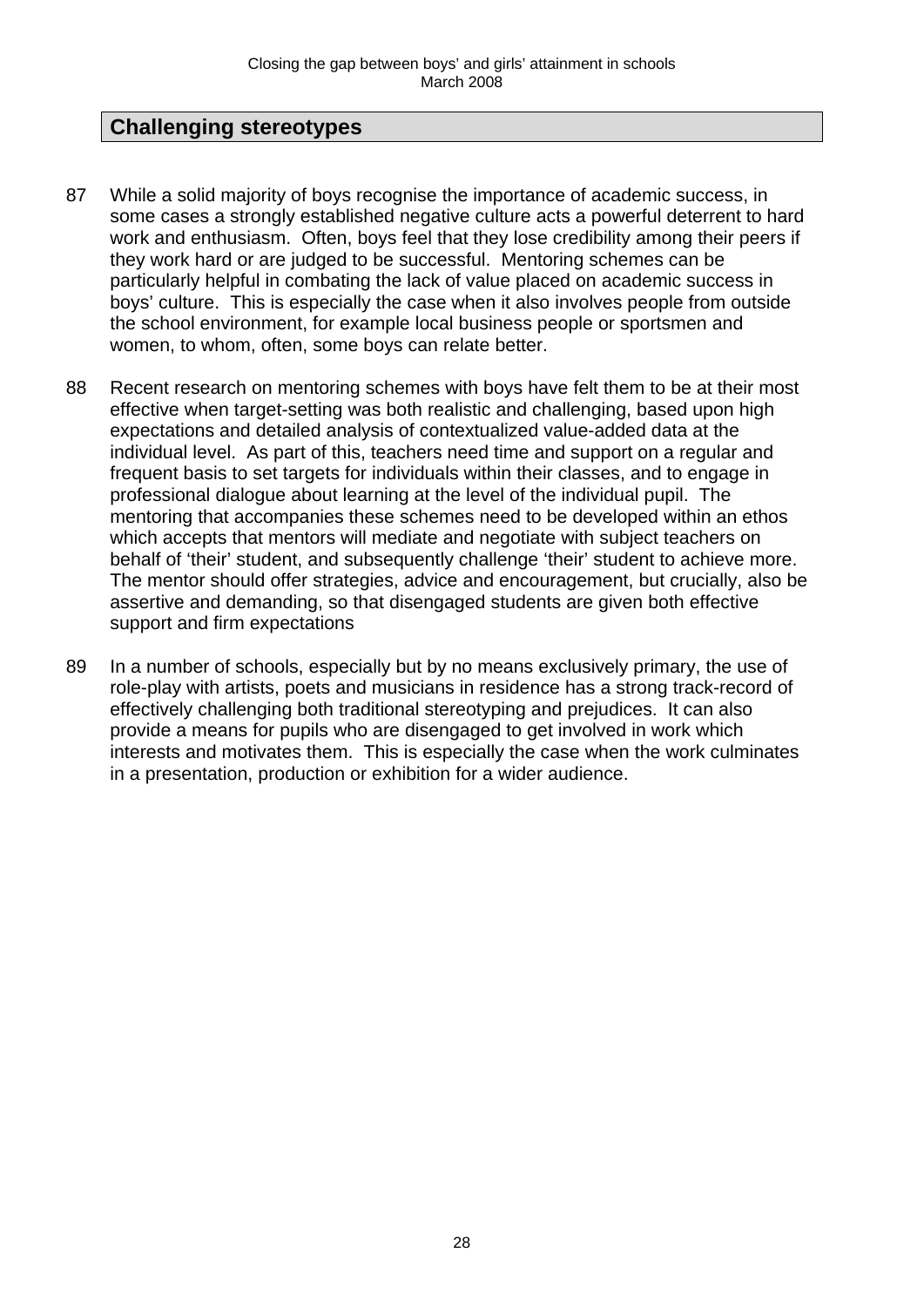## **Current developments that may contribute to closing the gap between boys' and girls' attainment**

- 90 Currently, there are a number of Wales-wide curriculum developments that have the potential to help close the gap between boys' and girls' performance. These developments include the Foundation Phase, the Raise Attainment and Individual Standards in Education (RAISE) programme, the 14-19 Learning Pathways Initiative and the Welsh Baccalaureate qualification. While these developments are still at an early stage, each has elements that are likely to be of appeal to boys. They have the potential to improve the attainment of boys while at the same time contributing to improvements in outcomes for girls.
- 91 The Foundation Phase provides a curriculum that aims to give all 3-7 year olds opportunities to learn through structured play and practical learning. This focus on a more activity-based approach should help to better motivate boys. The curriculum aims to develop children's skills in seven areas of learning and has a strong focus on communication and personal and social skills. There will be increased opportunities for speaking and listening and less likelihood of moving children on to formal reading and writing activities and table-based pencil and paper number work prematurely. This approach should give children, particularly boys, more opportunities and time to develop good language skills than at present. Estyn's report, The Foundation Phase Pilots (August 2007) comments, "In a few settings, in both the maintained and non-maintained sector, staff report that boys are much more engaged in their activities, especially if the activities are outdoors".
- 92 The 14-19 Learning Pathways initiative aims to prepare 95% of young people for high skilled employment or higher education by the age of 25. This challenging target recognises that a great deal more needs to be done to engage those young people who currently leave school at the earliest opportunity and do not take up training opportunities in further education. The majority of these young people are boys. The initiative also recognises that much of this work needs to be done before the age of 16, particularly when young people are in the 14-16 age range. The initiative looks to engage more young people in education and training by providing more alternatives for them beyond the traditional GCSE and A level routes. These will combine occupational and general subject study with community and work-focused experience. Greater choice of qualifications and credits should allow young people to negotiate individually the pace and direction of their learning. With more choice, each learner can have an individual pathway which suits their needs and aspirations. The intention is that learners will select, with support and guidance, options which are appropriate to their abilities and learning styles. Each learner will also benefit from the support of a learning coach as well as access to other personal support and guidance, such as careers advice. These elements are likely to be particularly useful in supporting boys.
- 93 Estyn, in its discussion paper on Transforming Schools, (March 2007) comments, "At present, the learning that takes place in a classroom has a higher status than learning that takes place in a work-based setting. This view restricts opportunities for young people to take more balanced options to gain knowledge, understanding and skills in a wider range of practical contexts, some of which may be outside the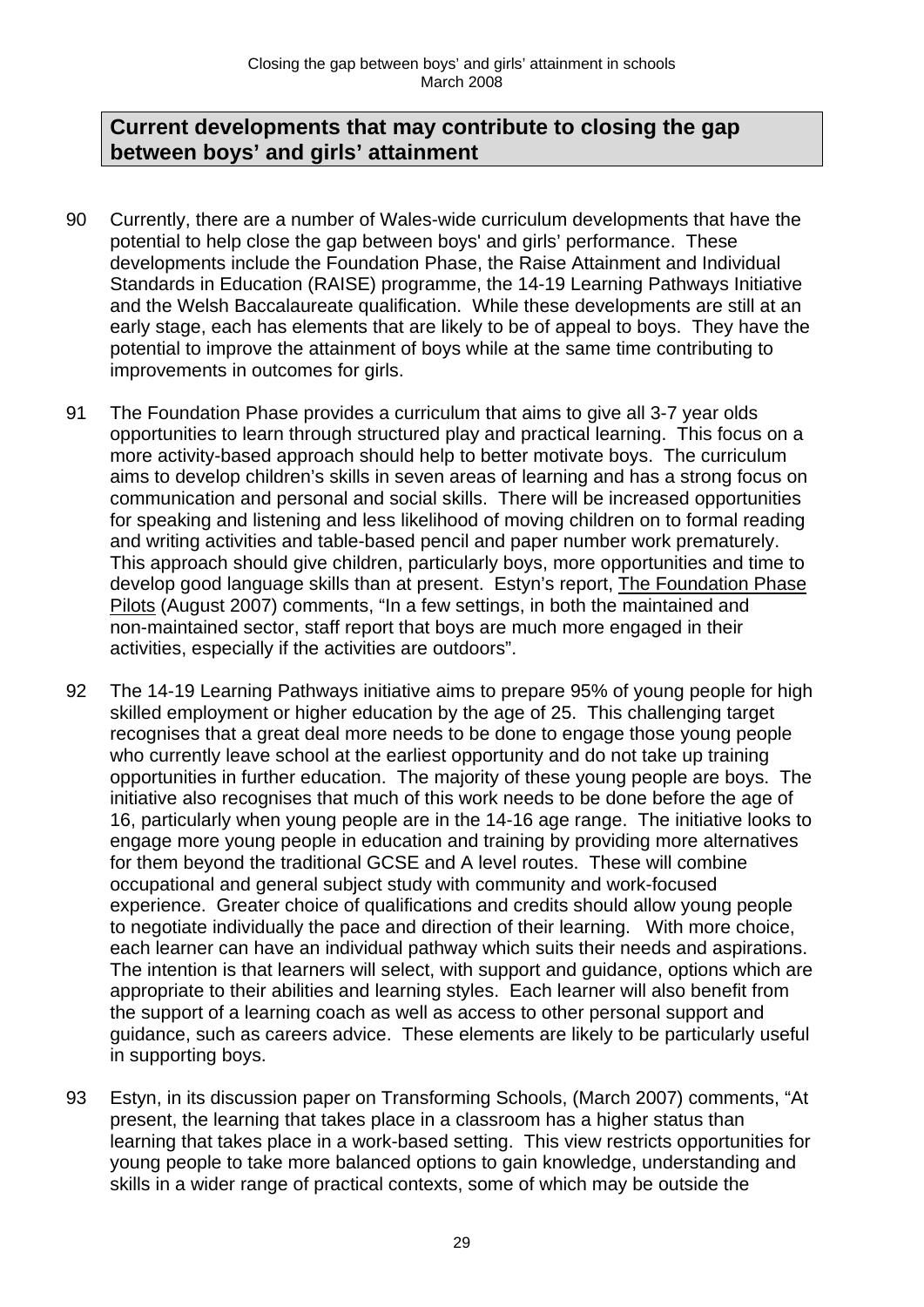classroom. There is considerable evidence that, when offered these kinds of options, many learners, especially boys, become more positive about their work." However, the paper also comments that, "The Learning Pathways 14-19 programme will require fundamental changes and much greater flexibility of schools, colleges, local educational authorities and others. Success will depend largely on the willingness of providers to collaborate more effectively than is currently the case."

- 94 The Welsh Baccalaureate Qualification offers many opportunities for developing key skills by working with the community and in industry and learning through first-hand experiences. The course includes close tutorial support, with the use of short-term targets and goals. Boys in particular respond well to such targets. The Welsh Baccalaureate has many elements that are common to the Learning Pathways initiative. It places a strong emphasis on the development of key skills, work-related education, participation in work outside of the school/college environment, and individual project work. The qualification has a learning core and there is a strong emphasis on the provision of personal tutorial support. This should enable the level of close monitoring, intervention, support and challenge that have proven to be key ingredient in raising attainment of boys and which are referred to in several of the case studies in Appendix 1.
- 95 In addition to these long term policy developments, in May 2006 the Welsh Assembly Government introduced an intervention strategy, called Raise Attainment and Individual Standards in Education (RAISE). The strategy releases funding to target disadvantaged pupils and raise their level of performance. Schools were selected to take part on the basis that 20% and above of pupils were entitled to free school meals. It is in many of these schools that boys' attainment is at its weakest. Many primary and secondary schools that receive the grant have concentrated on raising standards of literacy and numeracy. Some schools are using RAISE funding specifically to support boys.
- 96 A recent early evaluation by Estyn found that most pupils are responding very positively to the opportunities provided by the RAISE projects. Some of the current projects that are particularly useful for boys include:
	- the appointment of learning coaches for key stage 4 pupils who are disengaged;
	- the development of software support packages for lower achievers in Years 7-8;
	- the purchase of resources, such as multi-media projectors, interactive mathematics programmes; and
	- an interactive white board for work in mathematics in key stage 3.
- 97 In July 2007, Estyn published an interim report on the impact of RAISE funding. The findings of the report include the following:
	- although it is too early to judge the impact of projects on pupils' attainment and achievement, most pupils are responding positively to the opportunities provided for them;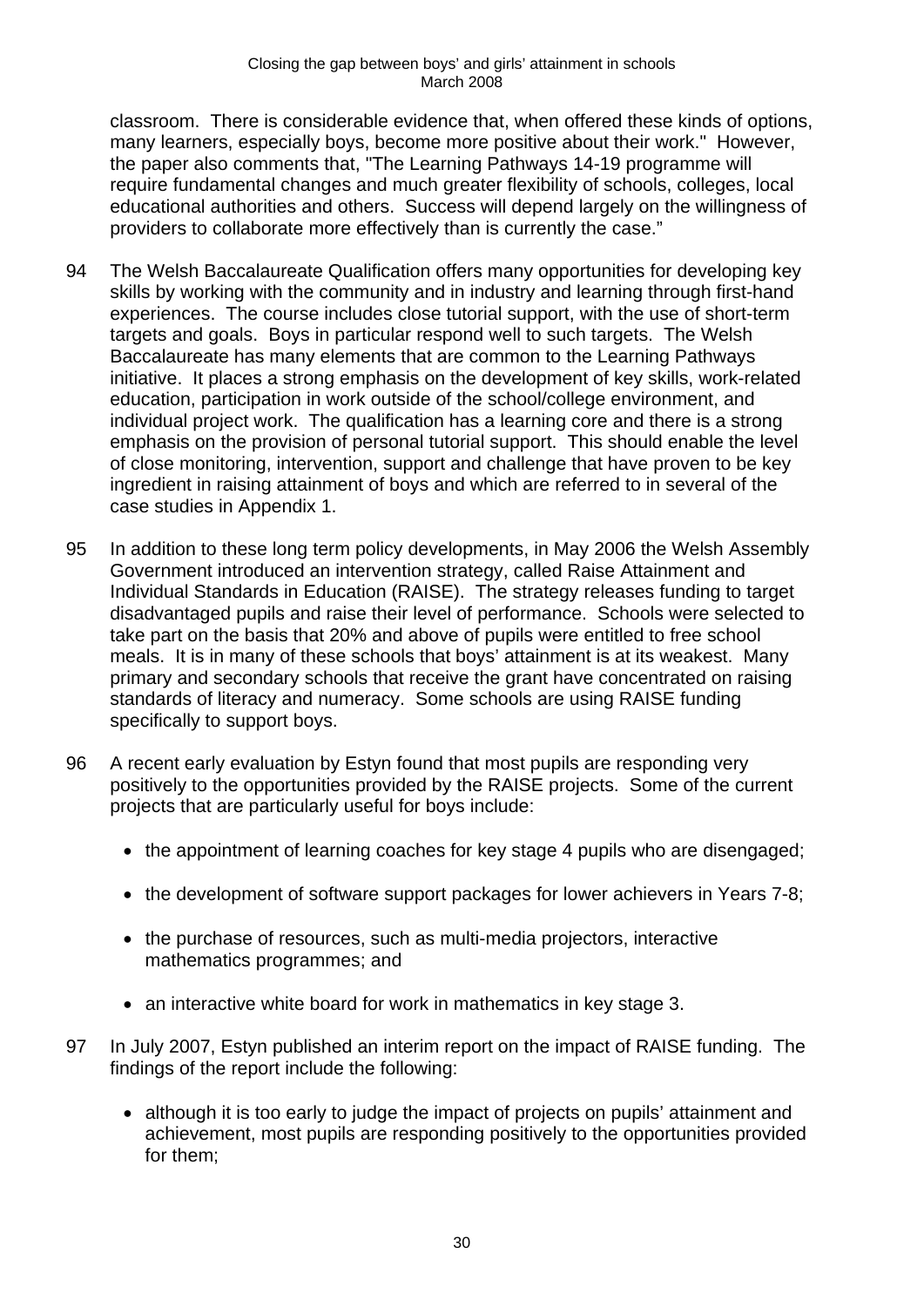- in the schools visited, many pupils enjoy most aspects of their new work. They know how well they are doing and know how they can improve;
- in key stages 3 and 4, many of the projects relate to improving pupils' attendance, attitudes, behaviour and literacy. In addition, most schools provide opportunities for pupils to experience an extended curriculum or an increased range of qualifications; and
- in most schools pupils are well supported. In one school, all pupils have a plan for their future. In another school, boys are able to describe the benefit of new teaching and learning strategies.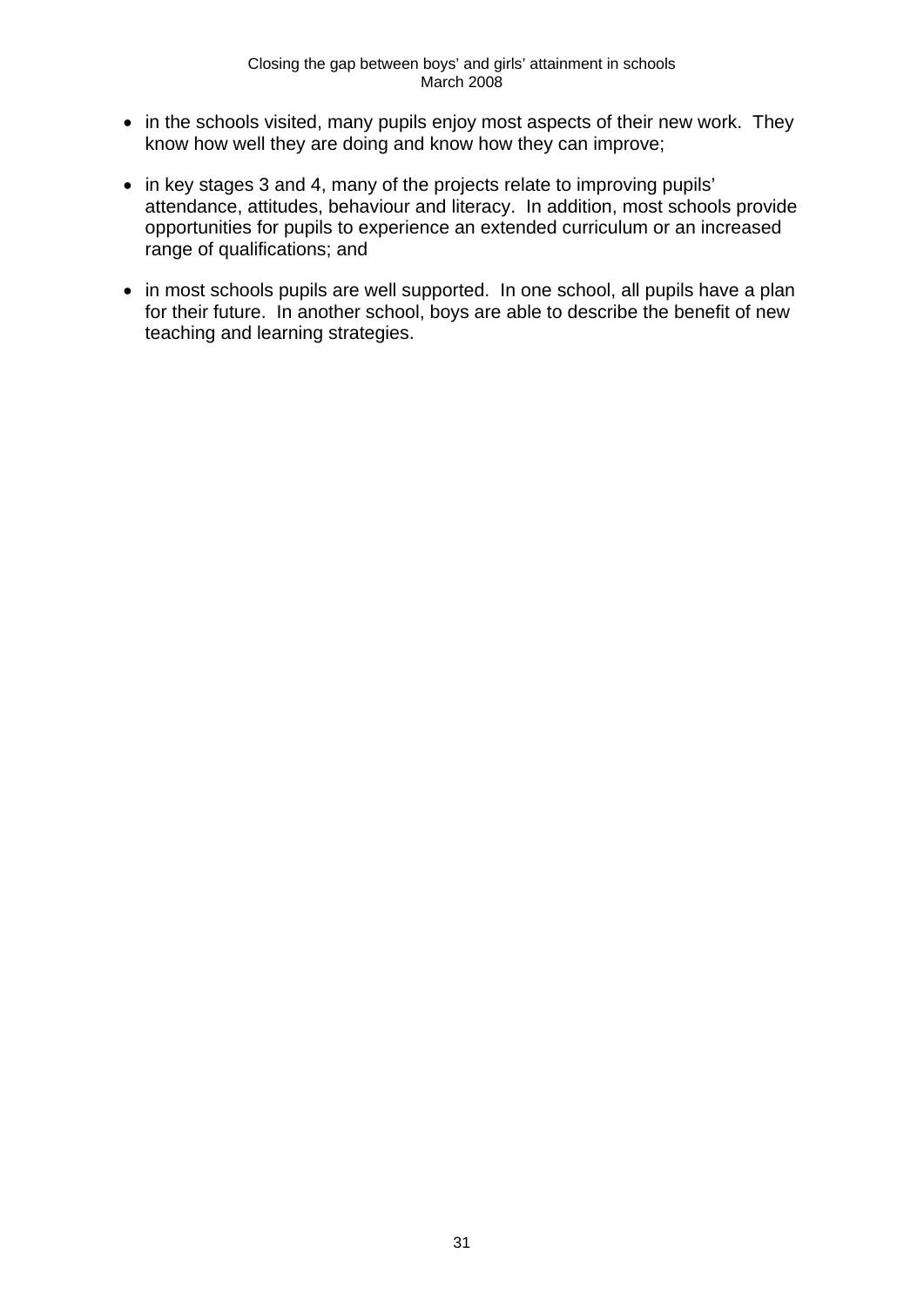# **Appendix: Case studies of successful practice**

#### **School strategies to improve boys' achievement and attainment**

#### **Case study 1**

#### **Context:**

A large 11-18 secondary school, situated in a medium-sized town, which has a mixed socio-economic intake with 11% of pupils entitled to free school meals.

#### **Strategy:**

The senior management team developed an initiative where each department was asked the question "Closing the gender gap: What are you doing in your department?"

#### **Action:**

Departments responded by outlining how teachers could focus on changing teaching and learning strategies and curriculum content. As a result, they now focus on learning activities that are more competitive in nature and seen to be "fun". There is more use of ICT. Classroom organisation stresses flexibility and enables pupils to move around the class. Coursework is re-organised to include more time-limited activities carried out in lessons. The curriculum has been restructured to focus more on developing skills and interests. There is more scope for pupils to select content which appeals to their interests. There is much more emphasis on activities such as class discussions and role play. Planning is more structured around clearly structured units and assessment focused on how to reach short-term targets.

#### **Outcome:**

Between 2003 and 2006, the gap between boy and girl attainment in this school has reduced. For example, it reduced from 10 to four percentage points in the core subject indicator (CSI) at the end of key stage 3, and from 12 to 3 points in the percentage of pupils who gained at least five GCSE passes at A\*-C.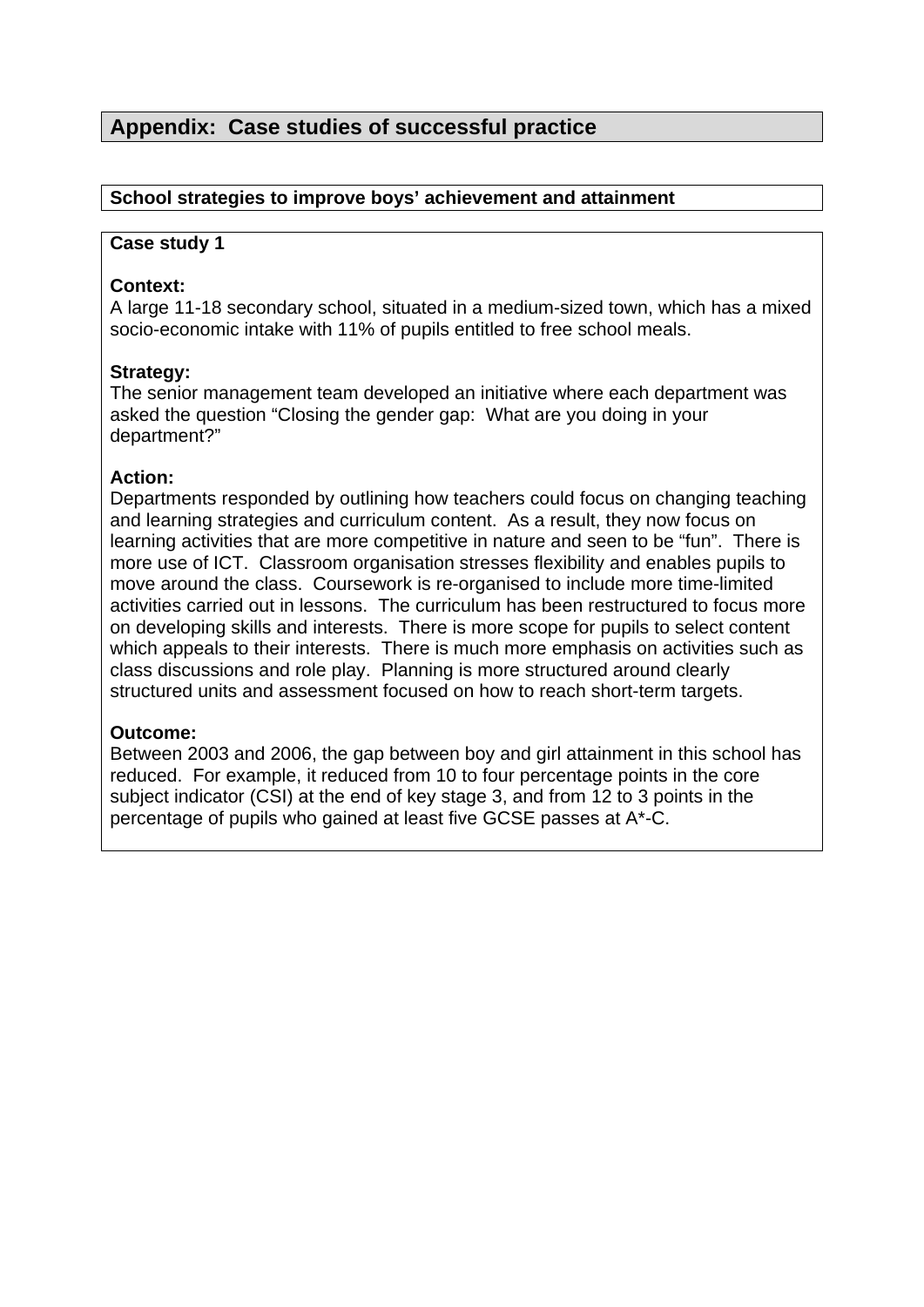## **Context:**

A large 11-18 secondary school, situated in a small town with most pupils from socially and economically advantaged areas. Four percent of pupils are entitled to free school meals.

#### **Strategy:**

Over a number of years, teachers had adopted a range of initiatives to address the gender gap, including single-sex teaching groups and arranging seating in class where boys sit next to girls. However, they concluded that these met with, at best, very mixed results. After a thorough discussion of strategies, managers and teachers decided that a fresh approach was needed.

#### **Action:**

The school introduced an intensive literacy programme in Year 7 to target pupils who enter the school with a level 3 or low-level 4 National Curriculum score in reading and spelling. Boys make up the majority of these pupils. Each pupil participates in three lessons a week as well as a paired peer-reading scheme.

#### **Outcome:**

The reading age of pupils on the programme has improved typically by six to eight months, and in spelling, by 10 to 12 months over a year. On an annual basis, each subject department reviews the initiative and the progress of pupils.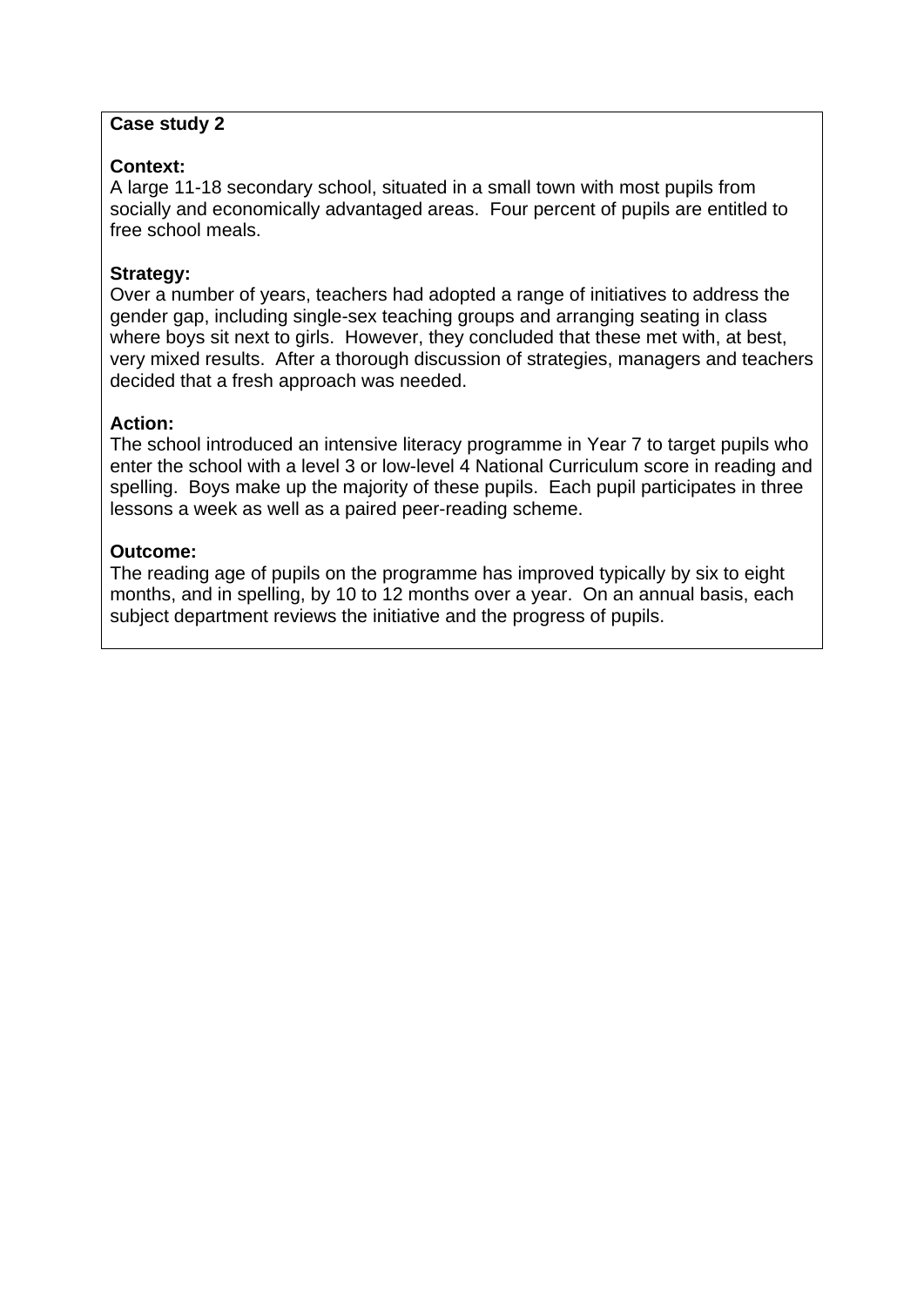## **Context:**

A large 11-18 secondary school serving several small towns. The school has a relatively advantaged socio-economic catchment; eight percent of pupils are entitled to free school meals.

## **Strategy:**

Managers and teachers felt that they could continue to do more to counter the social, cultural and peer group issues that they believed had an adverse impact on boys' effort and participation in lessons. Senior managers felt that there was some mismatch between teaching styles and learning styles and that many teachers do not take account of the different learning styles of boys and girls. This has resulted in various strategies to narrow the gap between boys and girls such as trialling some single-sex classes.

#### **Action:**

A recent inspection report judged that the school makes very good use of data on pupil outcomes to inform planning. The school makes effective use of a range of data to inform planning teaching and learning styles. One initiative involved the English department introduced single-sex groupings for sets 2 and 3. In the boys' groups there is use of more non-fiction and media materials to motivate them. Teachers used approaches that are felt to suit the boys' learning styles, including:

- short, sharp tasks;
- support from using writing frames;
- video material; and
- clearly defined programmes to support organisation and revision.

## **Outcome:**

Teachers report that there has been significant improvement for both the boys and the girls in oral work. The 2006 results showed that, in the single-sex teaching groups, boys very slightly outperformed girls.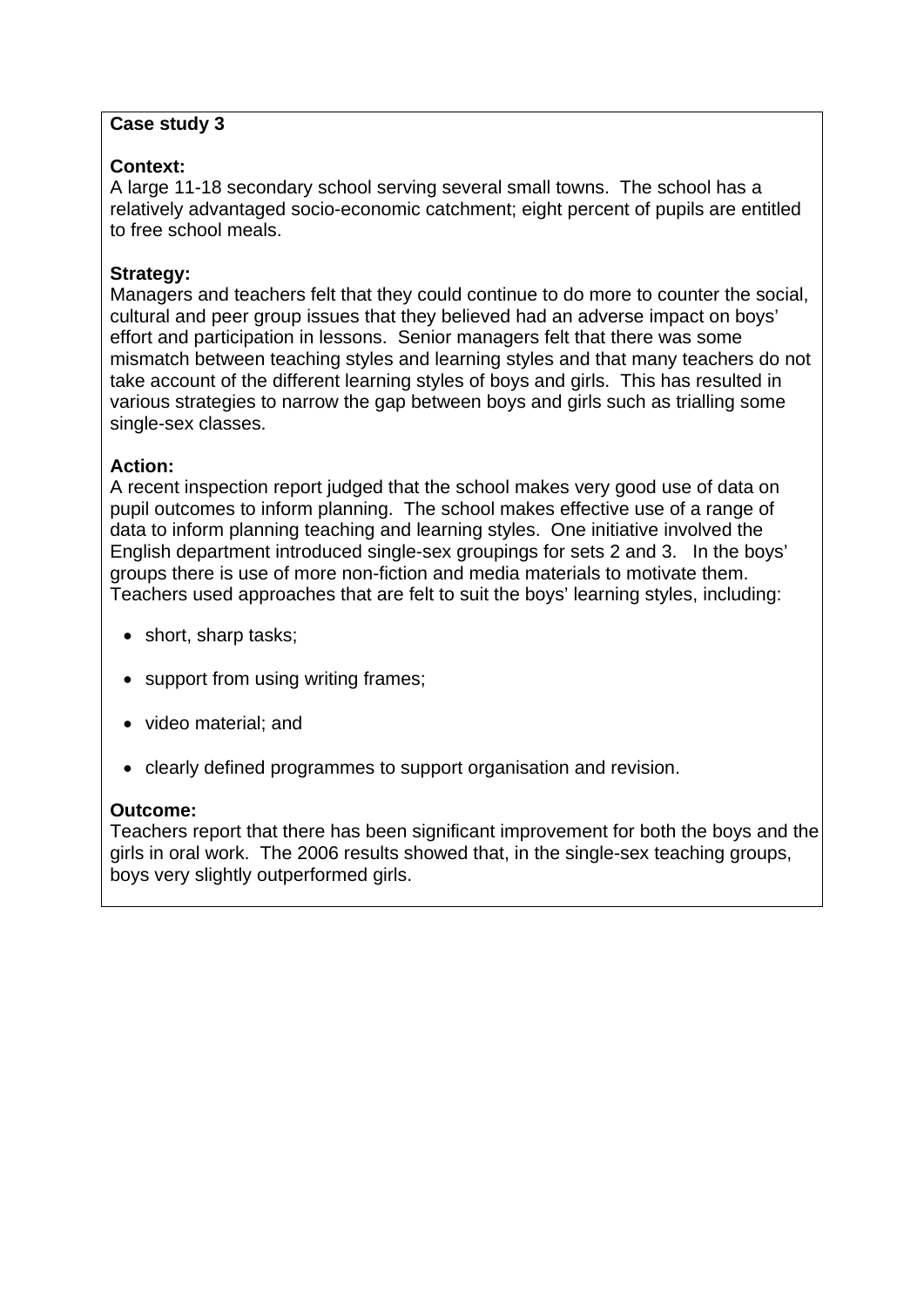## **Context:**

A medium-sized primary serving a mixed socio-economic catchment. Thirteen percent of pupils are entitled to free school meals. The latest inspection report for this school includes the comment, "Both boys and girls achieve well in NC assessments."

## **Strategy:**

The school feels its success derives from developing effective whole-school approaches to teaching and learning.

## **Actions:**

Managers and teachers feel that it is the overall ethos rather than any one strategy that has contributed to the school's success. Teaching that has been effective in helping pupils to achieve well is based on:

- identifying particular learning styles and using them to stimulate pupils' thinking skills and motivation for learning;
- a structured approach to teaching early literacy skills;
- a well-managed assessment system that enables teachers to know exactly where pupils are in relation to progress toward specific targets; and
- the consistent implementation of discipline, and positive behaviour policies throughout the school and in individual lessons.

## **Outcome:**

The latest inspection report for states, "The school has been particularly successful in raising boys' achievement."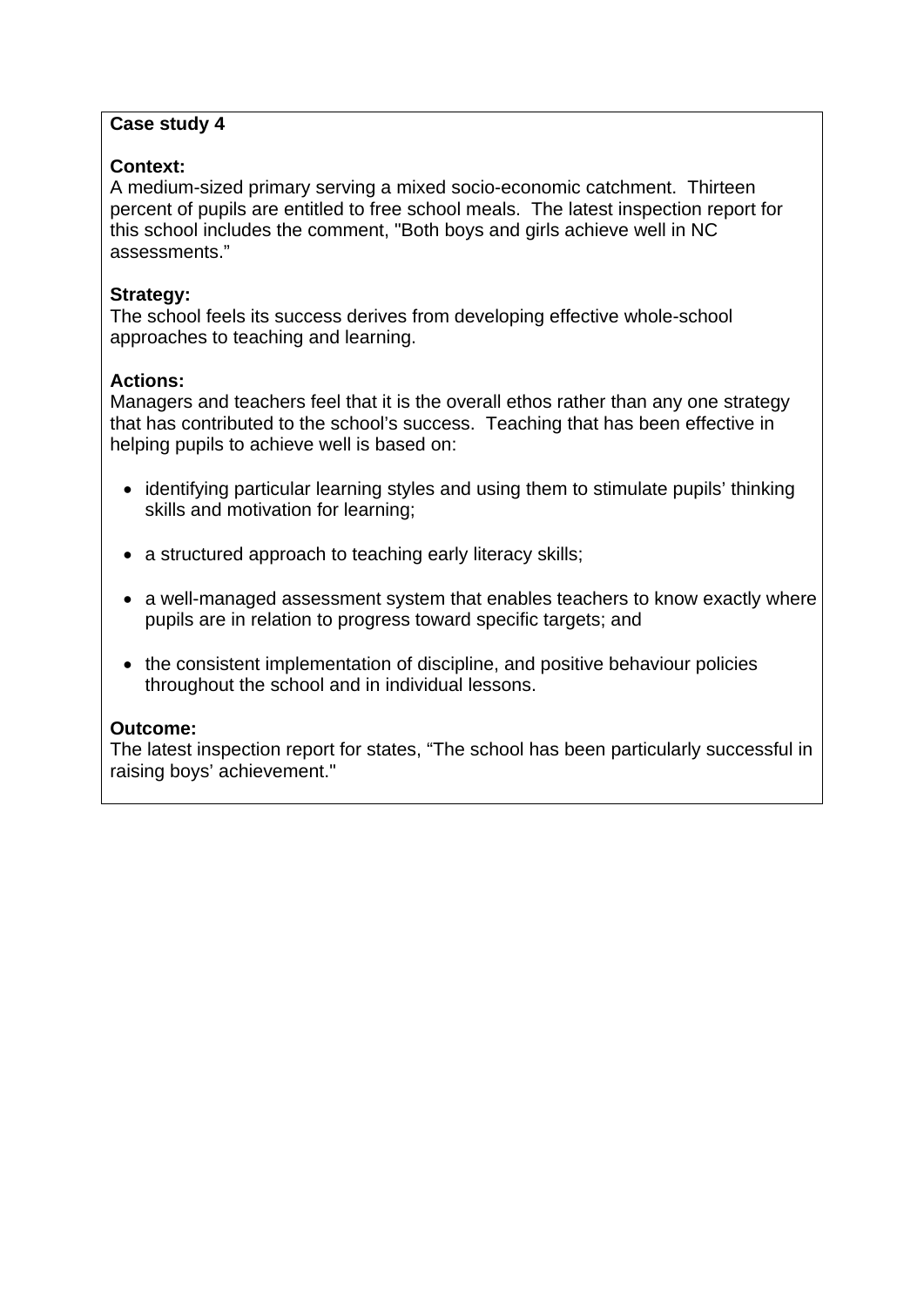## **Context:**

A large primary serving in a coastal town with a partly disadvantaged socio-economic catchment. Twenty-six percent of pupils are entitled to free school meals. The school identified improving boys' motivation to learn as a priority**.** 

#### **Strategy:**

In 2002, managers and teachers at a primary school developed an initiative, the Junior Artisan Club, which had as one of its main objectives the improvement of boys' attitude to learning. Pupils in Years 5 and 6 study three vocational strands. These strands comprise cookery and basic hygiene, environmental improvements and metalwork design. The design course operates off-site in conjunction with a training company.

#### **Action:**

The careful planning and delivery of the programme avoids gender stereotyping in that all pupils take part in all activities in each vocational strand. They also work in mixed gender groups. The programme contributes to the development of key skills.

#### **Outcome:**

The pupils enjoy and value the provision. Staff consider that one of the outcomes has been the improved attitudes and motivation of boys. While there has been little change in the levels of key stage 2 performance in core subjects, it is too early to tell whether there will be long-term improvements in boys' performance.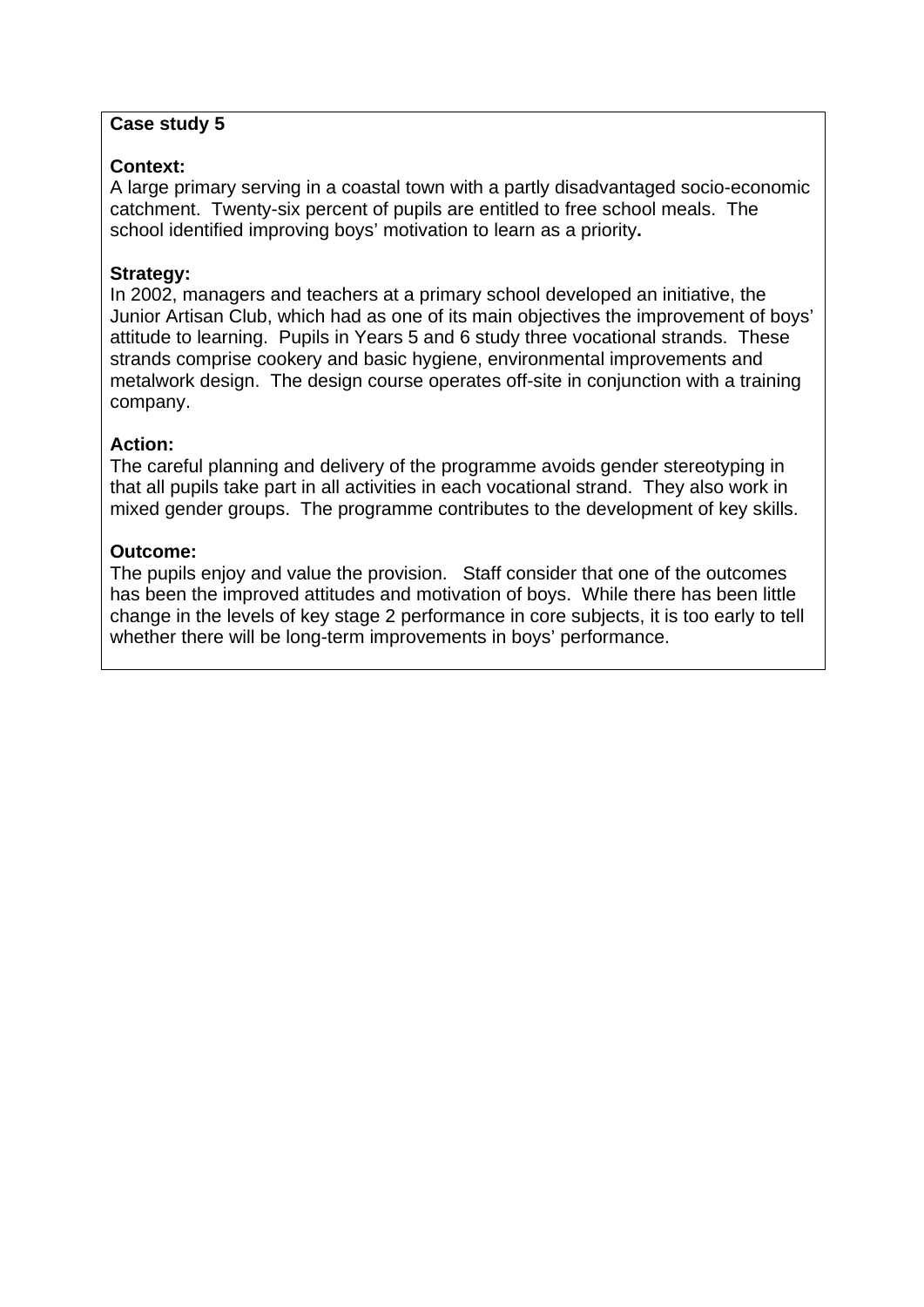## **Context:**

A large 11-18 secondary school serving a mixed socio-economic intake. Seventeen per cent of pupils are entitled to free school meals. The school has only boys in key stages 3 and 4. It works closely with the nearby girls' school in the town to provide a mixed gender sixth form.

#### **Strategy:**

Managers and teachers developed a systematic programme for teaching, learning and raising achievement. It is based on a series of inter-related measures including changing the curriculum and supporting targeted individuals and groups of pupils.

## **Action:**

- A key stage 3 key skills programme that aims to help as many pupils as possible to attain Level 1 awards by the end of Year 9. In 2005, over 50% of boys achieved this in each of the core key skill qualifications of communication, information and communications technology and application of number.
- Changing the curriculum to include vocational courses and a learning support programme in key stage 4, combining the efforts of the special needs, English and mathematics departments.
- Literacy support and behaviour management schemes.
- A mentoring scheme for key stage 4 pupils built around regular review of agreed targets for improvement alongside a range of study support, including homework clubs and a residential course.

## **Outcome:**

A dramatic rise in boys' attainment in recent years. In 1999, 24% of boys attained five or more A\*-C grades. By 2005, this had risen had risen to 71%; it was 68% in 2006.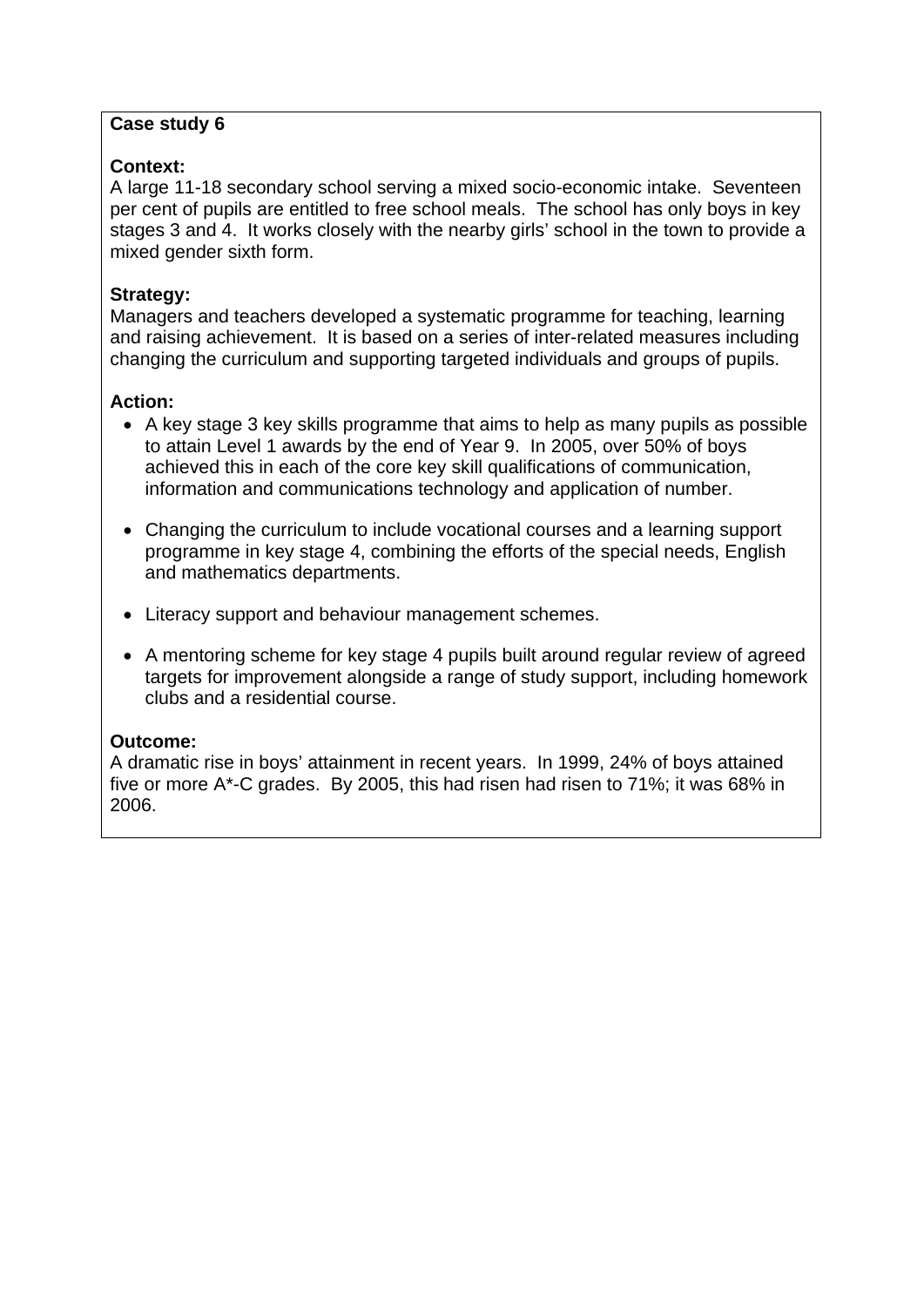#### **Context:**

An 11-18 secondary school serving a mixed socio-economic intake. Eleven per cent of pupils are entitled to free school meals.

#### **Strategy:**

The school developed a series of measures to improve boys' attainment at GCSE. This was a by-product of the establishment of a 'Pass Club' aimed at offering advice and support for pupils whose GCSE grades were likely to be on the C/D borderline. Most of these pupils were boys. Managers specified the features in learning that appeal to many boys and asked departments to respond. The features in learning that they identified were:

- competitiveness;
- being adventurous with ideas;
- having a preference for experiential, spatial and technical tasks;
- responding well to tasks that include the use of ICT;
- a capacity to work quickly and write concisely;
- having a preference for factual, informative reading and writing tasks;
- enjoyment of open discussion;
- displaying leadership skills in speaking and listening;
- reacting well to short term goals; and
- being more overtly confident.

#### **Action:**

A review and re-design of schemes of work to take better account of these features.

## **Outcome:**

The school is convinced that the measure it has taken has given the pupils concerned much more capacity to succeed. Significantly, it has improved the boys' attainment without depressing the girls' results. The percentage of boys gaining 5 or more GCSE A\*-C grades rose from 54% in 2004 to 67% in 2005 and to 68% in 2006.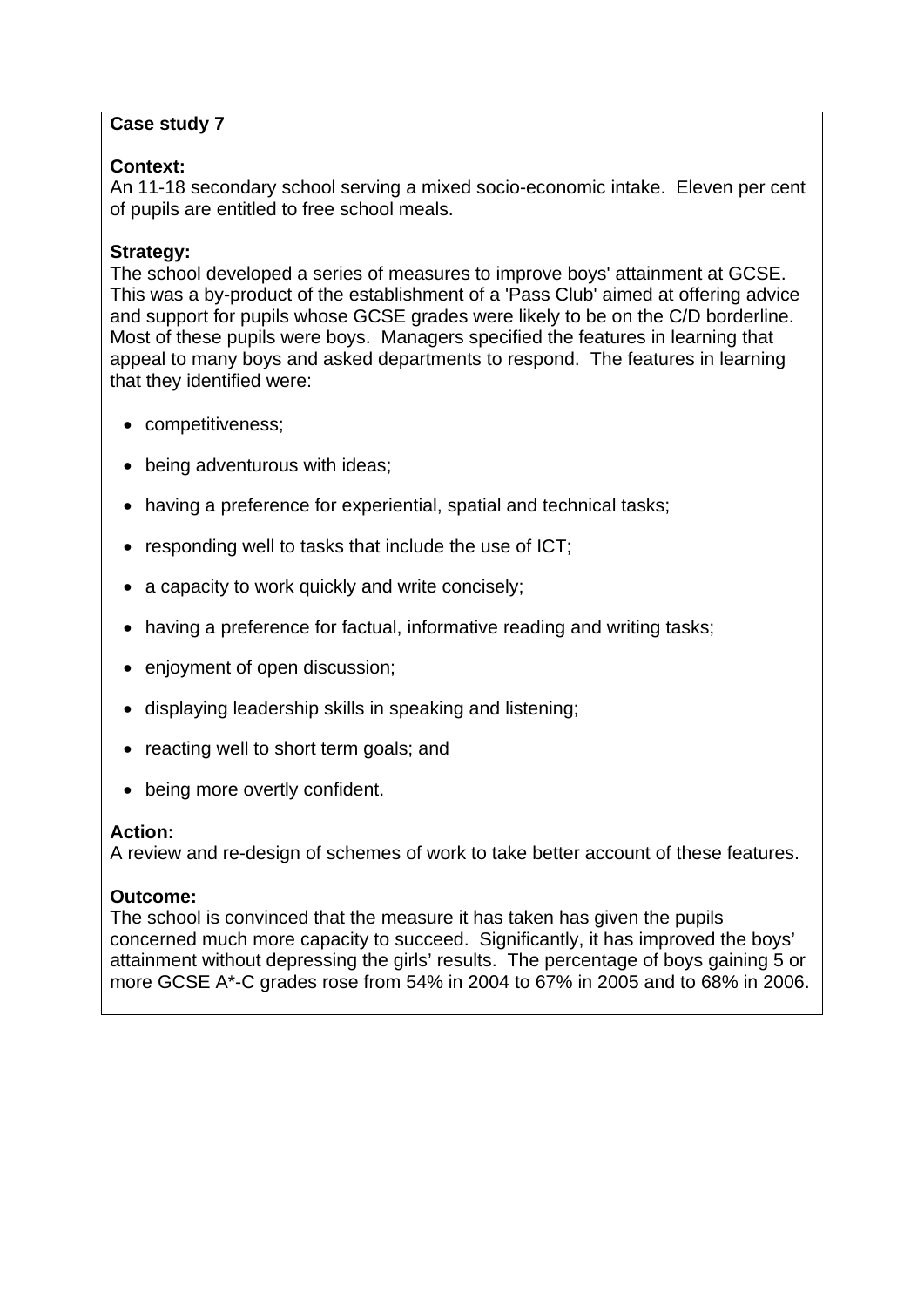## **Glossary**

**Achievement:** how well learners are doing in relation to their ability and according to the progress they are expected to make

**Advanced Level (A Level):** General Certificate of Education at Advanced Level

**Attainment:** a measure of how well learners are doing as measured in national external assessments and in the qualifications or credits they gain.

**Aiming for Excellence Programme:** a Welsh Assembly Government initiative to improve transition and the levels of progress pupils make when they move from primary to secondary school

**Baseline:** the assessment of children in language skills, mathematical skills and personal and social skills on entry into full-time education in Reception or Year 1 classes. The eight elements comprise assessments of non-verbal, oracy, number, personal and social development and reading and writing components.

**Basic Skills Quality Mark:** the award by the Basic Skills Agency to schools who provide evidence that they meet specifications in ten defined elements for teaching and developing basic skills

**Core subjects:** there are four core subjects in the National Curriculum. These are English, Welsh (first language), mathematics and science.

**Core subject indicator (CSI):** the percentage of pupils who attain the CSI level expected of them in mathematics, science and either English or Welsh as a first language.

**End-of-key-stage assessments:** the assessment of children's' attainment at ages seven, 11 and 14 against National Curriculum assessment criteria and level

**Foundation Phase:** a Welsh Assembly Government initiative covering the early years and key stage 1 (children aged between three and seven). From September 2004, 42 settings are testing this out. The initiative aims to provide a broad, balanced and varied curriculum in seven areas of learning to meet the different developmental needs of young children.

**Free School Meals (FSM):** the proportion of pupils entitled to free school meals is used as one of the main indicators as to levels of socio-economic disadvantage.

**General Certificate of Education (GCSE):** the qualification is gained by most young people aged 16.

**Key skills:** The key skills (for pupils aged 16 and under) are:

- speaking;
- listening;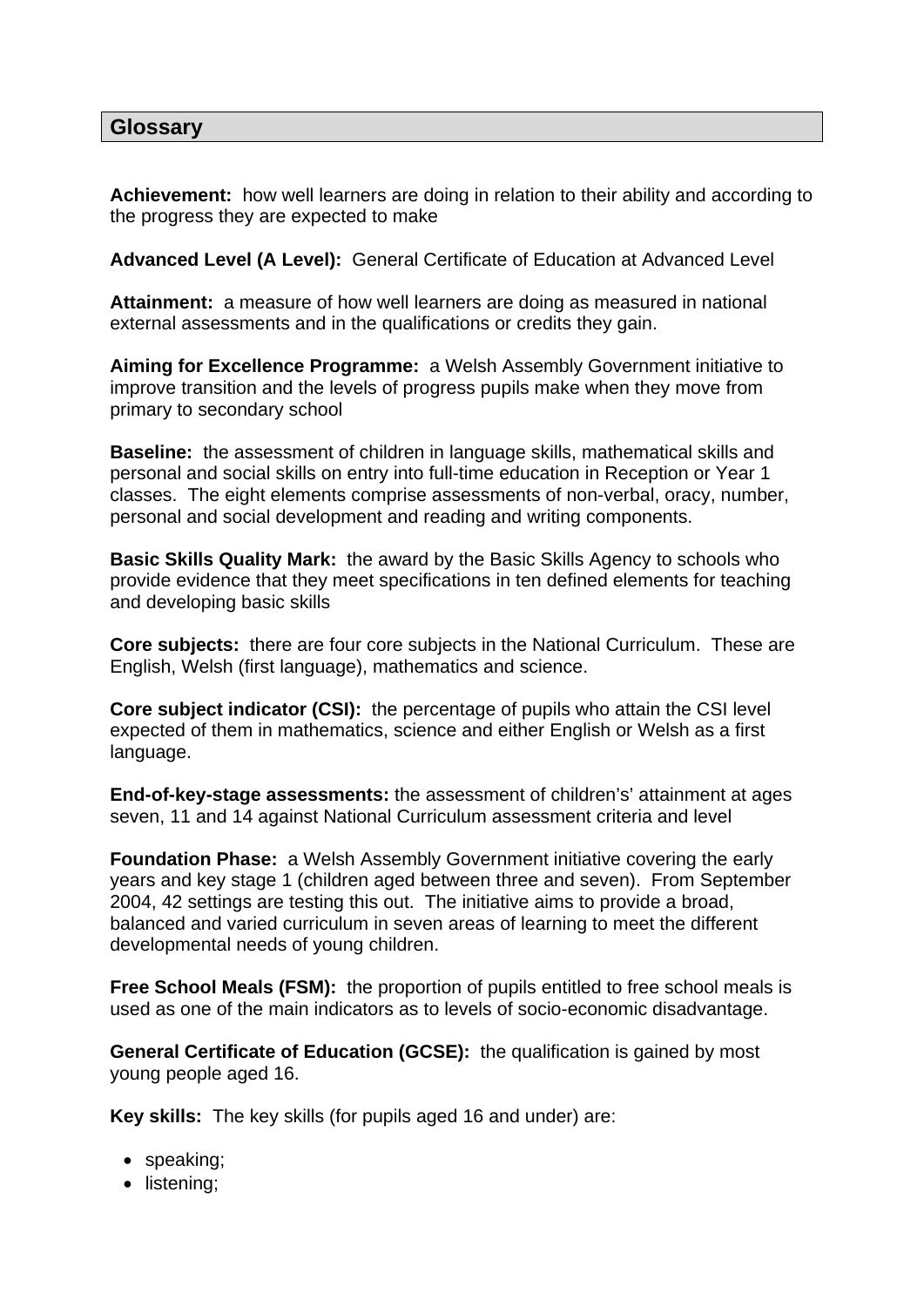- reading;
- writing;
- using numbers (numeracy); and
- using information and communications technology.

#### The **wider key skills** are:

- problem-solving;
- improving own learning and performance; and
- working with others.

#### **Key skills qualifications:** for post-16 learners

- communication;
- application of number; and
- using information and communications technology.

These key skills, as well as the wider key skills, are available from entry level to level 3. As learners progress through the levels, they move from straightforward to more complicated tasks. They also have to show an increasing ability to use higher-level skills such as analysis, evaluation and justification.

**Key stage:** The National Curriculum divides the period of compulsory education into the following four key stages:

- key stage 1 for pupils aged five to seven;
- key stage 2 for pupils aged seven to 11;
- key stage 3 for pupils aged 11 to 14; and
- key stage 4 for pupils aged 14 to 16.

**Learning coaches:** an adult who provides support to learners aged 14 to 19

**14-19 Learning Pathways:** the National Assembly's strategies for developing and improving education and training opportunities for 14 to 19 year olds

**Link adviser:** a member of the LEA education team who has lead responsibility for liaison with specified schools

**Local authority (LA):** part of a unitary authority or council responsible for providing education for pupils of school age in a particular area.

**Mentor:** an adult or, occasionally, an older pupil, who acts as an adviser/coach/guide for the learner

**National Curriculum (NC):** the curriculum and assessment arrangements for key stages 1-4 that all maintained schools in Wales must follow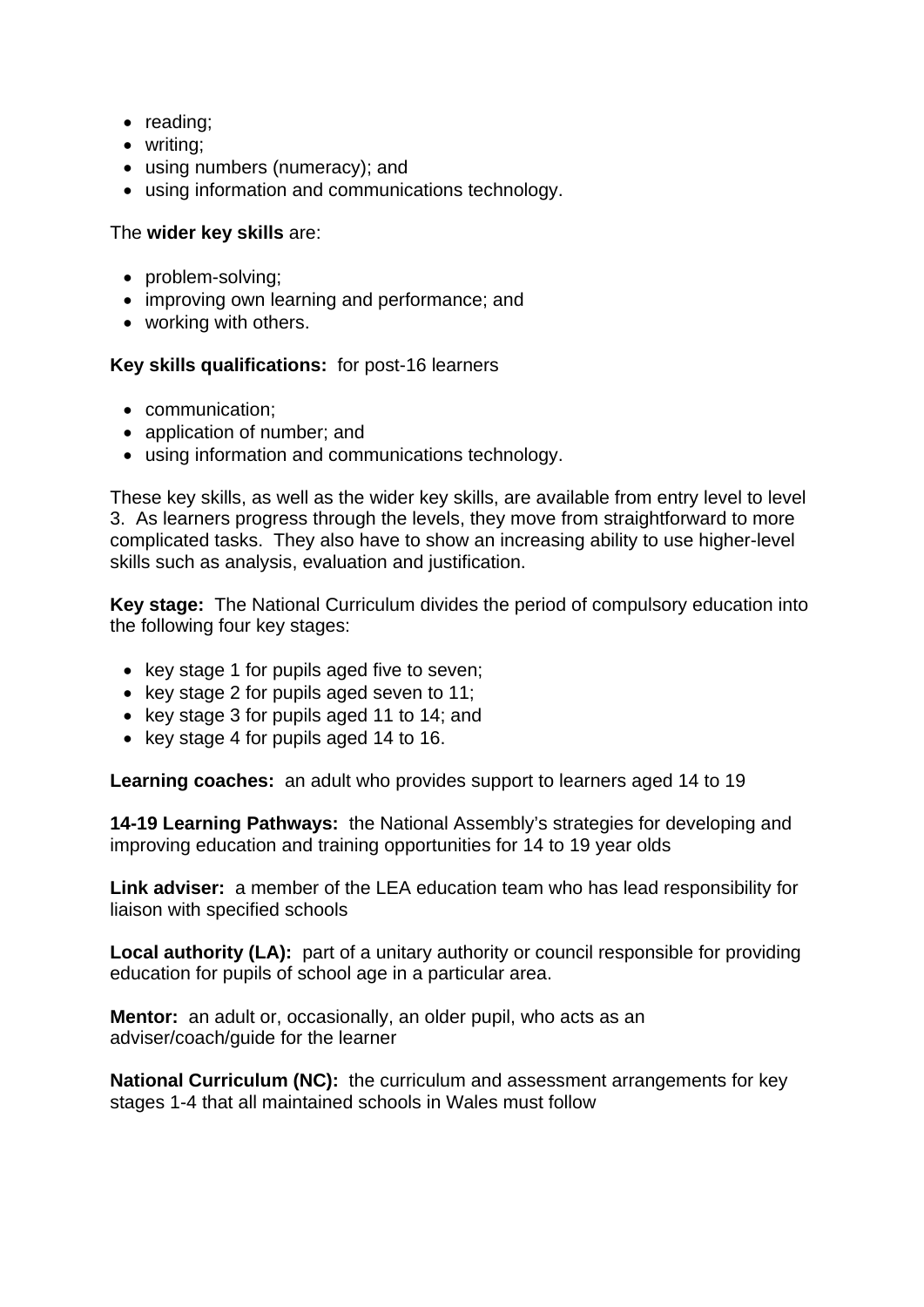**Non-core subjects:** non-core subjects of the NC are Welsh (second language), design technology, information technology, history, geography, art, music and physical education

**Ofsted:** the body that inspects education for learners in England

**OHMCI:** Office of Her Majesty's Chief Inspector of Schools in Wales. The education inspectorate in Wales worked under this name from 1992 until the name was changed to Estyn in 1999.

**Pupil referral units (PRUs):** units are set up and maintained by a local education authority for pupils of compulsory school age. Pupils usually go to pupil referral units because they have been excluded or are repeatedly absent from school, or because they might otherwise not receive a suitable education.

**RAISE (Raising Attainment and Individual Standards in Education in Wales):** a Welsh Assembly Government initiative which targets disadvantaged pupils and seeks to raise their levels of performance. Schools that are eligible for funding under the initiative are required to target the funding to support pupils who are disadvantaged and most at risk of leaving school with no qualifications.

**Special educational needs (SEN):** Children and young people have special educational needs if they have learning needs which call for special education to be made available for them.

**Speaking and writing frames:** a teaching approach which enables pupils to work to a framework in order to sequence their ideas for work on topics so that they can develop more extended oral and written contributions

**Value-added:** the term used to evaluate how much progress a pupil, or a group of pupils, has made over a given period and whether it matches predictions

**Vocational courses:** courses which are based on an occupational area. They often include a high level of practical work and direct applications, such as work experience, to the occupations in question.

**Welsh Baccalaureate Qualification:** the over-arching qualification introduced by the Welsh Assembly Government at levels 2 and 3 in 2003 in a three-year pilot for learners aged 16 and over. In September, 2006, a pilot level 1 qualification was also introduced for learners under and over 16 years.